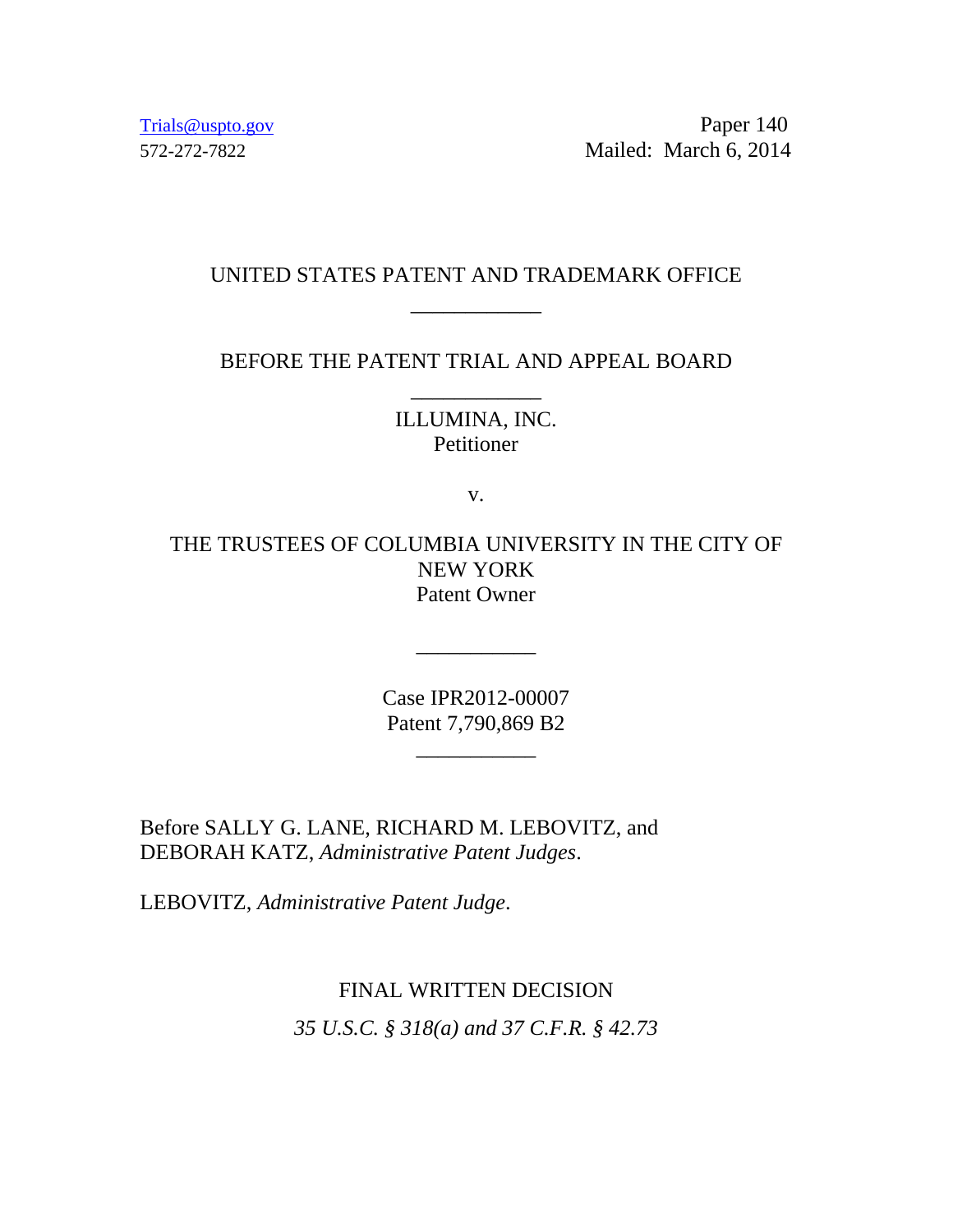#### I. BACKGROUND

### A. Introduction

Petitioner, Illumina, Inc. ("Illumina"), filed a petition on September 16, 2012 (Pet.), for *inter partes* review of claims 12, 13, 15-17, 20-26, 28, 29, 31, and 33 of U.S. Patent 7,790,869 B2 ("the '869 Patent") pursuant to 35 U.S.C. §§ 311-319. The owner of the '869 Patent is The Trustees of Columbia University in the City of New York ("Columbia"). On March 12, 2013, the Board instituted *inter partes* review as to claims 12, 13, 15-17, 20- 26, 28, 29, 31, and 33 on four grounds of unpatentability (Paper 38, Decision on Petition ("Dec. Pet." 2)). In a subsequent Decision on Illumina's Request for Rehearing (Paper 40), the Board modified two of the grounds of unpatentability by substituting a different patent publication for one of the cited patent publications, where both publications had the same inventors and shared specifications and disclosures (Paper 54, Dec. Pet. Reh'g 18).

 After institution of the *inter partes* review, Columbia filed a response under 37 C.F.R. § 42.120 to the decision instituting *inter partes* review (Paper 78, "PO Resp.). Columbia also filed a Motion to Amend Claims (Paper 79) and a Motion to Exclude Evidence (Paper 122). Illumina filed a reply to Columbia's response under 37 C.F.R. § 42.120 (Paper 83, Pet'r Reply and a Motion to Exclude Evidence (Paper 119 (redacted); Paper 100 (unredacted)). An oral hearing was held on December 17, 2013, with both parties in attendance. (Record of Oral Hearing, Paper 124.)

 Among the evidence cited in this proceeding are declarations by George L. Trainor, Ph.D. (Ex. 2033, Trainor Decl.) on behalf of Columbia, and by George Weinstock, Ph.D. (Ex. 1021, Weinstock Decl.) on behalf of Illumina. Dr. Trainor has a Ph.D. in Organic Chemistry and experience in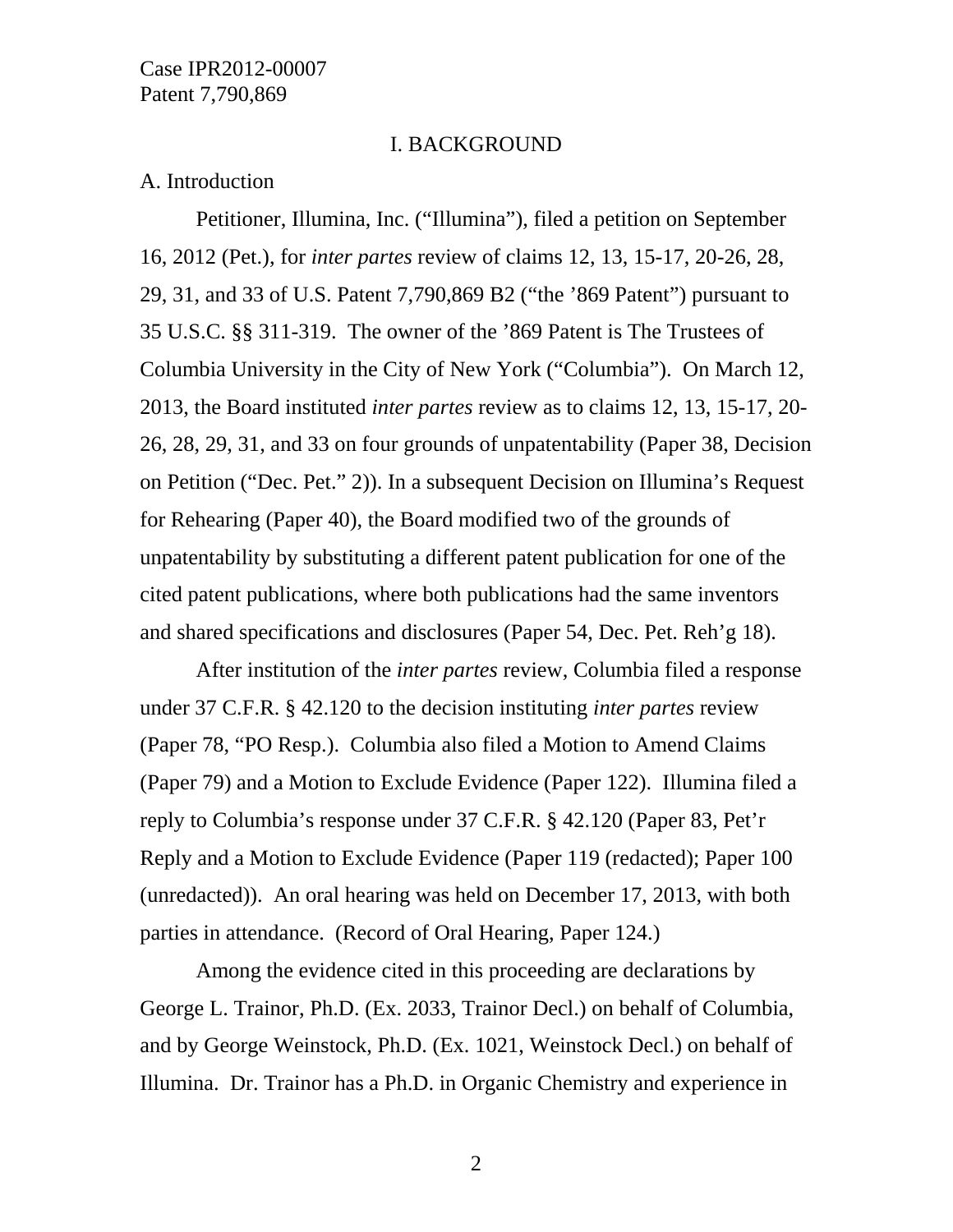DNA sequencing (Ex. 2033, Trainor Decl. ¶¶ 3 and 6-8), qualifying him to testify on the prior art issues discussed in his declaration. Dr. Weinstock has a Ph.D. in Microbiology and experience in DNA sequencing, including as a director of large-scale genome centers (Ex. 1021, Weinstock Decl. ¶¶ 4, 6, 8, and 9), qualifying him to testify on the prior art issues discussed in his declaration.

The Board has jurisdiction under 35 U.S.C. § 6(c). This Final Written Decision is issued pursuant to 35 U.S.C. § 318(a) and 37 C.F.R. § 42.73. Illumina has shown by a preponderance of the evidence that claims 12, 13, 15-17, 20-26, 28, 29, 31, and 33 of the '869 Patent are unpatentable.

### B. The '869 Patent

The '869 Patent issued September 7, 2010. The named inventors are Jingyue Ju, Zengmin Li, John Robert Edwards, and Yasuhiro Itagaki. The invention of the '869 Patent involves sequencing DNA by incorporating a base-labeled nucleotide analogue into primer DNA strand, and then determining the identity of the incorporated analogue by detecting a label attached to the base of the nucleotide. A polymerase is used to incorporate the nucleotide analogue into the strand of DNA ('869 Patent, col. 3, ll. 1-3). The method is generally referred to as "sequencing DNA by synthesis," or "SBS," because the sequence of the DNA is determined by identifying the successive additions of labeled nucleotides to a strand of DNA as it is synthesized using a complimentary DNA strand as a template (*id.* at col. 2, ll. 8-12).

All the claims at issue in this *inter partes* review are drawn to a nucleotide analogue, which comprises: 1) a base that is attached to a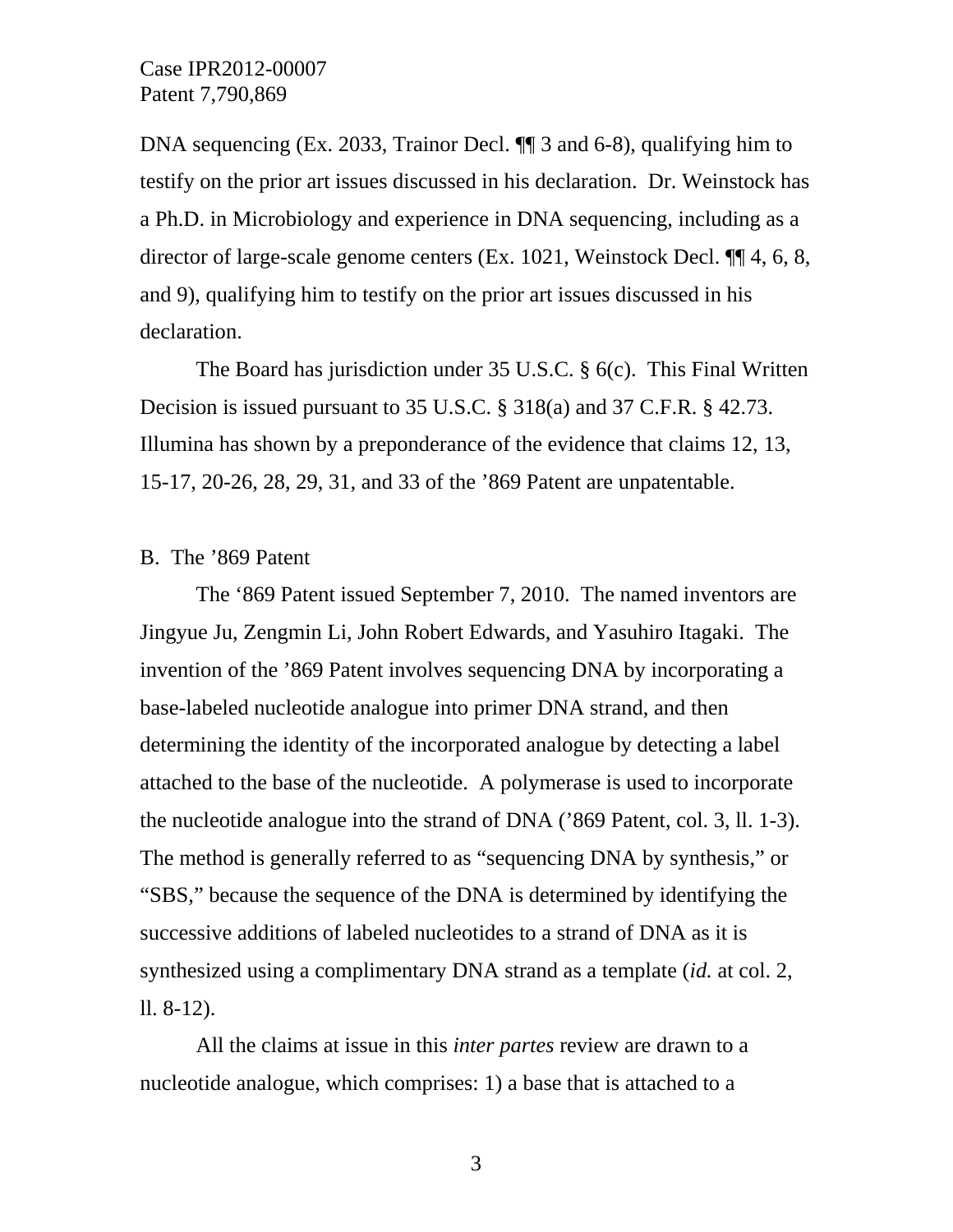detectable label through a cleavable linker; and 2) a cleavable chemical moiety capping the 3'-OH group. Nucleotides, which are the building blocks of DNA, comprise a sugar (ribose or deoxyribose), phosphates attached to the 5'-position of the sugar, and a nitrogen base on the 1' position of the sugar. During DNA synthesis, the 5'-position in the sugar of a new incoming nucleotide is linked by DNA polymerase to the 3'-OH group in the sugar of a preexisting nucleotide in the strand under synthesis. In order to identify the newly incorporated nucleotide, one approach described in the prior art is to attach a detectable label to the nucleotide at its 3'-OH group ('869 Patent, col. 2, ll. 34-38). For reference, the 3'-OH corresponds to 3'-position of the deoxyribose sugar of the nucleotide and serves as the site where a new nucleotide is added during DNA synthesis.

The approach described in the '869 Patent is to make nucleotide analogues by linking a unique label such as fluorescent dye through a cleavable linker to the nucleotide base, or to an analogue of the nucleotide base, and to use a small removable chemical moiety to cap the 3'-OH group of the deoxyribose to make it reversibly nonreactive ('869 Patent, col. 2, ll. 58-66). The reason the 3'-OH group is made reversibly nonreactive is to allow the sequencing reaction to be terminated after each nucleotide is added in order to determine its identity (*id.* at col. 2, l. 67 to col. 3, l. 3). According to the '869 Patent, the prior art teaches attaching the label to the 3'-OH group. The '869 Patent, in contrast, puts the label on the nucleotide base and the removable chemical moiety on the 3'-OH group. These latter features are at the center of the patentability challenges.

In summarizing the state of the art in Columbia's Patent Owner Response, Columbia states that, "[d]uring the 1990s, despite some interest in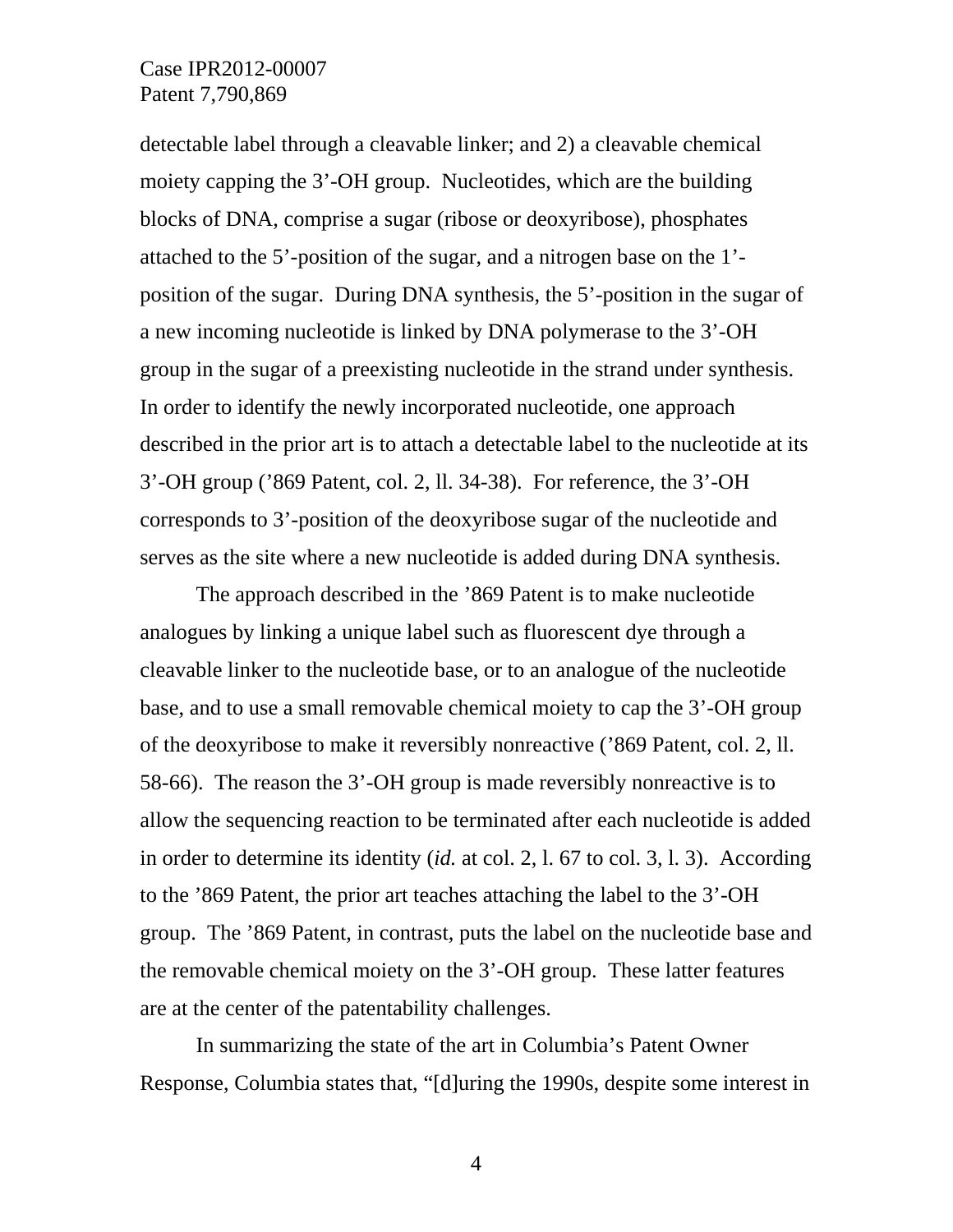$\overline{a}$ 

base-labeled nucleotide analogues, efforts focused on including a label on the 3'OH group on the sugar in a nucleotide analogue and on the design and synthesis of new nucleotide analogues that could be incorporated by a polymerase into a primer extension strand." (Paper 78, PO Resp. 9.) Columbia cites paragraphs 30-35 of Dr. Trainor's declaration as evidence that "[r]esults were mixed and it was recognized that new nucleotide analogues were needed [for use in] BASS [sequencing by synthesis; also known as SBS] sequencing." (*Id*.)

As discussed in more detail below, Columbia's characterization of the prior art as having "some interest in base-labeled nucleotide analogues" understates the interest level shown in the prior art. Tsien<sup>1</sup> and Stemple III,<sup>2</sup> cited in this *inter partes* review, and Dower,<sup>3</sup> which is cited in related proceedings, describe SBS methods which use base-label nucleotides and nucleotides containing a removable chemical moiety at the 3'-OH position (Ex. 2033, Trainor Decl. ¶¶ 24 and 26-29). Columbia acknowledges that base-labeled nucleotides were described in the prior art (*id.* at 28). We understand it to be Columbia's position that because there is no single example in the cited prior art of a nucleotide with the base-label and removable 3'OH blocking group being used in a DNA sequencing reaction, the disclosure of such a nucleotide is somehow diminished and amounts only to "some interest." Columbia, however, has not identified disclosure in the prior art where a nucleotide analogue with a label on the base and removable

<sup>&</sup>lt;sup>1</sup> Roger Tsien et al., WO 91/06678 (May 16, 1991), Exhibit 1002 ("Tsien").

<sup>&</sup>lt;sup>2</sup> Derek Stemple et al., U.S. Patent 7,270,951 B1 (September 18, 2007), Exhibit 1008 ("Stemple III").

<sup>&</sup>lt;sup>3</sup> William Dower et al., U.S. Pat. No. 5,547,839 (August 20, 1996), Exhibit 1005 ("Dower").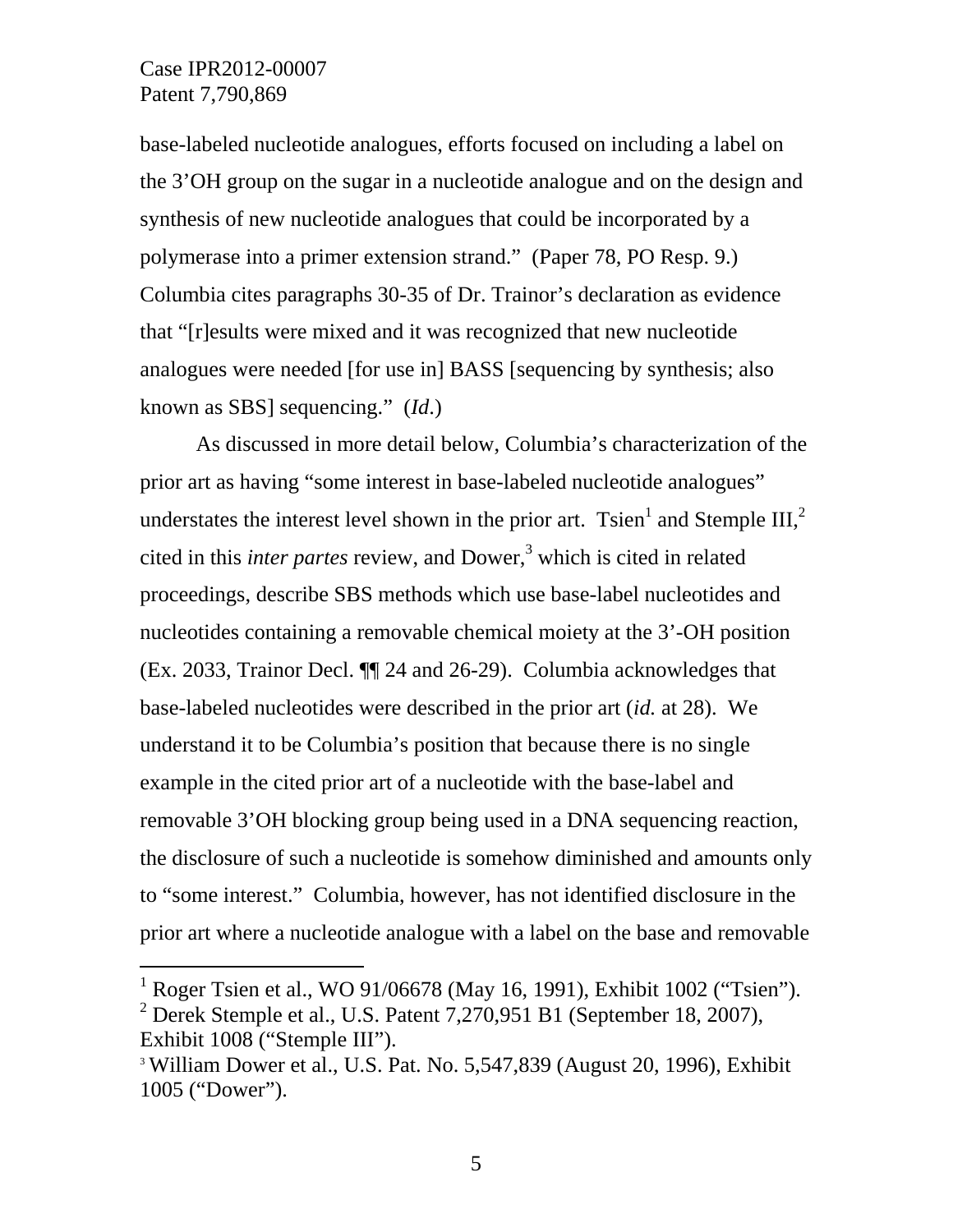3'-OH chemical moiety was so disparaged that a person of ordinary skill in the art would have been dissuaded from using it in SBS methods. To the contrary, the disclosure in three publications of a label on the nucleotide base and of a removable 3'-OH group group (e.g., Tsien, Dower, and Stemple III) shows a recognition within the prior art that such nucleotides were useful and effective in SBS methods.

### C. Related Proceedings

The '869 Patent is the subject of *The Trustees of Columbia University in the City of New York v. Illumina, Inc*., 1:12-cv-00376-UNA, currently pending in the United States District Court for the District of Delaware (Petition 3-4). According to Illumina, Columbia alleges in that proceeding that Illumina has infringed, and continues to infringe, the '869 Patent (*id*.).

There are two pending *inter partes* trials which are related to this trial:

A petition for *inter partes* review was filed on September 16, 2012, for U.S. Patent No. 7,713,698 B2 ("the '698 patent").<sup>4</sup> The '869 Patent is assigned to Columbia, has claims directed to related subject matter of the '698 patent, and has the same lineage as the '698 Patent. We instituted *inter partes* review on March 12, 2013.

A petition for *inter partes* review was filed on October 3, 2012 for U.S. Patent No.  $8,088,575$  B2 ("the '575 patent"),<sup>5</sup> which is based on a continuation application of the '869 Patent. The '575 patent is assigned to Columbia and has claims directed to related subject matter of the '869 patent. We instituted *inter partes* review on March 12, 2013.

 $\overline{a}$ 

<sup>4</sup> IPR2012-00006.

<sup>&</sup>lt;sup>5</sup> IPR2013-00011.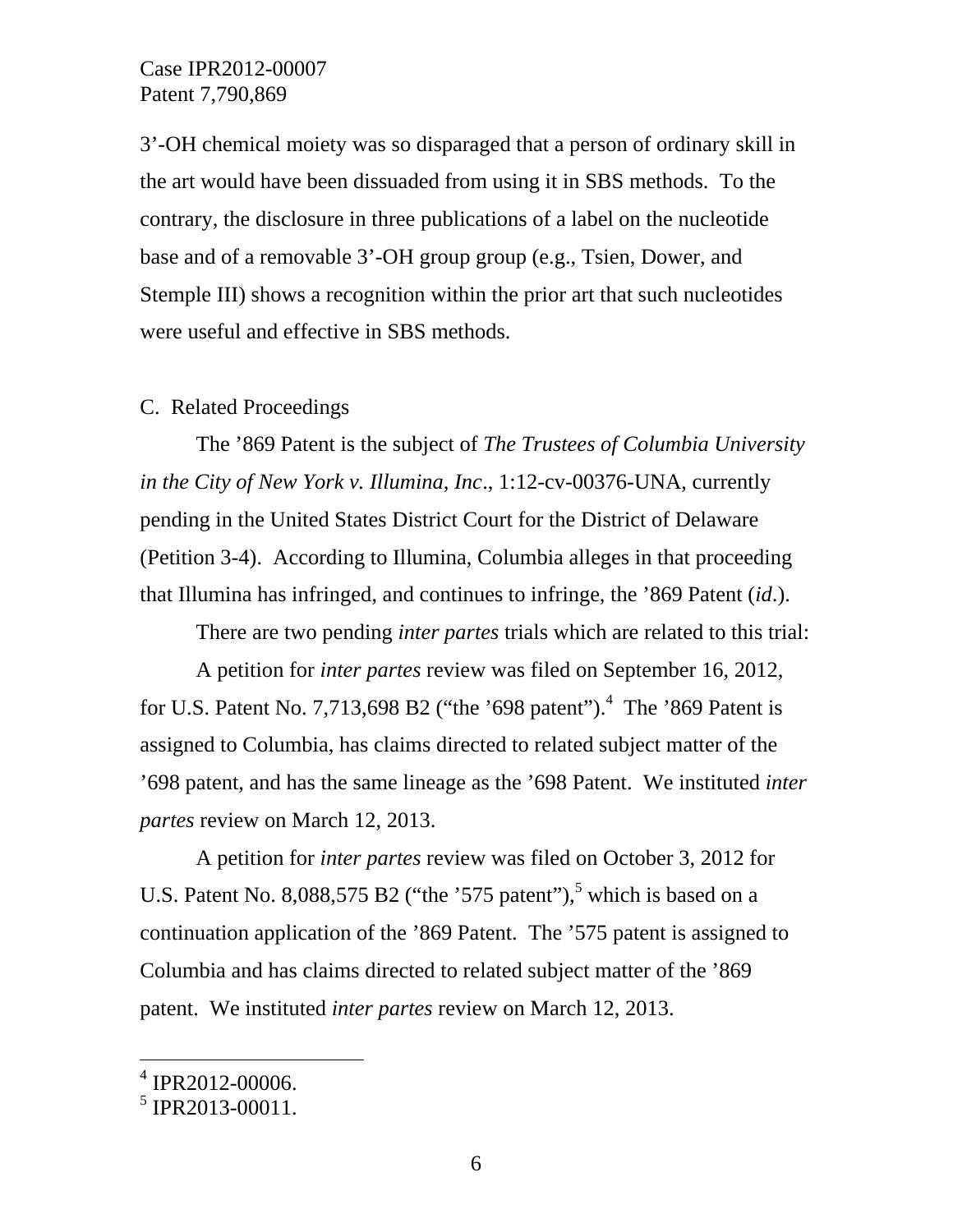D. The Alleged Grounds of Unpatentability

 We instituted *inter partes* review on the following four grounds of unpatentability:

I. Claims 12, 13, 17, 20-26, 28, 29, 31, and 33 under 35 U.S.C.  $§ 102(b)$  as anticipated by Tsien.<sup>6</sup>

II. Claims 15 and 16 under 35 U.S.C. § 103(a) as obvious in view of Tsien and Prober I.<sup>7</sup>

III. Claims 12, 13, 17, 20-23, 25, 26, 28, 29, and 31 under 35 U.S.C.  $§ 102(a)$  as anticipated by Stemple III.<sup>8</sup>

IV. Claims 15 and 16 under 35 U.S.C. § 103(a) as obvious in view of Stemple III and Anazawa.<sup>9</sup>

# E. Claims

l

The '869 Patent was granted with 33 claims. Illumina challenges the patentability of independent claim 12, and dependent claims 13, 15-17, 20- 26, 28, 29, 31, and 33. Claims 12 and 15 are reproduced below (bracketed numbering 1-4 added to emphasize certain limitations in the claim):

12. A nucleotide having [1] a base that is attached to a detectable label through a cleavable linker, wherein the

7 James Prober et al., *A System for Rapid DNA Sequencing with Fluorescent Chain-Terminating Dideoxynucleotides*, 238 SCIENCE 336 (1987), Exhibit 1003 ("Prober I").

 $6$  Roger Tsien et al., WO 91/06678 (May 16, 1991), Exhibit 1002 ("Tsien").

 $8$  Derek Stemple et al., U.S. Patent No. 7,270,951 B1 (September 18, 2007), Exhibit 1008 ("Stemple III").

<sup>9</sup> Takeshi Anazawa et al, WO 98/33939 (August 6, 1998), Exhibit 1010, citations are to an English translation, Exhibit 1011 ("Anazawa").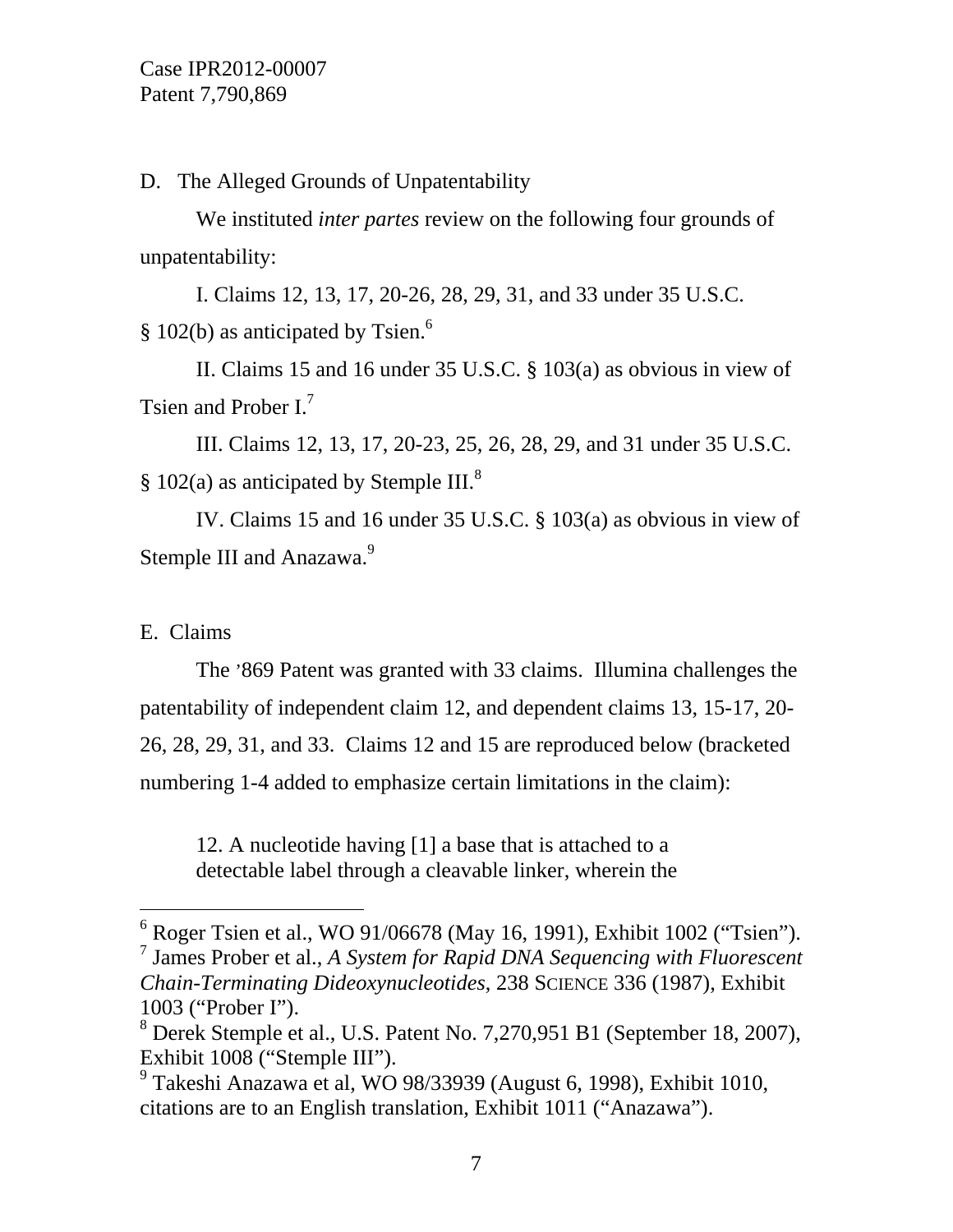> nucleotide has [2] a deoxyribose comprising a cleavable chemical group capping the 3' OH group, wherein [3] the cleavable linker is cleaved by a means selected from the group consisting of one or more of a physical means, a chemical means, a physical chemical means, heat, and light, and wherein [4] the cleavable chemical group capping the 3' OH group is cleaved by a means selected from the group consisting of one or more of a physical means, a chemical means, a physical chemical means, heat, and light.

15. The nucleotide of claim 12, wherein the base is a deazapurine.

# PATENTABILITY CHALLENGES II. TSIEN

Illumina contends in their Petition for *Inter Partes* Review that Tsien describes all the limitations of the nucleotide of claim 12 and the limitations of dependent claims 13, 17, 20-26, 28, 29, 31, and 33 (Petition 21-27).

Claim 12 is directed to a nucleotide comprising the following features: (1) a base that is attached to a detectable label; (2) through a cleavable linker; and (3) a deoxyribose comprising a cleavable chemical group capping the 3' OH group. The means for cleaving the linker and group are "selected from the group consisting of one or more of a physical means, a chemical means, a physical chemical means, heat, and light."

Tsien is a published PCT international patent application which discloses a sequencing by synthesis method in which 3' OH blocked and fluorescent labeled nucleotides are sequentially added to a primer during sequencing of a template DNA strand (Tsien, p. 6, l. 34 to p. 7, l. 34; p. 10, l. 1-15). Tsien teaches using nucleotides with 3'-OH capping groups and methods for removing the capping group (*id*. at p. 21, ll. 9-33; p. 23, l. 28 to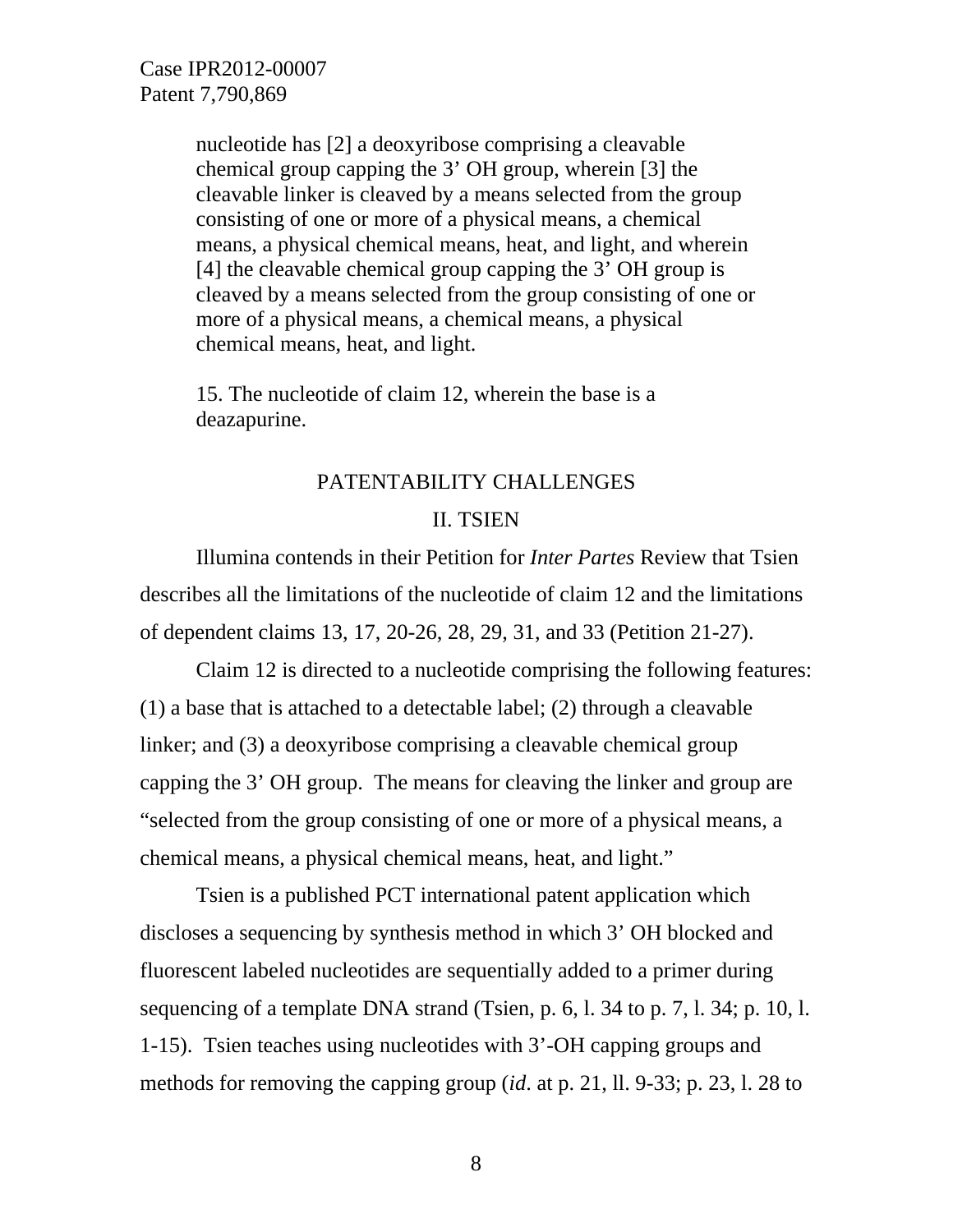p. 25, l. 25) and thus describes "a cleavable chemical group capping the 3' OH group" as recited in claim 12.

In order to detect the incorporated nucleotide, Tsien describes using a detectable label (*id.* at p. 26, ll. 1-26). In the Petition, Illumina cited explicit disclosure in Tsien of incorporating a detectable fluorescent label into a base:

The C-8 position of the purine [base] structure presents an ideal position for attachment of a label. Sarfati et al. (1987) describes a derivatization of deoxyadenosine at C-8 of the purine to prepare, ultimately, an 8-substituted biotin aldylamino dATP. The Sarfati et al. (1987) approach can be used to prepare the appropriate fluorescent, rather than biotinylated, analogues. A number of approaches are possible to produce fluorescent derivatives of thymidine and deoxycytidine. One quite versatile scheme is based on an approach used by Prober et al. (1987) to prepare ddNTPs with fluorescent tags.

(Tsien, p. 29, ll. 3-14 (emphasis added).)

While the above-described approaches to labeling focus on incorporating the label into the 3'-hydroxyl blocking group, there are a number of alternatives - particularly the formation of a 3'-blocked dNTP analogue containing a label such as a fluorescent group coupled to a remote position such as the base. This dNTP can be incorporated and the fluorescence measured and removed according to the methods described below.

(*Id.* at p. 27, l. 33-p. 28, l. 4 (emphasis added).)

The "methods described below" teach attaching the label through a

cleavable linker:

One method involves the use of a fluorescent tag attached to the base moiety. The tag may be chemically cleaved (either separately from or simultaneously with the deblocking step) and measured either in the reaction zone before deblocking or in the reaction [eluent] after cleavage.

(*Id.* at p. 28, ll. 5-10 (emphasis added).)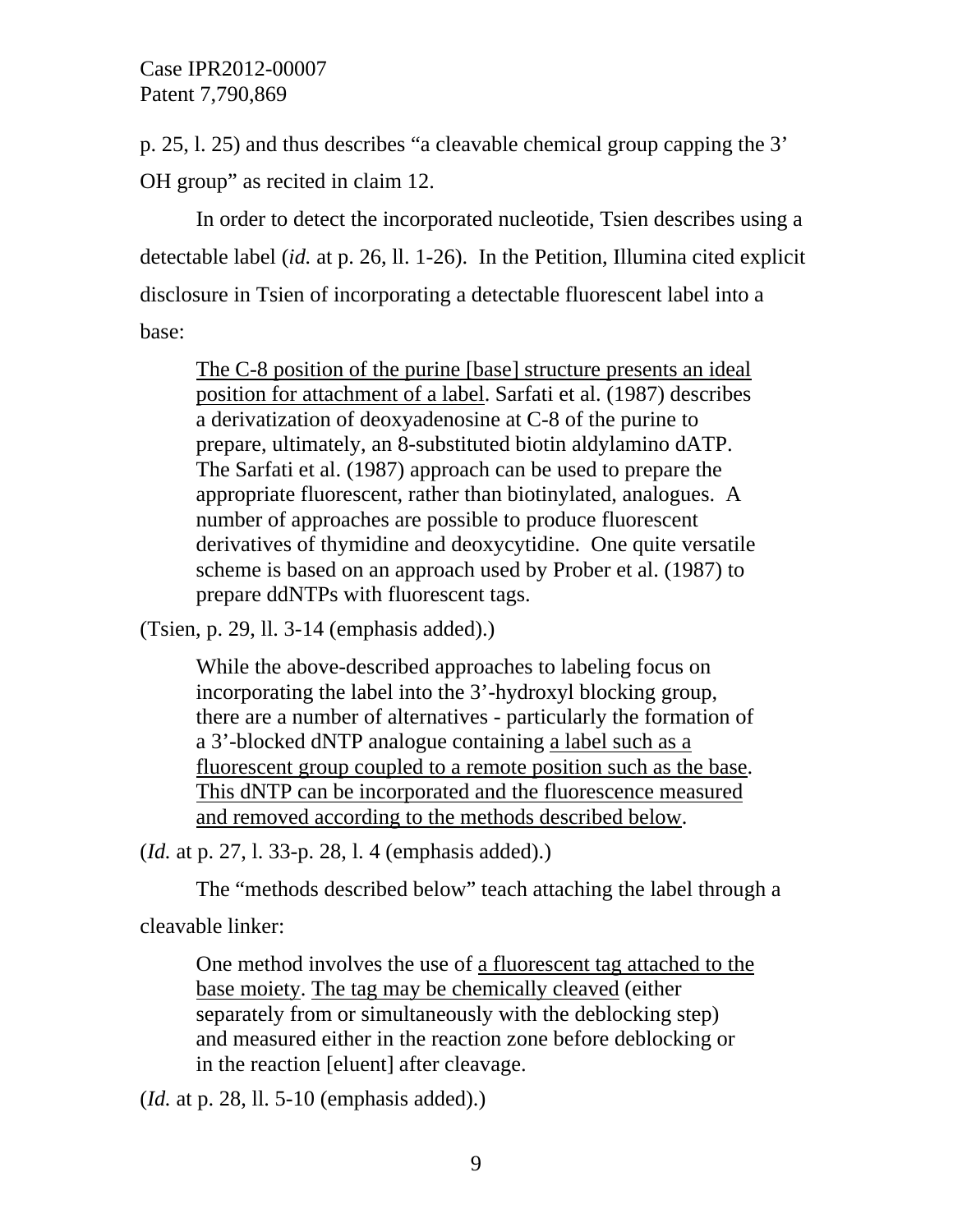In another type of remote labeling the fluorescent moiety or other innocuous label can be attached to the dNTP through a spacer or tether. The tether can be cleavable if desired to release the fluorophore or other label on demand.

(*Id.* at p. 28, ll. 19-23 (emphasis added).)

 There is no express statement in Tsien to use the cleavable linker to attach the fluorescent label to the base. However, in the Decision to Institute *Inter Partes* Review, we found that such configuration would have been envisaged clearly by one of ordinary skill in the art upon reading the Tsien disclosure (Dec. Pet. 10-11). We found that Tsien describes linkers as useful to attach a label to a nucleotide (Tsien, p. 28, ll. 19-23). The base of the nucleotide is also expressly taught as a position where labels can be attached (Tsien, p. 29, ll. 3-14; p. 27, l. 33-p. 28, l. 4). Consequently, we determined that the skilled worker would have been guided to use the cleavable linker to attach the fluorescent label to the base of the nucleotide (Dec. Pet. 10-11). In reaching this determination, we found that although there was no specific example of a base that is attached to a detectable label through a cleavable linker, specific examples are not necessary to establish anticipation when there is a small genus disclosed and each member can be at once envisaged, the factual scenario we found to be the case here (*id.* at 7-8). *In re Petering*, 301 F.2d 676, 681 (CCPA 1962); *Bristol-Myers Squibb Co. v. Ben Venue Labs.*, Inc., 246 F.3d 1368, 1380 (Fed. Cir. 2001).

 With respect to the claimed cleaving means, Tsien discloses use of "3'-O-acyl blocking groups and other blocking groups [which are] hydrolysable under basic conditions." (Tsien, p. 22, l. 34 to p. 23, l. 2). Tsien further discloses removal of 3'-OH blocking groups using other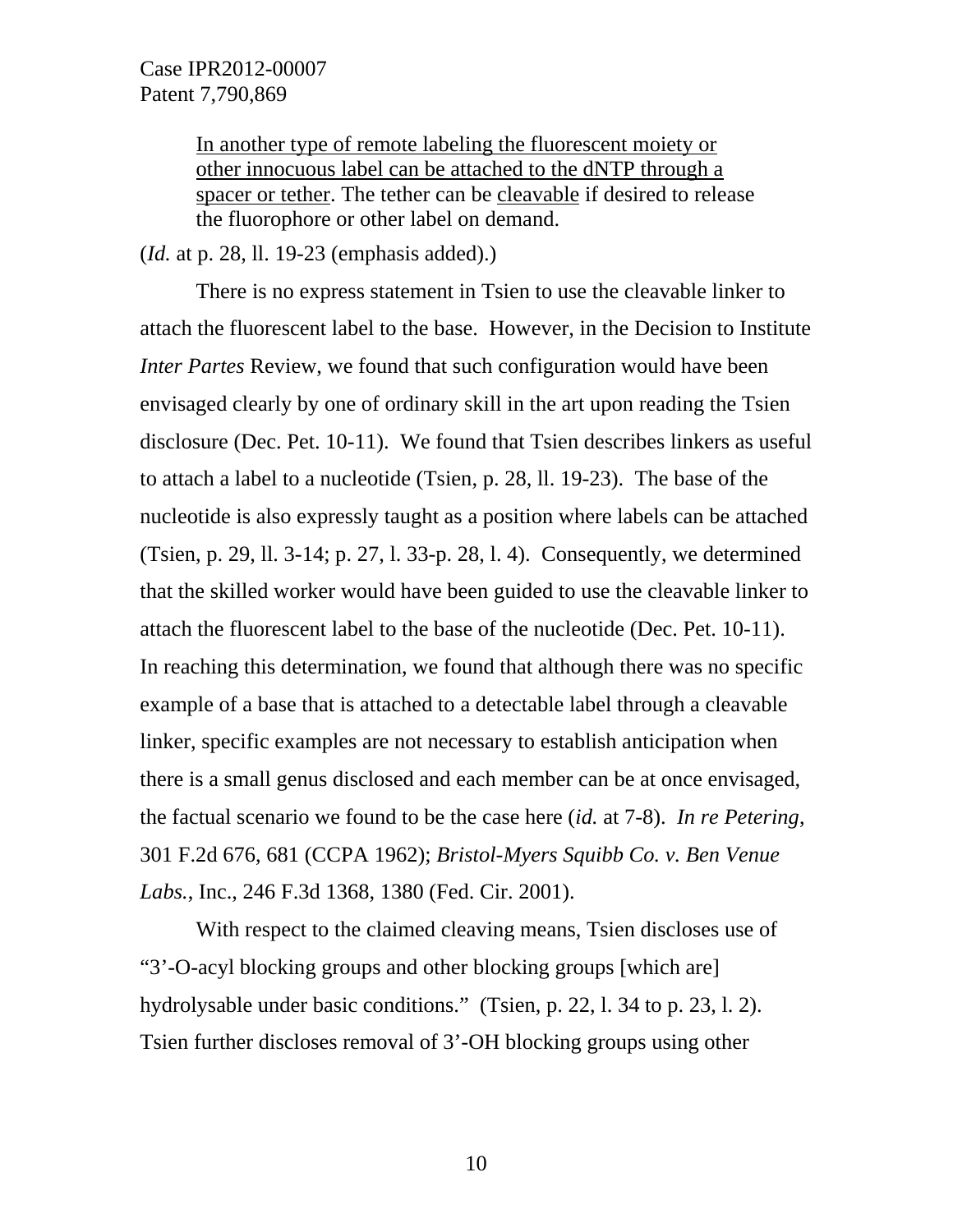chemistries, light, and enzymes (*id.*, p. 23, l. 27 to p. 25, l. 34), making any one of the three choices anticipatory.

Columbia challenged Illumina's contentions in their preliminary response, but we found their arguments to be unpersuasive and instituted the trial on Tsien as an anticipatory publication (Dec. Pet. 11). In the response under § 42.120, Columbia did not address further the anticipation rejection based on Tsien, but rather indicated that challenged claims had been cancelled in a motion to amend the claims (Paper 78, PO Resp. 13). The motion is a contingent motion and has not been granted. Illumina's patentability challenge of claim 12 based on Tsien as an anticipatory publication is supported by a preponderance of the evidence as explained above. We find it fully persuasive for the reasons stated here and in the Decision to Institute *Inter Partes* Review.

With respect to claims 13, 17, 20-26, 28, 29, 31, and 33, Illumina identified specific disclosure in Tsien where each limitation is found (Petition 22-26). We find Illumina's assertions to be supported by a preponderance of the evidence.

#### III. STEMPLE

We instituted i*nter partes* review of claims 12, 13, 17, 20-23, 25, 26, 28, 29, and 31 on the grounds that these claims would have been anticipated under 35 U.S.C. § 102(a) by Stemple III (Dec. Pet. 17-19; Dec. Reh'g 12- 13).

 Stemple III is a U.S. patent that describes DNA sequencing by synthesis. As indicated in Illumina's patentability challenge of claim 12, Stemple III describes chain terminating nucleotides that include a blocking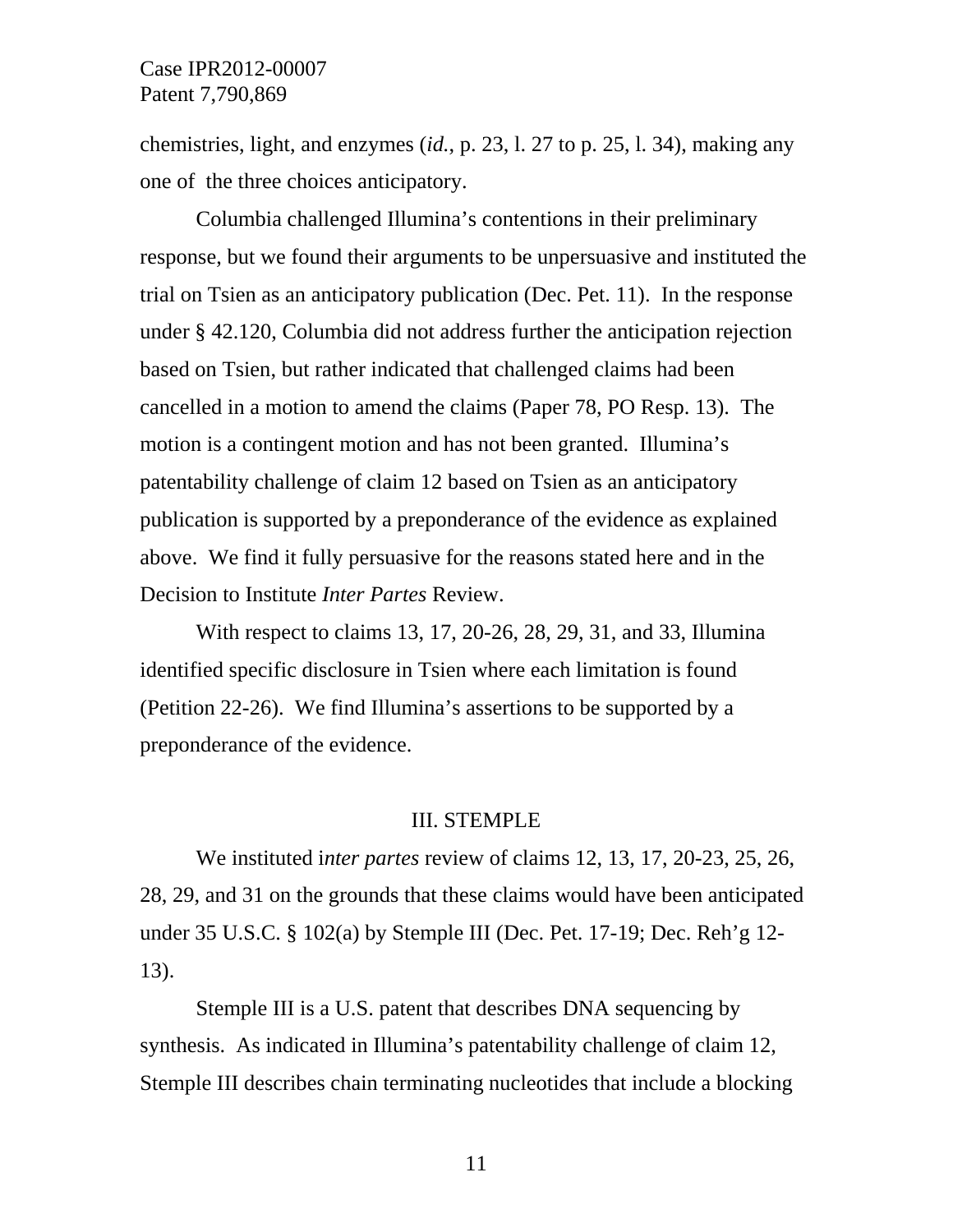group at the 3'-OH of the ribose (limitation (2) of claim 12) and a fluorescent label attached to the nucleotide base (limitation (1) of claim 12) (Petition 48). To illustrate this teaching, Illumina relied upon Figure 1B of Stemple III. Figure 1B, as annotated by Illumina with arrows and boxes, is reproduced below.



Figure 1B shows the following elements of claim 12.

A base ("Base") attached to a detectable label ("Fluorochrome") through a cleavable linker ("Photolabile linker"); and a deoxyribose ("Ribose") comprising a cleavable chemical group capping the 3'-OH group ("Photolabile terminator"). The claimed "cleavable linker" and "cleavable chemical group" correspond to Stemple III's Photolabile linker and Photolabile terminator, respectively, and are each described as being removable by illumination (Stemple III, col. 22, ll. 53-57) and, thus, are cleavable by light as recited in claim 12. Stemple III also discloses that "[t]he labeling group and the 3' blocking group can be removed enzymatically, chemically, or photolytically" (Stemple III, col. 3, ll. 34-36; Petition 49) as in claim 12, making any one of three choices anticipatory. Thus, Illumina's contention in the Petition that claim 12 is anticipated by Stemple III is supported by a preponderance of the evidence.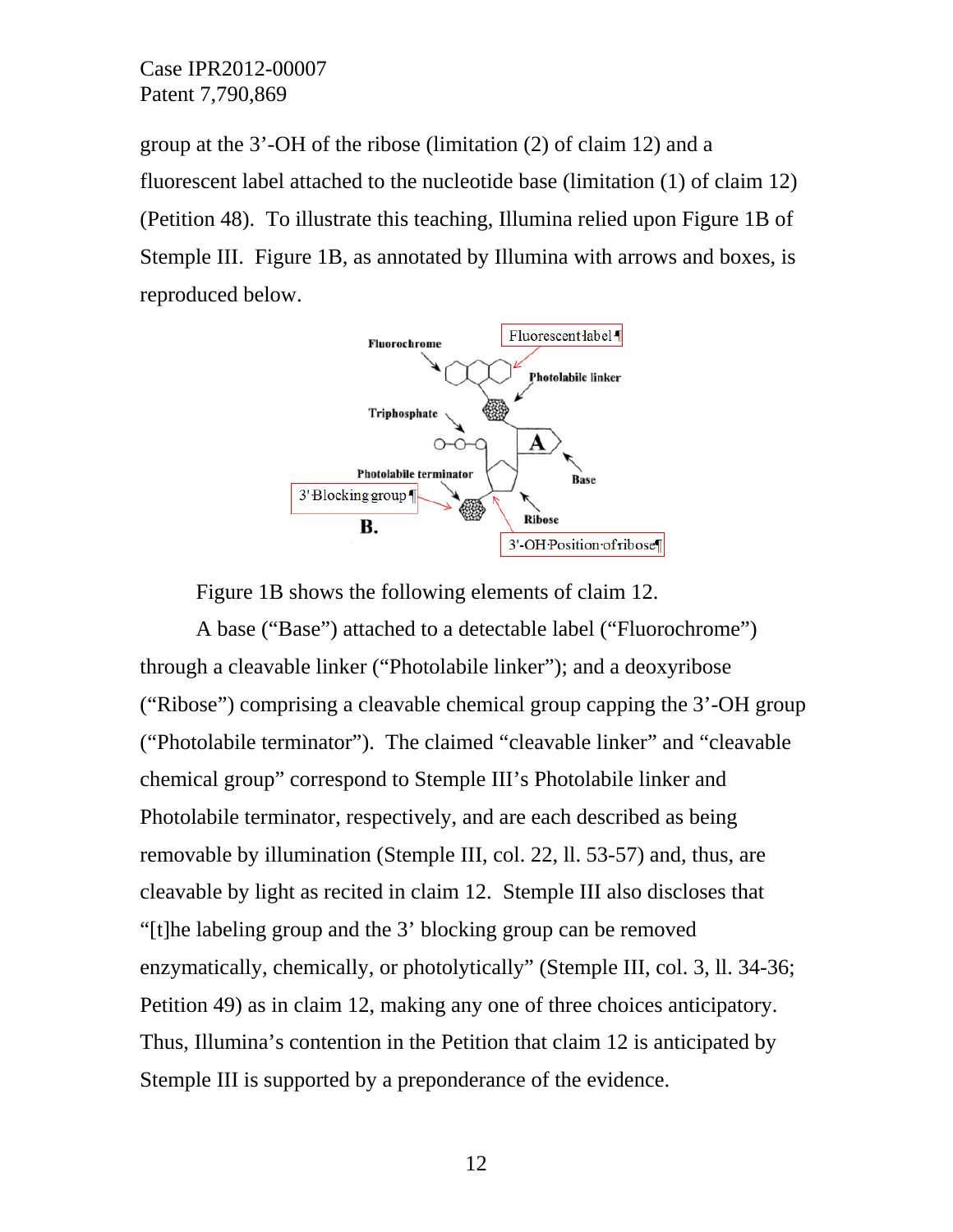Columbia did not challenge Illumina's contentions in their preliminary response (Paper 27). In their Patent Owner Response (Paper 78), Columbia did not address the anticipation rejection of claim 12 based on Stemple III, but rather indicated that challenged claim had been cancelled by a motion to amend the claims (Paper 78, PO Resp., p. 13). The motion is a contingent motion and has not been granted. Illumina's patentability challenge of claim 12 based on Stemple III is supported by a preponderance of the evidence as explained above. We find it persuasive for the reasons stated here and in the Decision to Institute *Inter Partes* Review.

With respect to claims 13, 17, 20-26, 28, 29, 31, and 33, Illumina identified specific disclosure in Stemple III where each limitation is found (Petition 22-26). We find Illumina's assertions to be supported by a preponderance of the evidence.

### IV. STEMPLE AND ANAZAWA

We instituted *inter partes* review of claims 15 and 16 on the grounds that these claims would have been obvious under 35 U.S.C. § 103 in view of Stemple III and Anazawa (Dec. Pet. 30; Dec. Reh'g 18).

Claim 15 depends on claim 12, and recites that the base is a deazapurine, further limiting the claim. In the Petition, Illumina cited Anazawa, an international PCT application published in Japanese, for its teaching of a deazapurine base coupled to a detectable label.

Figure 7 of Anazawa shows a nucleotide 7-deazaguanine (natural nitrogen at position 7 replaced with a carbon) labeled with the fluorescent marker Texas Red at the 7-position (Anazawa, Fig. 7 and p. 6, ll. 5-7). Anazawa teaches that the labeled nucleotide "can be incorporated by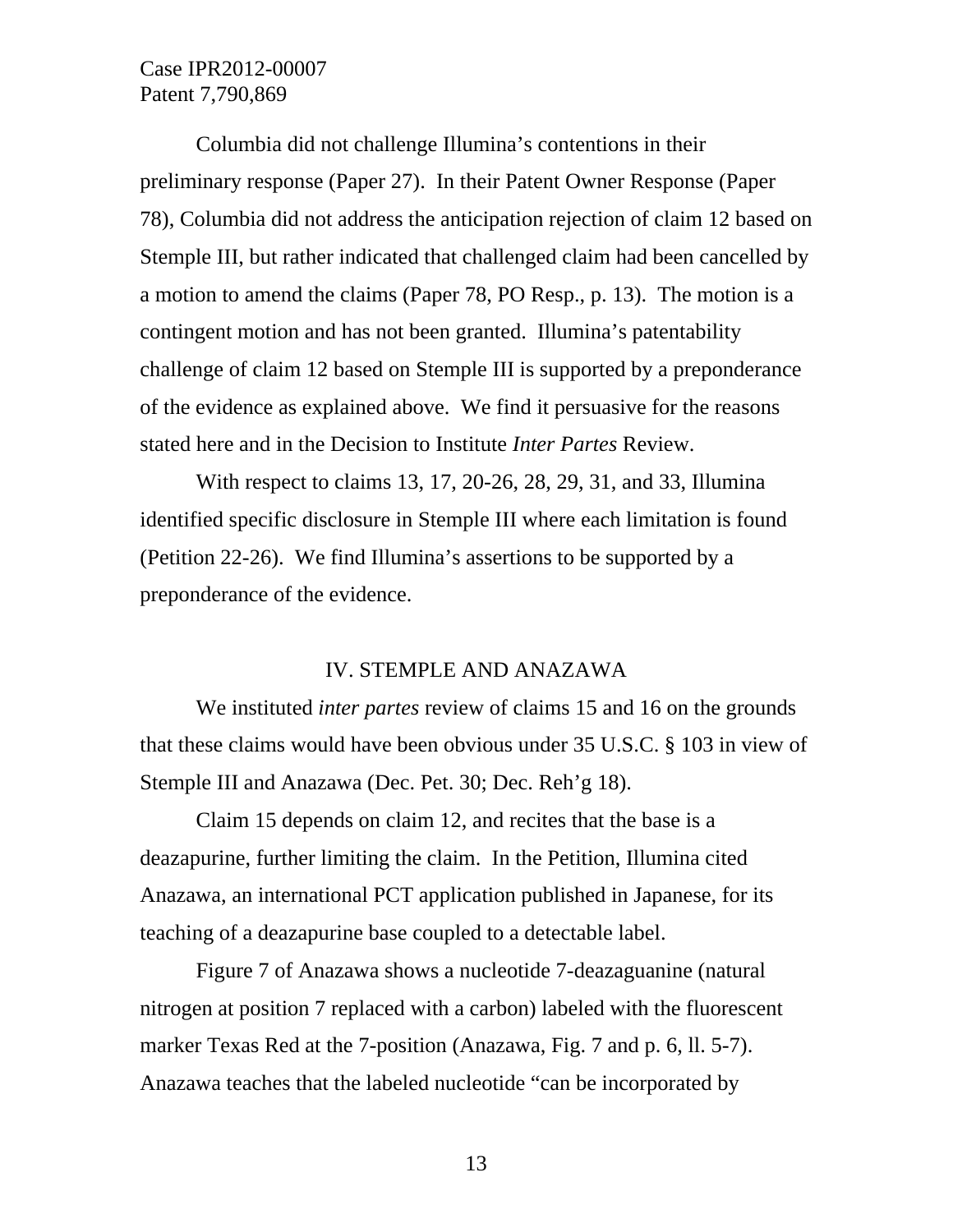polymerase-based complementary-chain elongation reactions, as has been confirmed by various experiments" (*id.* at p. 6, ll. 10-12), providing an expectation that it could be used successfully in sequencing by synthesis methods. The marker or label can be dissociated by photo-irradiation (*id.* at p. 5), and is, therefore, photolabile.

 Stemple III provides a reason to have modified its nucleotides with Anazawa's teachings<sup>10</sup> (Petition 55). Stemple III teaches:

In an alternative configuration a photolabile group is attached to the 3'-OH using succinimide or other chemistry and a fluorochrome-photolabile linker conjugate is attached directly to the base of the nucleotide as described by Anasawa [sic, Anazawa] et al., WO 98/33939. The 3' attached photolabile group will serve as a reversible chain terminator . . . and the base-attached fluorochrome-photo labile linker will serve as a removable label. In this configuration with each cycle both photolabile groups will be removed by photolysis before further incorporation is allowed. Such a configuration may be preferred if it is found that steric hindrance of large fluorochrome groups attached to the 3'-OH of the nucleotide prevent the nucleotide from entering the polymerase.

(Stemple III, col. 22, ll. 52-67).

 $\overline{a}$ 

 Based on the suggestion of Stemple III to use the photolabile linkers described in Anazawa, the skilled worker would have had reason to have turned to the Anazawa publication and to have replaced the natural nitrogen base of Stemple III's nucleotide with a deazapurine as in Anazawa, where the latter base comprises a photolabile linker. Even absent this disclosure, it would have been obvious to one of ordinary skill in the art to have used Anazawa's deazapurine labeled nucleotide for its known use in DNA

 $10$  In addition to the deazaguanine, Anazawa teaches other base types and base labeled nucleotides (Anazawa, p. 6, ll. 7-9; 12-16 and 30-34).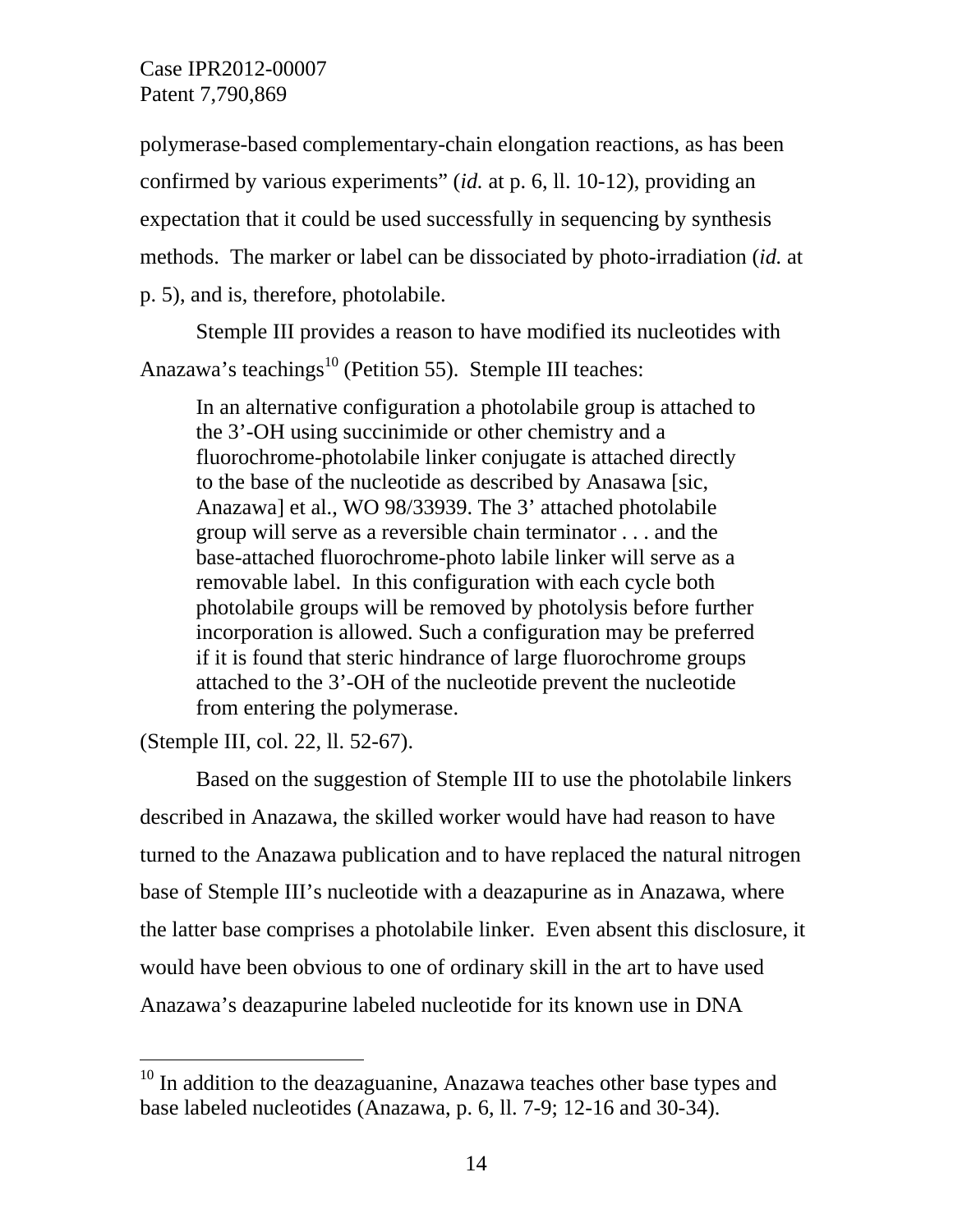sequencing (Anazawa, pp. 5-6). It would have been obvious to one of ordinary skill in the art to have used a material for its known and expected function. *KSR Int'l Co. v. Teleflex Inc.*, 550 U.S. 398, 417 (2007) (". . . a court must ask whether the improvement is more than the predictable use of prior art elements according to their established functions.")

 Relying on the Declaration of Dr. Trainor, Columbia argues that Stemple III describes nucleotides with detectable labels at the 3'-OH capping group and an alternate structure where the label is attached to the base (Ex. 2033, Trainor Decl. ¶ 89). Dr. Trainor testified that the starting point would have been the nucleotide analogue with the label on the 3'-OH group because this is the only synthesis which is exemplified (*id.* ¶¶ 90, 91, and 95). Dr. Trainor also testified about reasons why one of ordinary skill in the art would have preferred to use nucleotides with the label attached to the 3'-OH (*id.* ¶¶ 92-93). Dr. Trainor states there are deficiencies in the descriptions of the labeling chemistries in Stemple III and Anazawa, making it even less likely that label on the base would have been a starting point (*id.* ¶ 96, n.7).

Dr. Trainor's testimony is not persuasive. Figure 1B of Stemple III shows a nucleotide with a removable blocking group on the 3'-OH group, which has all the features of claim 15 except for the deazapurine base. Although there may be other preferred nucleotides, the presence of other examples, which differ in structure from Figure 1B, would not have led the skilled worker away from the nucleotide in Figure 1B because it is expressly described by Stemple III as a choice to use in Stemple's sequencing method (Stemple III, col. 3, ll. 56-58). With respect to replacing the naturally occurring base in Stemple III with a deazapurine base comprising the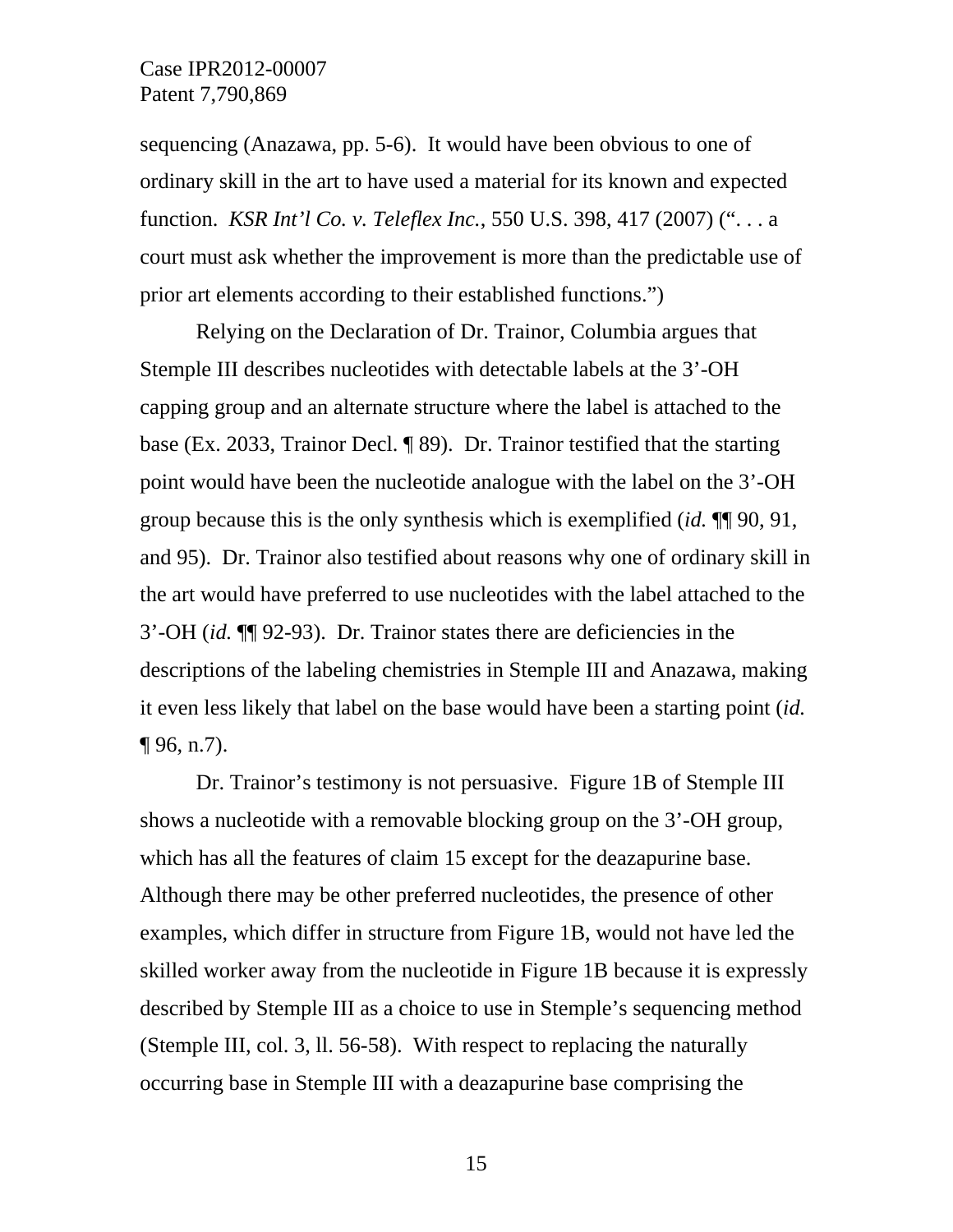-

photolabile linker, there are two publications cited for base labeling chemistry – Anazawa in Stemple III at columns 21 and 22; and Prober I in Anazawa at page 5, line 40 – indicating that one of ordinary skill in the art would have known how to accomplish the desired result, even if certain deficiencies were present in one of the publications. Stemple III's statement that Anazawa's teaching about photolabile linkers could be applied to Stemple III's nucleotides strongly suggests that it was within the purview of the ordinary skilled worker to have made such chemical modifications. Dr. Trainor's testimony about how to design new chemical procedures to convert Stemple III's 3'-OH labeled nucleotides into the nucleotide of claim 15 (Ex. 2033, Trainor Decl. ¶ 107) is unavailing because Figure 1B of Stemple III would not have required such changes.

Dr. Trainor also testified that if the starting point were the nucleotide of Figure 1B, then four differences from the claimed invention at issue would need to be addressed: $^{11}$ 

> 1. replace the photocleavable linker (described in both Stemple Figure 1B and in Anazawa) on the base with a linker cleavable by a means other than light; 2. include at 3'-OH position of the nucleotide analogue a capping group that is cleavable by means other than light; 3. change the purine base to a deazapurine base; and 4. retain the property of being incorporated onto a primer extension strand.

<sup>&</sup>lt;sup>11</sup> Differences (1) and (2) do not appear in either claim 1 or claim 15, but rather appear in claim 34 which was proposed in Columbia's contingent Motion to Amend Claims in which claim 15 was narrowed by canceling light as a cleaning means from the recited Markush group (Paper 79). This motion has not been entered. However, since the other means involving physical and chemical are recited in the claim, we shall address Dr. Trainor's arguments.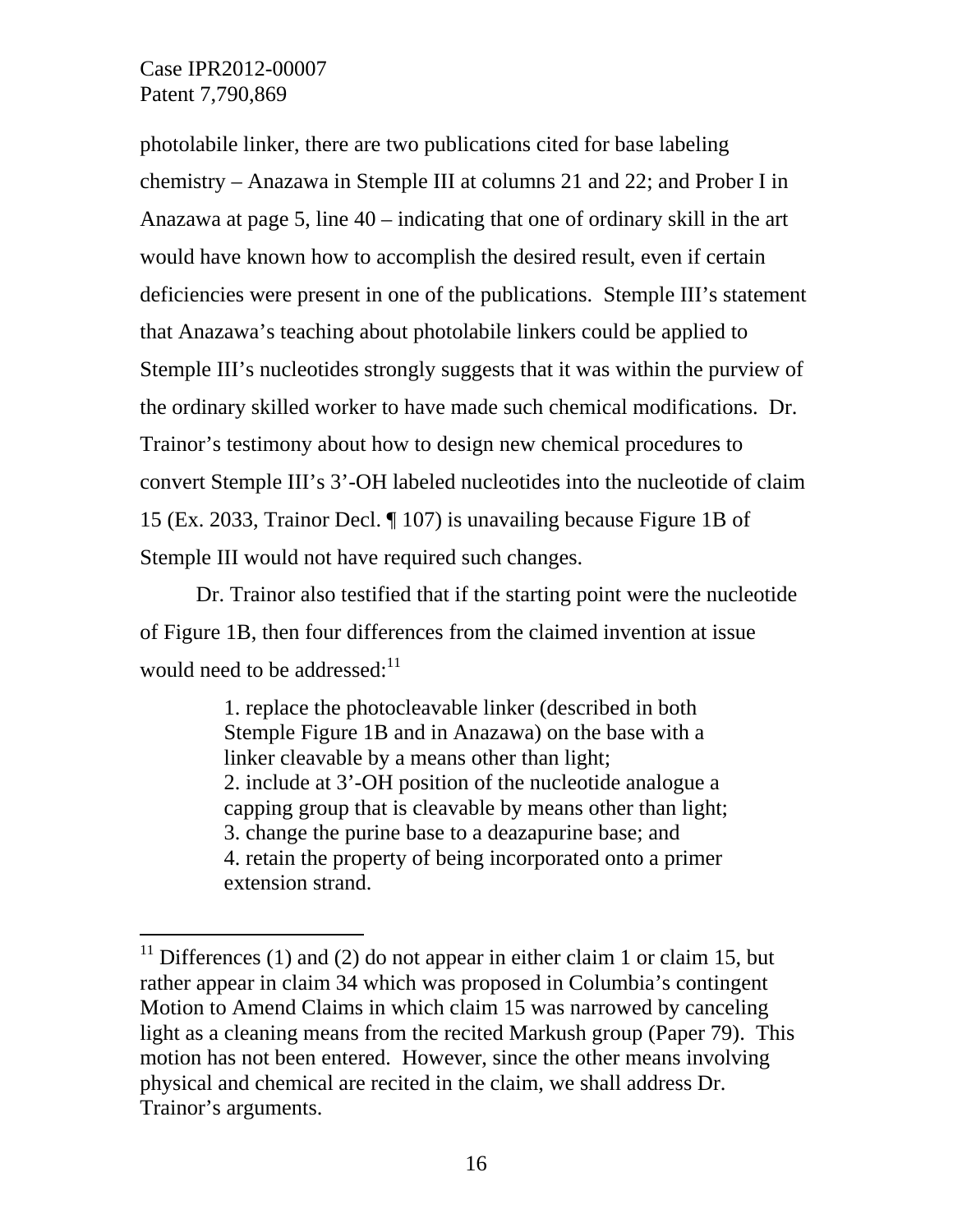(Ex. 2033, Trainor Decl. ¶ 108).

With regard to changes (1) and (2), Stemple III discloses that "[t]he labeling group and the 3' blocking group can be removed enzymatically, chemically, or photolytically" (Stemple III, col. 3, ll. 34-36; Petition 49). Thus, reason exists to have used any of the three cleaving techniques to remove the label and capping group from the nucleotide analogue.

Columbia contends that a person of ordinary skill

would not know how to arrive at a nucleotide analogue which includes a cleavable chemical group capping the 3'-OH group, wherein the cleavable linker is cleaved by a means other than light or a base that is a deazapurine and is attached to a detectable label through a cleavable linker, where the cleavable linker is cleaved by means other than light, from the combined descriptions of Stemple III and Anazawa.

(Ex. 2033, Trainor Decl. ¶ 136). Dr. Trainor cites Stemple III's lack of any working example other than light as the cleaving agent (*id.* ¶ 137).

 This argument is not persuasive. Illumina met its burden in establishing that the claimed limitation was met by showing express disclosure in Stemple of cleaving the claimed linker by chemical means (Stemple III, col. 3, ll. 34-36; Petition 49). Columbia appears to be arguing that Stemple III's disclosure is not enabling, but this argument is not supported by convincing evidence. As discussed above, Columbia argues that Stemple III only shows photocleavable groups (Ex. 2033, Trainor Decl. ¶¶ 136-137), but Columbia did not provide evidence that utilizing chemical means requires anything more than conventional techniques within the purview of the ordinary skilled worker.

Columbia also argues that there would not have been a reasonable expectation of success that the claimed nucleotide could be incorporated by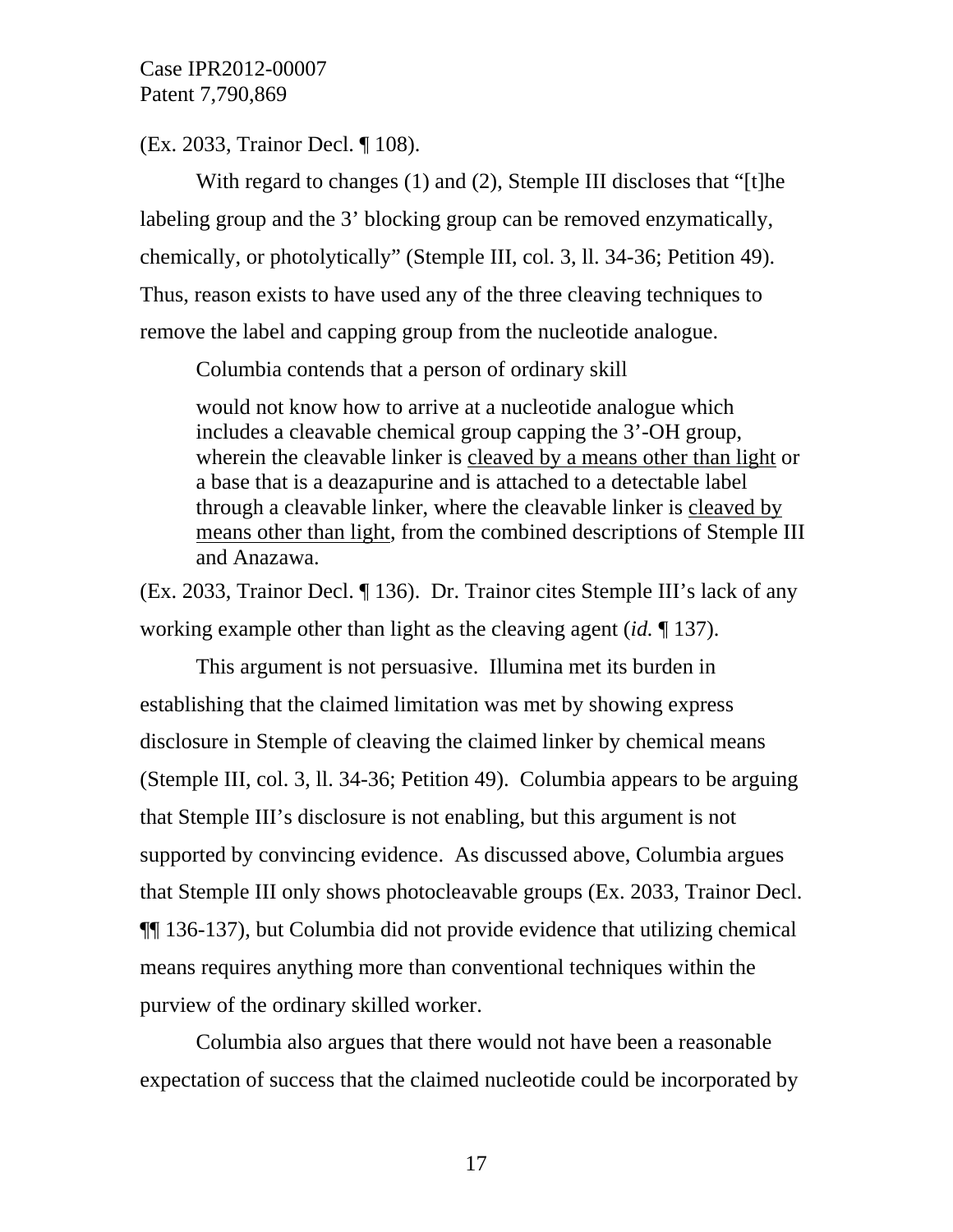polymerase (Ex. 2033, Trainor Decl. ¶¶ 87, 90, 92, and 135). Dr. Trainor stated that were "no reports of successful incorporation by a polymerase of a nucleotide analogue that had been modified both by placing a removable capping group at the 3'-OH position of the sugar and by placing any label, let alone a label through a chemically linker, on the base." (*Id.* ¶ 92). Dr. Trainor cited published reports that he testified establish unpredictability about the polymerase activity on nucleotide analogues with the claimed features (*id.* at ¶ 135).

However, Stemple III gives an example of a modified nucleotide comprising a 3'-OH cap and base label (Fig. 1B) that can be used its sequencing, indicating a reasonable belief that such a nucleotide is a viable substrate for DNA polymerase. There is no other purpose for which it is disclosed. Moreover, Stemple stated:

The 3' attached photolabile group will serve as a reversible chain terminator . . . and the base-attached fluorochrome-photolabile linker will serve as a removable label. In this configuration with each cycle both photolabile groups will be removed by photolysis before further incorporation is allowed. Such a configuration may be preferred if it is found that steric hindrance of large fluorochrome groups attached to the 3'-OH of the nucleotide prevent the nucleotide from entering the polymerase.

(Stemple III, col. 22, ll. 57-67; underlining added).

It is evident from the passage that Stemple III had considered the question of whether a nucleotide with a cap on the 3' end and label on the base would serve as a polymerase substrate and had found it "preferred" in some cases over a modified nucleotide with the label on the 3' end. Stemple III expressed no reservation that a nucleotide with the claimed features would work.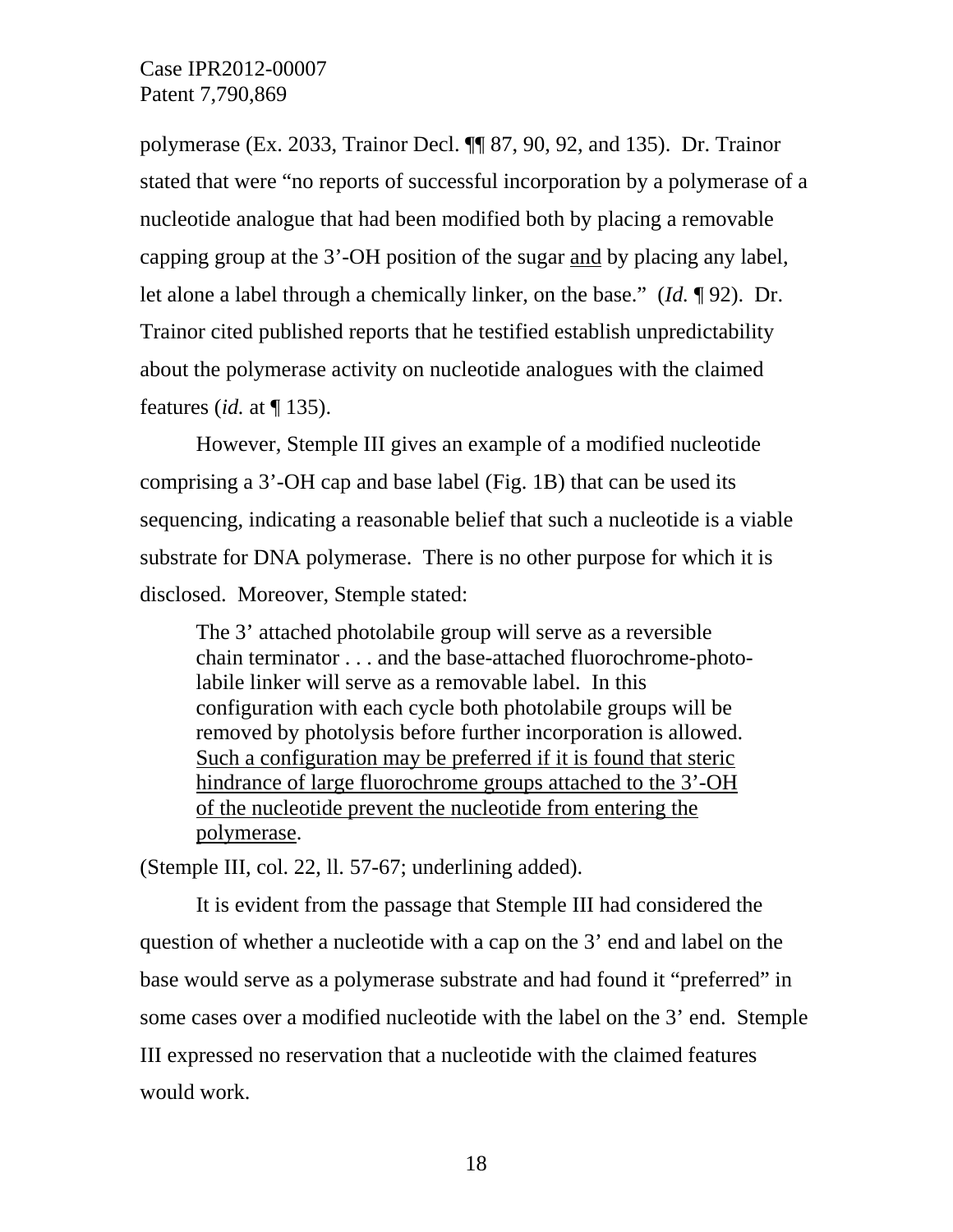The claimed nucleotide also incorporates a deazapurine base into the nucleotide, another source of unpredictability alleged by Columbia. However, Anazawa teaches that nucleotides with a label attached to the base are effective polymerase substrates, including a nucleotide with a deazapurine base (Fig. 7):

As seen in the substance diagrammed in Fig. 7, substances labeled at the position of the base of the nucleotide can be incorporated by polymerase-based complementary-chain elongation reactions, as has been confirmed by various experiments. It has been confirmed, for example, that dideoxy nucleotide ddNTPs, the positions of the bases whereof are labeled by various fluorophores, that is, that the terminators of the complementary chain synthesis, are incorporated by complementary chain synthesis (Nucleic Acids Respectively. 20, 2471 – 2483 (1992)).

(Anazawa, p 6, ll. 10-16).

 In sum, based on the evidence before us, we are persuaded that Illumina established by a preponderance of the evidence that claim 15 is unpatentable in view of Stemple III.

### V. TSIEN AND PROBER

 We instituted *inter partes* review of claims 15 and 16 on the grounds that the Columbia claims would have been obvious under 35 U.S.C. § 103 in view of Tsien and Prober I. We first turn to the description in Tsien and Prober I of key elements of the claims, and then to the reason for combining Tsien and Prober I to have arrived at the claimed invention.

Claim 15 is directed to a nucleotide analogue comprising the following features: (1) a base that is attached to a detectable label; (2) through a cleavable linker; (3) a deoxyribose comprising a cleavable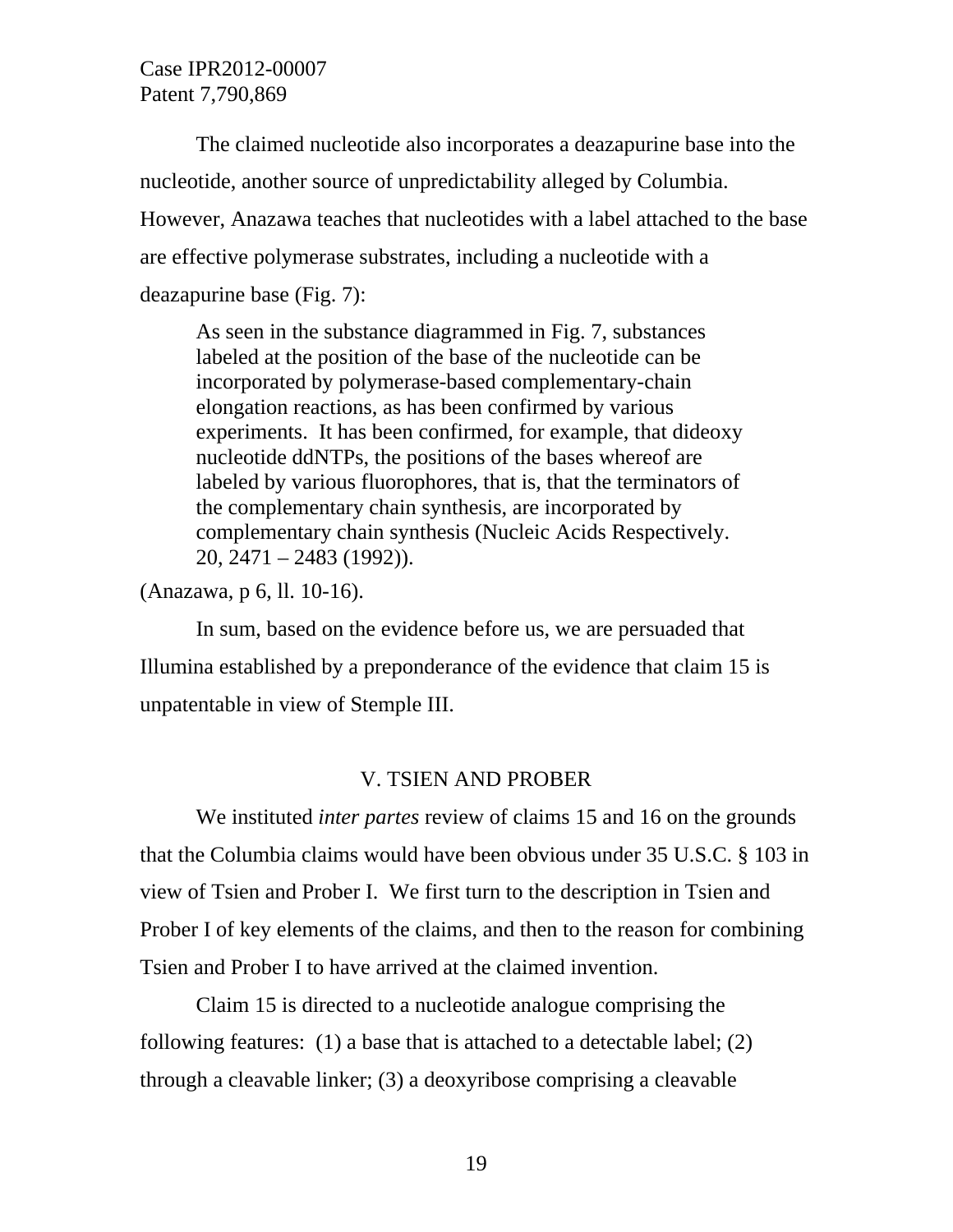chemical group capping the  $3'$ -OH group; and 4) a deaza-substituted base.<sup>12</sup>

A. Tsien

Tsien describes a DNA sequencing by synthesis method (Tsien, pp. 6- 7). The method uses nucleotides labeled with reporter groups to identify when they are incorporated into the newly synthesized strand (*id*. at p. 7, ll. 3-14).

The following evidence from Tsien supports Illumina's contention that structures or featuers 1) and 2) of claim 15 set forth above are described in Tsien (*see also* Petition, 27-29 (In the Petition for *Inter Partes* Review of the '869 Patent, Illumina cited disclosure from Tsien to meet the claim limitations) (Petition 27-29).

1) Unique label attached to a base

Tsien has the following teachings:

When they [deoxynucleotide triphosphates or dNTPs] are each tagged or labeled with different reporter groups, such as different fluorescent groups, they are represented as dA'TP, dC''TP, dG'''TP and dT''''TP. As will be explained in more detail below, the fact that the indication of labeling appears associated with the "nucleoside base part" of these abbreviations does not imply that this is the sole place where labeling can occur. Labeling could occur as well in other parts of the molecule.

(Tsien, p. 10, ll. 7-15 and Fig. 2.)

-

While the above-described approaches to labeling focus on incorporating the label into the 3'-hydroxyl blocking group, there are a number of alternatives - particularly the formation of

 $12$  The claim does not specify that deaza-substitution is in the nucleotide base, but that would be understood by one of ordinary skill in the art upon reading the '869 Patent (*see, e.g.,* '869 Patent, col. 7, ll. 44-47 and 58-63).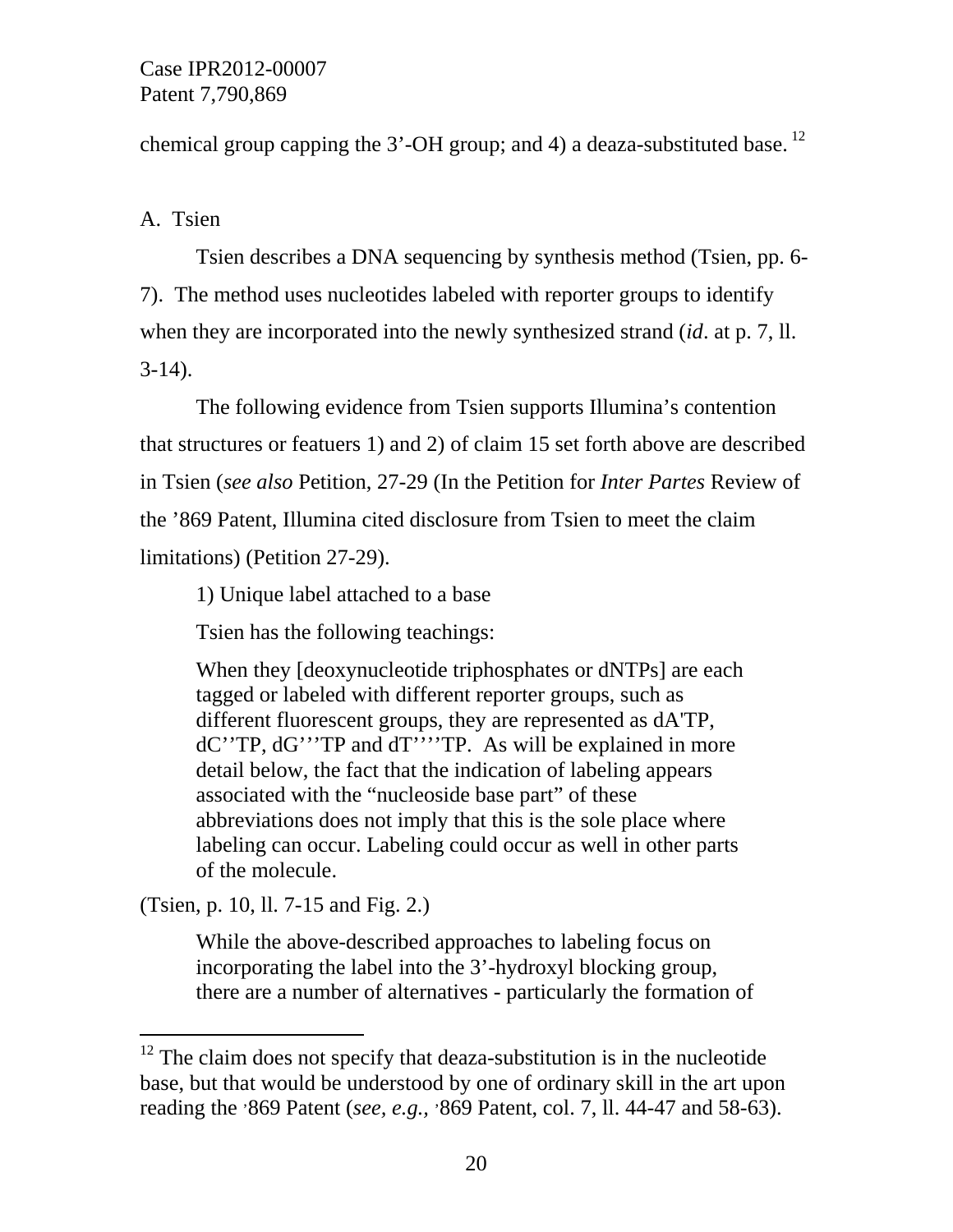a 3'-blocked dNTP analogue containing a label such as a fluorescent group coupled to a remote position such as the base.

(*Id.* at p. 27, l. 33 to p. 28, l. 2.)

One method involves the use of a fluorescent tag attached to the base moiety . . . This method is included because a number of base moiety derivatized dNTP analogues have been reported to exhibit enzymatic competence.

(*Id.* at p. 28, ll. 5-12.)

2) Cleavable linker

The following passage in Tsien is cited for its description of "a cleavable linker":

In another type of remote labeling the fluorescent moiety or other innocuous label can be attached to the dNTP through a spacer or tether. The tether can be cleavable if desired to release the fluorophore or other label on demand. There are several cleavable tethers that permit removing the fluorescent group before the next successive nucleotide is added--for example, silyl ethers are suitable tethers which are cleavable by base or fluoride, allyl ethers are cleavable by Hg(II), or 2,4 dinitrophenylsulfenyls are cleavable by thiols or thiosulfate.

(Tsien, p. 28, ll. 19-29).

 Tsien, in this passage, thus describes a "space or tether" – the "linker" in claim 15 – which can attach the label to the nucleotide analogue ("dNTP" in Tsien). The tether is expressly taught by Tsien to "be cleavable if desired to release the fluorophore or other label on demand" and therefore is a "cleavable linker" as recited in the claim. This passage does not describe the label attached via a linker to the base of the nucleotide as required by claim 15. However, Tsien in the preceding passage describes "a fluorescent tag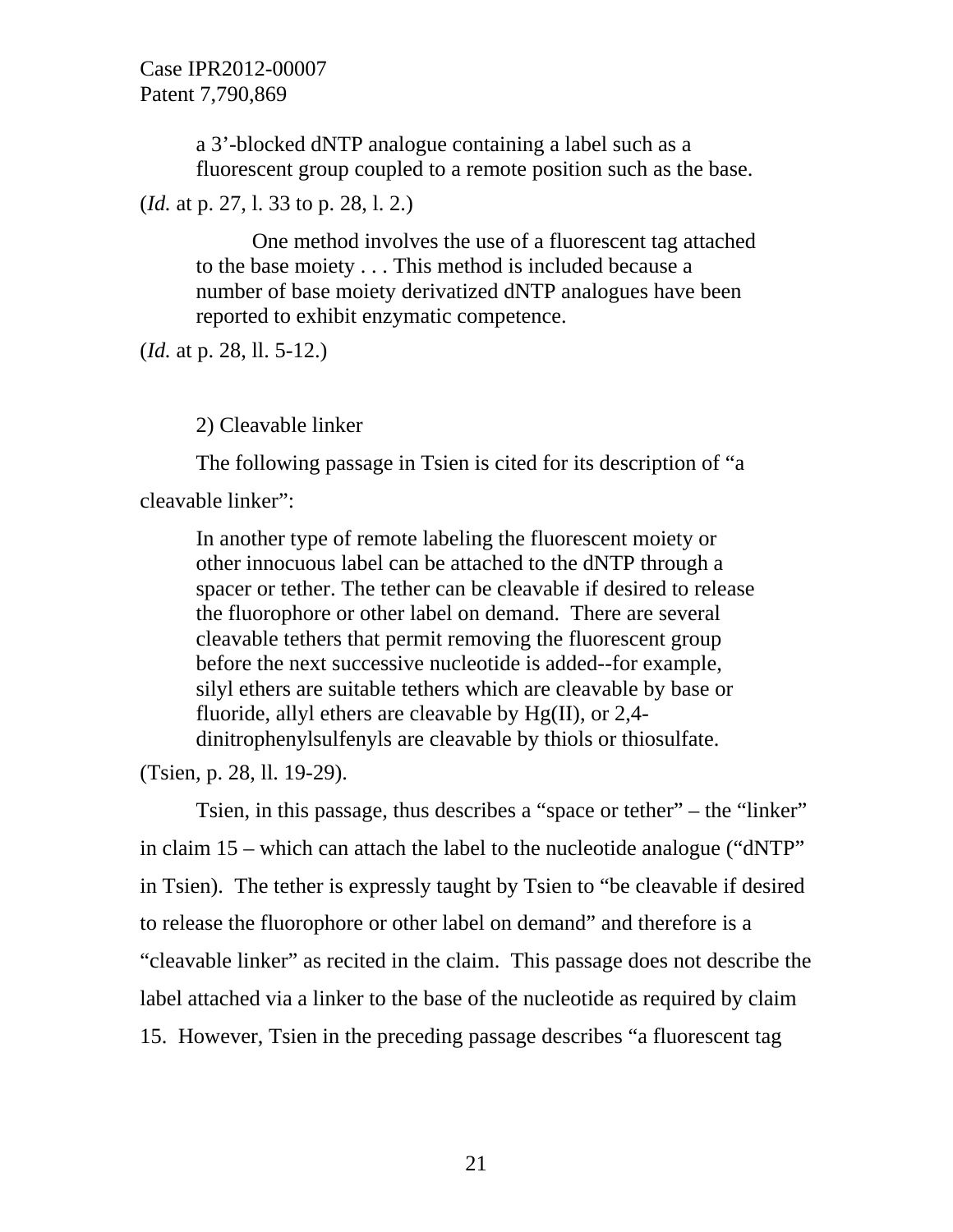attached to the base moiety" (Tsien, p. 28, ll. 5-6) and, thus, reasonably suggests the tether to attach the fluorescent tag to the base.

3) Removable 3'-OH capping group

During DNA synthesis, nucleotides are sequentially added to the 3'-OH group of the nucleotide sugar. The 3'-OH group contains a removable blocking group in Tsien's sequencing method so the labeled nucleotides can be added one at a time. After each addition, the label is detected and the 3'-OH group is deblocked and new nucleotide is added (Tsien, p. 13). Specifically, Tsien teaches:

A deblocking solution is added via line 28 [Fig. 2] to remove the 3' hydroxyl labeled blocking group. This then generates an active 3' hydroxyl position on the first nucleotide present in the complementary chain and makes it available for coupling to the 5' position of the second nucleotide.

(Tsien, p. 13, ll. 17-22).

The coupling reaction generally employs 3' hydroxyl blocked dNTPs to prevent inadvertent extra additions [of nucleotides to the 3'-OH end].

(*Id.* at p. 20, ll. 25-27 (emphasis added).

Structures 1) and 3) combined

Figure 2 of Tsien, set forth below, shows nucleotides used in a sequencing reaction, each with a unique label and a blocked 3'-OH group (18a, 18b, 18c, and 18d) (Tsien, p. 12, ll. 14-18; p. 9, l. 35 to p. 10, 15):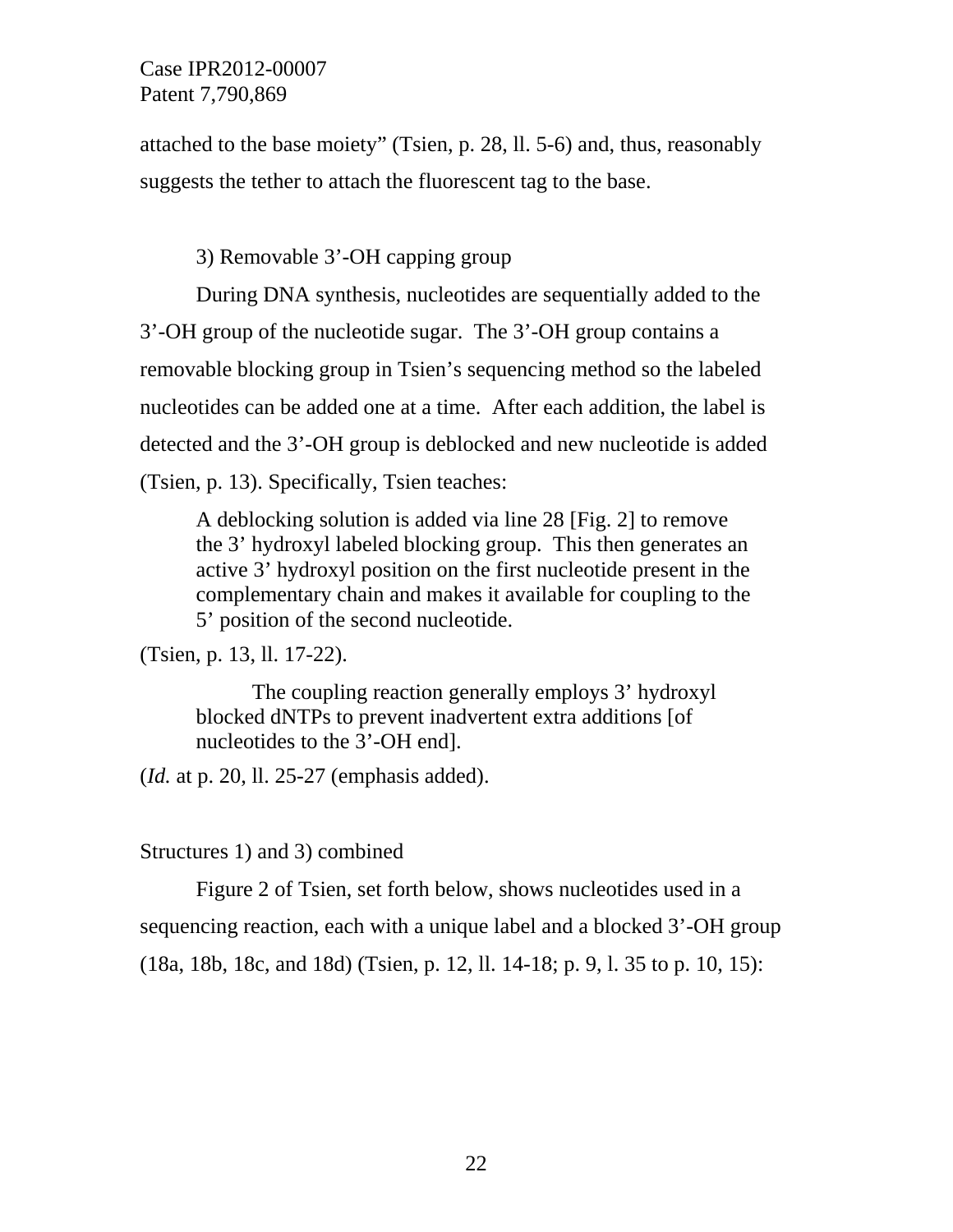

A portion of Tsien's Figure 2, reproduced above, shows nucleotides each with a unique label attached to the nucleotide and a blocked 3'-OH group. The figure indicates that the labeling is on the base, but "these abbreviations [do] not imply that this is the sole place where labeling can occur." (Tsien, p. 10, ll. 7-15 and Fig. 2).

4) A deaza-substituted base

Tsien does not disclose a deaza-substituted base, but references Prober I which does. Specifically, Tsien teaches:

One method involves the use of a fluorescent tag attached to the base moiety. . . . This method is included because a number of base moiety derivatized dNTP analogues have been reported to exhibit enzymatic competence. [refers to Sarfati et al. (1987)] . . . Prober et al. (1987) [Prober I] show enzymatic incorporation of fluorescent ddNTPs by reverse transcriptase and Sequenase™.

(Tsien, p. 28, ll. 5-18).

Prober I discloses "[t]he set of four fluorescence- tagged chainterminating reagents we have designed and synthesized is shown in Fig. 2A. These are ddNTP's to which succinylfluorescein has been attached via a linker to the heterocyclic base . . . The linker is attached . . . to the 7 position in the 7-deazapurines." (Prober I, p. 337.) In sum, Prober I describes a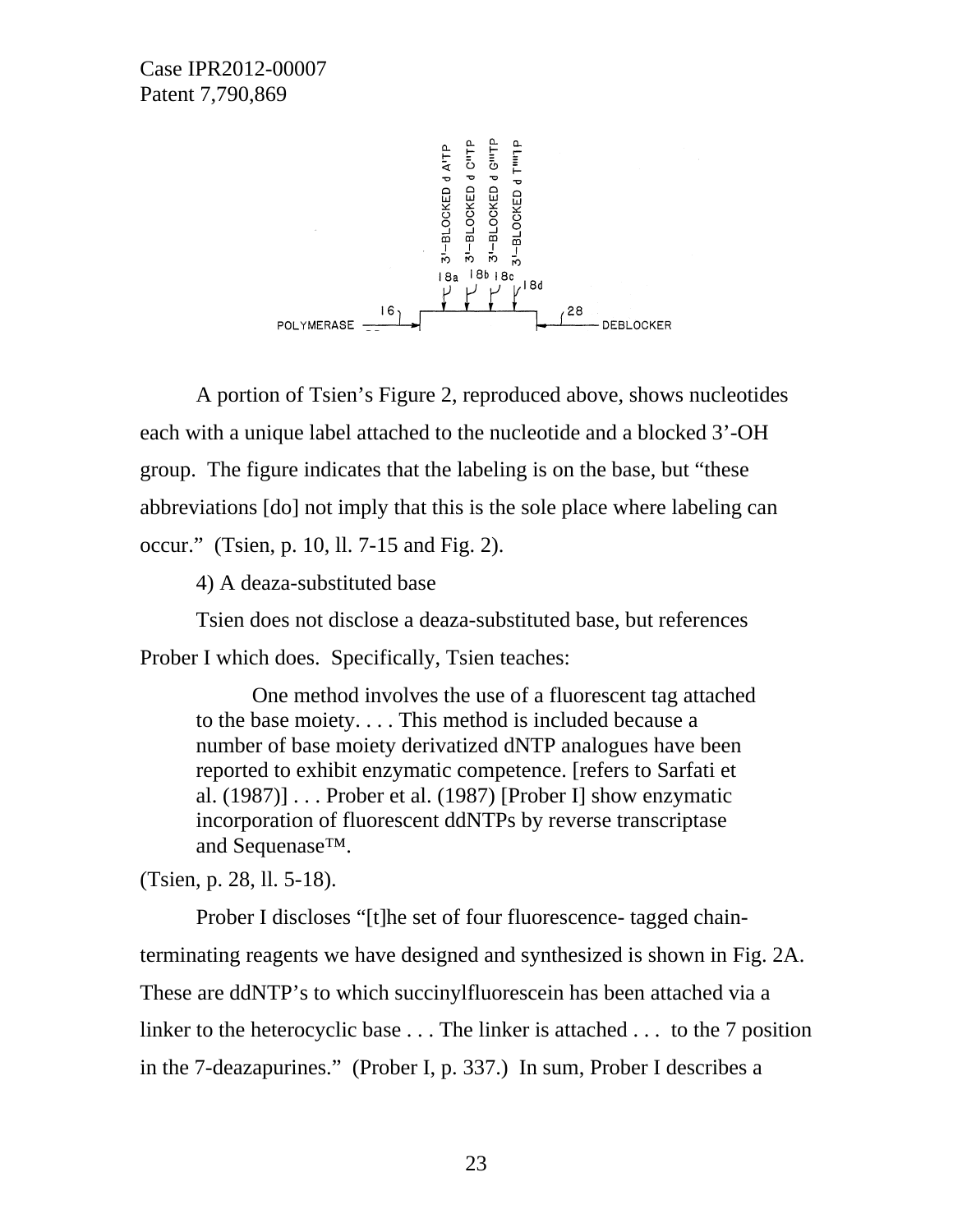nucleotide comprising a deazapurine base to which a label has been attached.

### C. Reason to combine

In making an obviousness determination, "it can be important to identify a reason that would have prompted a person of ordinary skill in the relevant field to combine the elements in the way the claimed new invention does." *KSR,* 550 U.S. at 418. Illumina contends that Tsien's reference to Prober I's fluorescent nucleotides would have provided one of ordinary skill in the art with a reason to have used Prober I's labeling technique in Tsien's method (Pet. 28).

Even absent disclosure of Prober I in Tsien, Dr. Weinstock testified that it would have been obvious to have used Prober I's teachings in Tsien.

Prober I specifically teaches that nucleotide analogues incorporating 7-deazapurines may be used in sequencing reactions. Thus, the combination of Tsien and Prober I is the use of the known techniques of Prober I to improve similar Tsien systems and methods in the same way that the known features improve the methods and reagents of Prober I. Furthermore, use of the features taught by Prober I for their intended purpose, as disclosed by Prober I, would enhance the capability of the Tsien systems and methods in the same way they enhance the capability of the Prober I methods and reagents.

(Ex. 1021, Weinstock Decl. ¶ 66.)

### D. Discussion

Columbia did not separately address claim 15 in their Patent Owner Response. However, in the Motion to Amend, new claim 34 was proposed that incorporates all the limitations of claim 15 into claim 1 (Paper 79, pp. 4-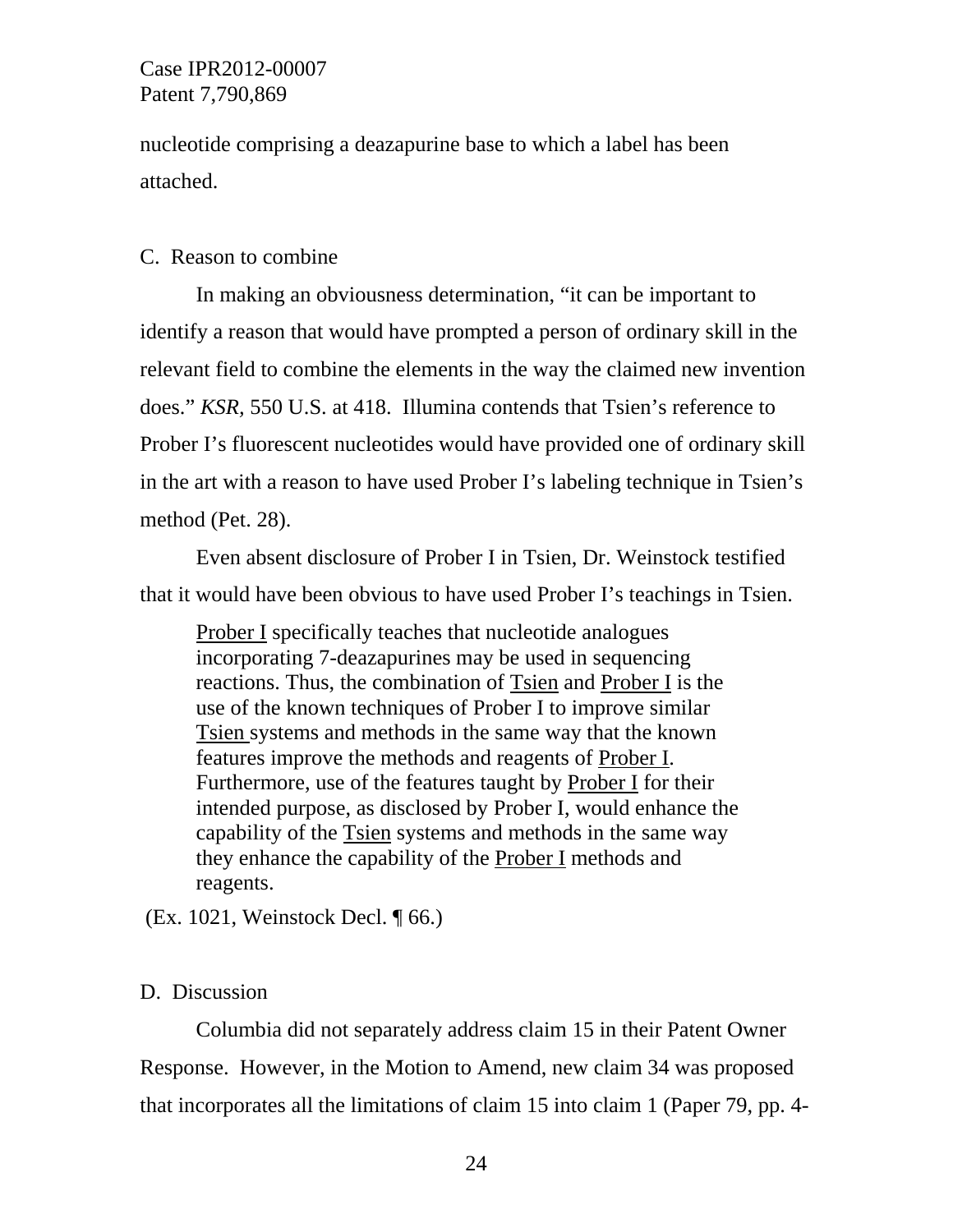5). In addressing claim 34, Columbia provided arguments and reasons as to why specific limitations, the same as those in claim 15, would not have been obvious to one of ordinary skill in the art in view of Tsien and Prober I. We address these arguments below.

In arguing the patentability of claim 34, Columbia contends that Tsien's base label nucleotide would not have been the "starting point" to make novel nucleotide analogues because of a preference for nucleotides with the label attached to the 3'-OH group (Paper 78, PO Reply, p. 14). We do not find this argument persuasive because there is an explicit description of base-labeled nucleotides in Tsien, and no specific disclosure has been identified in Tsien by Columbia that disparages these alternative nucleotide analogues or that would have led one of ordinary skill in the art to conclude that they were unsuitable for the SBS purpose described by Tsien.

Columbia also contends that the patentability challenge based on Tsien and Prober I is insufficient because "no rationale for the obviousness of the novel nucleotide analogue is provided." (Paper 78, PO Reply, p. 14).

The Columbia argument is not persuasive. Illumina in the Petition cited Tsien's reference to Prober I for teaching labeled nucleotides and expressly stated that "Tsien thus provides an express teaching, suggestion, and motivation to combine Tsien with the disclosures of Prober I with respect to 'base moiety derivatized' nucleotide analogues." (Pet. 28). Furthermore, Illumina stated that Tsien teaches that "the synthesis scheme for ddNTPs used in Prober I should be used in Tsien to produce 'fluorescent dNTPs.' Tsien, p. 29, ll. 10-19." (*Id.*) Columbia's argument is therefore unsubstantiated. A rationale to combine the publications was also described above based on testimony by Dr. Weinstock.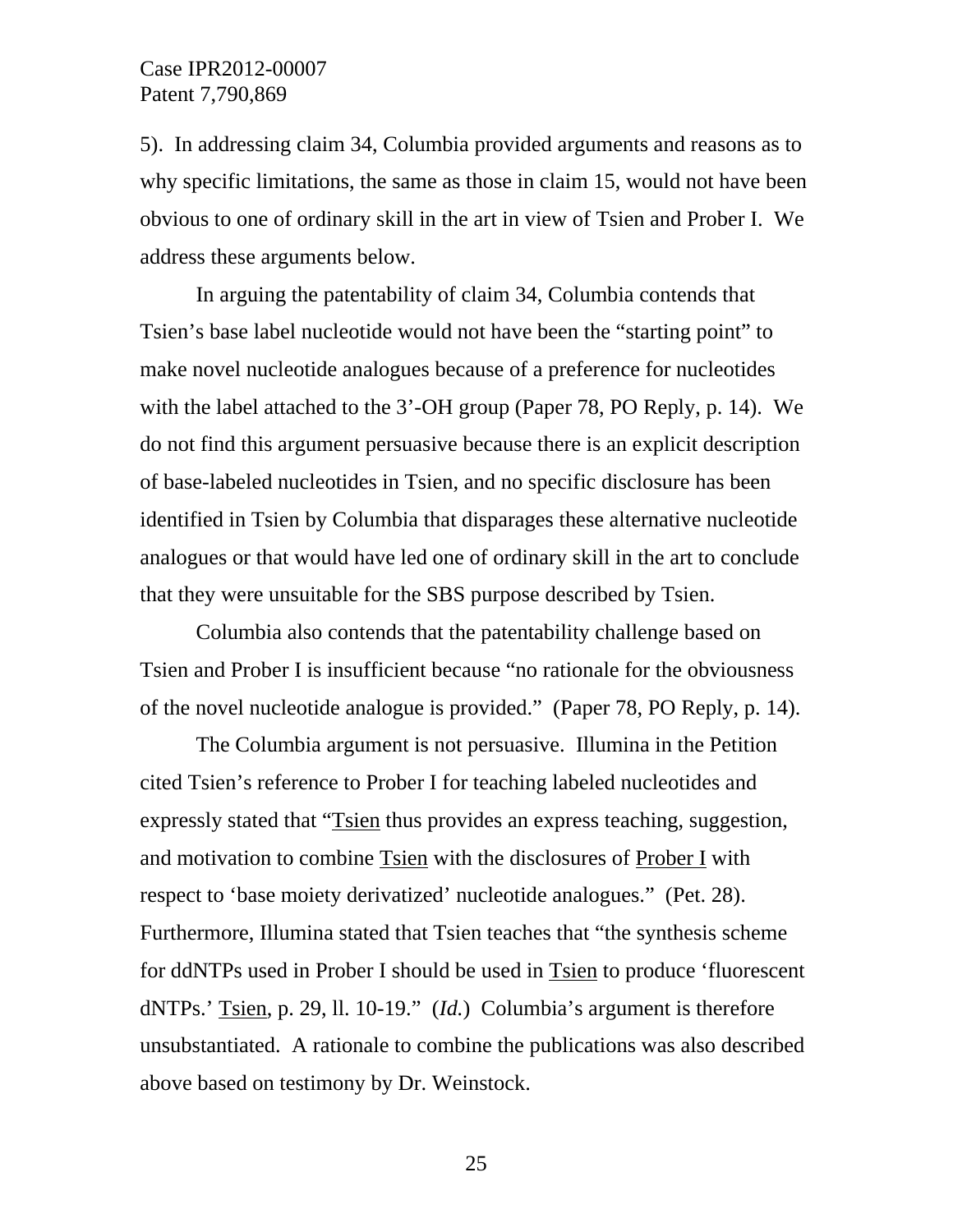Columbia argues that if one of skill in the art would have used the base-labeled nucleotide analogues of Tsien as a "starting point," several differences between those nucleotide analogues and the claimed nucleotide analogues would "have had to be addressed." (Paper 78, PO Reply, p. 18). Relying of Dr. Trainor's testimony, Columbia asserts that one of skill in the art would have had to make the following changes to have made the claimed invention:

1. remove the labels from the C-8 positions of the two purines despite the C-8 position being described by Tsien as the "ideal" position for the attachment of the labels to purines; 2. change the purine bases of the purines to deazapurines; 3. replace the uncleavable, acetylenic linker (described in Prober I) on the pyrimidines with a cleavable linker; 4. replace the uncleavable alkylamino linker on the purines with a cleavable linker); 5. attach the label to the base with a linker cleavable by a means other than light; 6. include removable 3'-OH capping groups on the uncapped 3'-OH groups of the nucleotide analogues; 7. use a capping group at 3'-OH position of the nucleotide analogue that is cleavable by means other than light; and 8. retain the property of being incorporated onto a primer extension strand.

(Ex. 2033, Trainor Decl. ¶ 67.)

We address each of these differences, below.

# *Deaza-substituted nucleotide (Nos. 1 and 2 in Ex. 2033, Trainor Decl. ¶ 67).*

 Citing the Trainor Declaration, Columbia argues "there was no reason to use a deaza-purine labeled at the 7-position given Tsien's specific guidance to the contrary that a label on the 8-position of a non-deaza purine was 'ideal.' (Ex. 2033, Trainor Decl., ¶§70-73 [ ])." (Paper 78, PO Reply, p.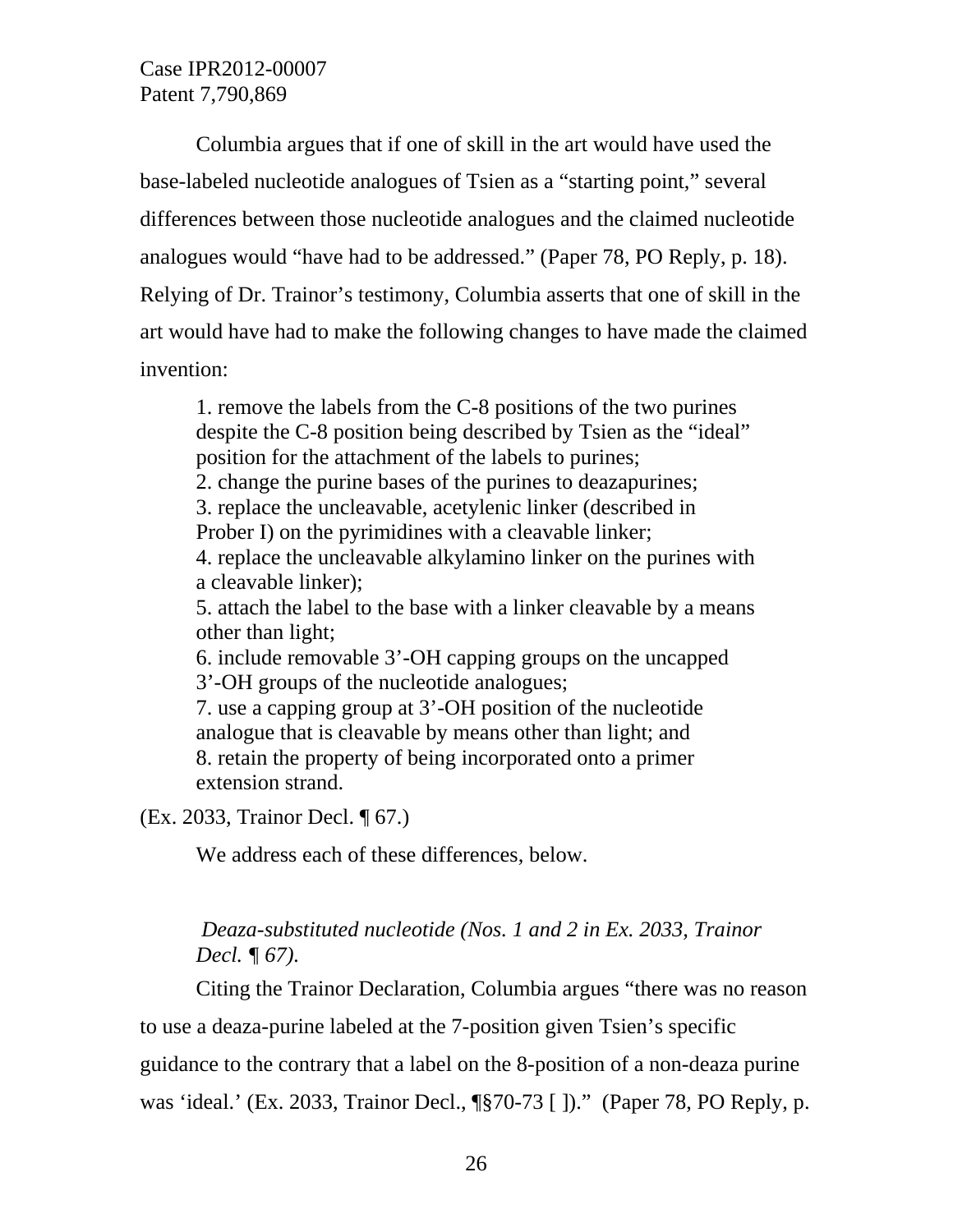19). Columbia further argues that there would have been no reason "to change the uncleavable linkers on the 8-position of the purine labeled nucleotide analogues of Tsien to a cleavable linker, particularly since the linker in Prober I is uncleavable (Exhibit 2033, Trainor Decl., ¶73.)" (*Id.*)

 Dr. Trainor cites Tsien's statement that the "C-8 position of the purine structure presents an ideal position for attachment of a label." (Tsien, p. 29, ll. 3-4). Dr. Trainor acknowledges that Tsien cites Prober I in the same paragraph in which purine labeling is described and that Prober I describes producing labeled deazapurines (Ex. 2033, Trainor Decl. ¶ 72). However, Dr. Trainor states that Tsien ignored Prober's teaching because Tsien "refers to Prober I for teaching an approach to producing fluorescently labeled derivatives of pyrimidines." (*Id.*) The mentioned teaching in Prober I is reproduced below:

A number of approaches are possible to produce fluorescent derivatives of thymidine and deoxycytidine. One quite versatile scheme is based on an approach used by Prober et al. (1987) to prepare ddNTPs with fluorescent tags.

(Tsien, p. 29, ll. 10-14).

 Columbia's argument is not persuasive or consistent with the full labeling disclosure in Tsien. Beginning at page 26, Tsien describes reporter groups on dNTPs and how they can be incorporated into a dNTP. Tsien states that one "approach employs fluorescent labels. These can be attached to the dNTP's via the 3'OH blocking groups or attached in other positions." (Tsien, p. 26, ll. 17-19). After describing approaches to label the 3'-OH blocking group, Tsien goes on to state that "there are a number of alternatives - particularly the formation of a 3'-blocked dNTP analogue containing a label such as a fluorescent group coupled to a remote position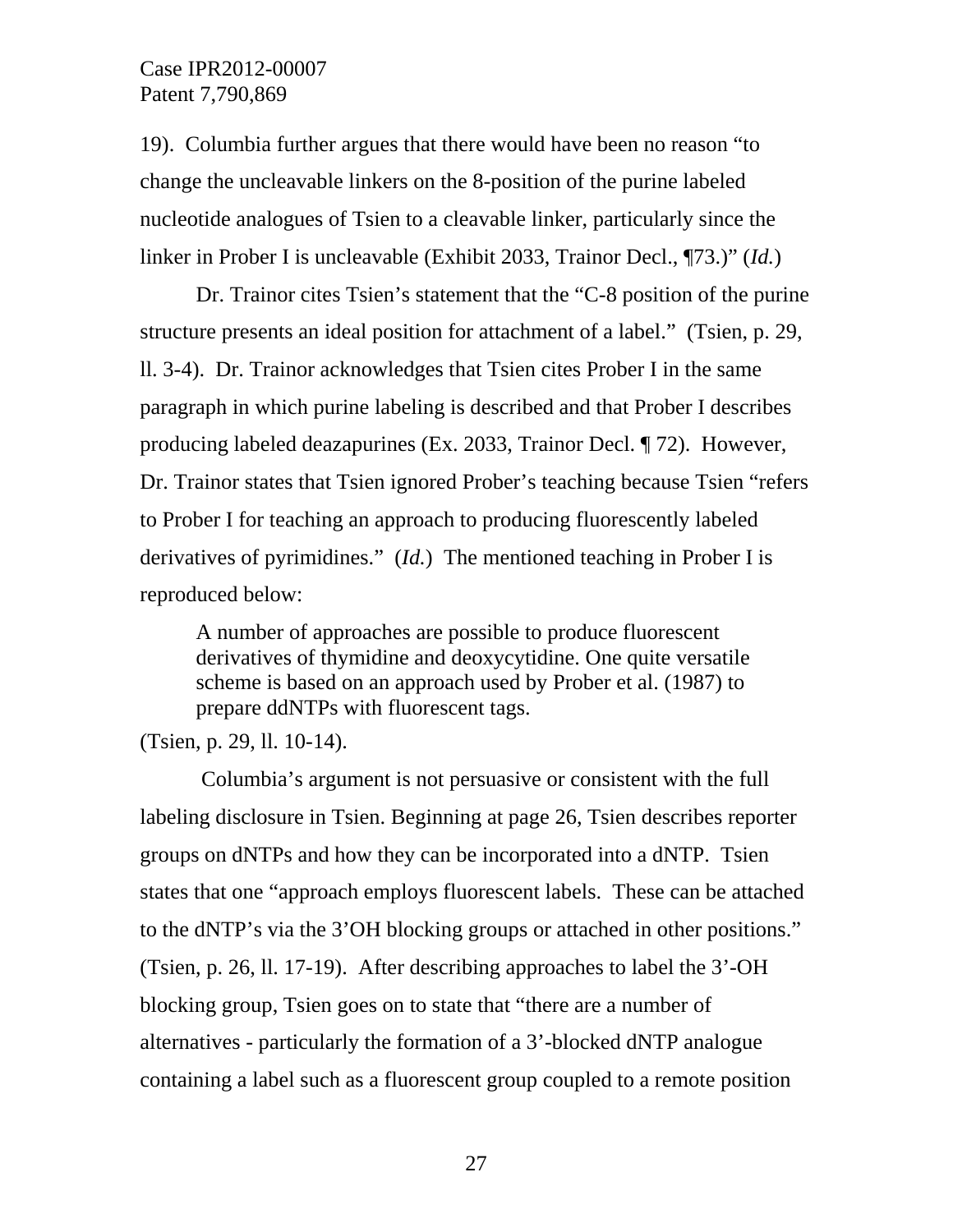such as the base. This dNTP can be incorporated and the fluorescence measured and removed according to the methods described below." (*Id.* at 27, l. 33 to p. 28, l. 4). In the following paragraph, Tsien describes attaching a fluorescent label to the base, and states:

This method is included because a number of base moiety derivatized dNTP analogues have been reported to exhibit enzymatic competence. Sarfati et al, (1987) demonstrates the incorporation of biotinylated dATP in nick translations, and other biotinylated derivatives such as 5-biotin (19)-dUTP (Calbiochem) are incorporated by polymerases and reverse transcriptase. Prober et al. (1987) [Prober I] show enzymatic incorporation of fluorescent ddNTPs by reverse transcriptase and Sequenase™.

(*Id.* at p. 28, ll. 10-18).

This passage, expressly mentions Prober I's method in its discussion of base labeling, reasonably suggesting that Tsien considered it suitable for Tsien's sequencing method. While Tsien discloses that the C-8 position of the nucleotide base is "ideal" for labeling a purine, that disclosure would not have dissuaded one of ordinary in the art from labeling at other positions in the base. "[J]ust because better alternatives exist in the prior art does not mean that an inferior combination is inapt for obviousness purposes." *In re Mouttet*, 686 F.3d 1322, 1334 (Fed. Cir. 2012). "A reference may be said to teach away when a person of ordinary skill, upon reading the reference, would be discouraged from following the path set out in the reference, or would be led in a direction divergent from the path that was taken by the applicant." *In re Gurley*, 27 F.3d 551, 553 (Fed. Cir. 1994). For a reference to "teach away" from using a particular approach, it must be shown that "the line of development flowing from the reference's disclosure is unlikely to be productive of the result sought by the applicant." *Gurley*, 27 F.3d at 553.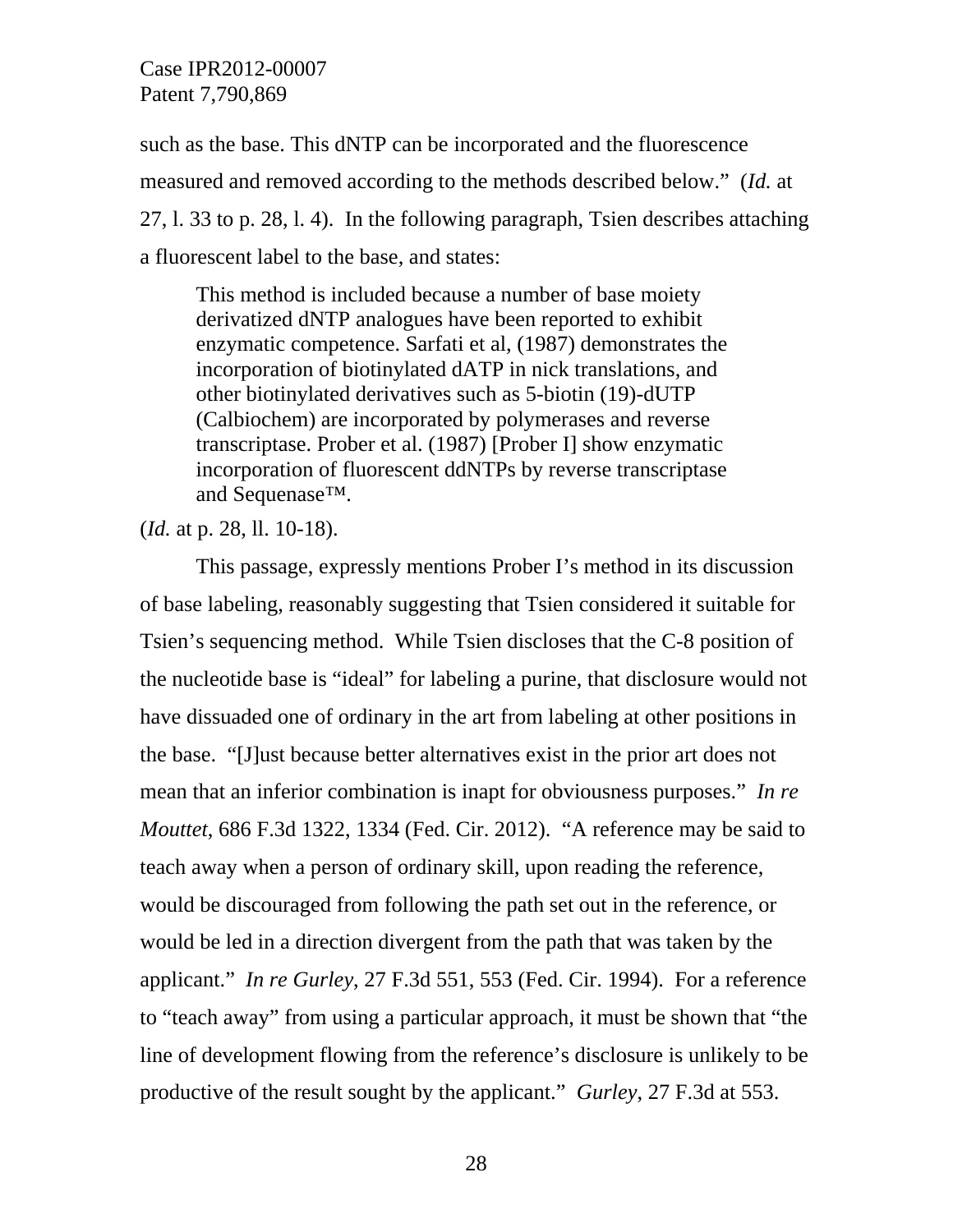Dr. Trainor, himself, admitted that fluorescently labeled deazapurines had been used in the prior art (Ex. 2033, Trainor Decl.  $\P$  20-21).

 In this case, as mentioned above, there is generic disclosure in Tsien of labeling the base moiety, including a specific reference to Prober I, the latter describing C-7 deaza-labeled purine bases. Thus, even if labeling at the C-8 position is superior, Prober I's method is still reasonably suggested by Tsien, which characterizes Prober I as showing "enzymatic incorporation of fluorescent ddNTPs by reverse transcriptase and Sequenase™" (Tsien, p. 2, ll. 6-9; p. 19, ll. 9-18). Thus, those of skill in the art would have found the use of Prober I's analogues to be useful and effective, even if nucleotide analogues with a label on the 8-position of a non-deaza purine might have been better.

# *Cleavable linker between a base and a label in a nucleotide analogue (Nos. 3-5 in Ex. 2033, Trainor Decl. ¶ 67).*

 In claim 15, the label is attached to the nucleotide by a "cleavable linker." As discussed above, Illumina argued that this limitation was described in Tsien, an assertion supported by the evidence. Columbia challenges that the limitation is met, arguing that "none of the approaches to attaching labels to nondeazabases discussed by Tsien on page 29 at lines 3- 18 and illustrated in the structures on page 30 involve use of a cleavable linker." (Ex. 2033, Trainor ¶ 73.)

 This argument is not persuasive. Illumina did not argue that Tsien described cleavable linkers at the pages cited by Dr. Trainor, but rather cited page 28, lines 19-29, of Tsien for this disclosure as discussed above in 2) above. Columbia contends there would have been no reason to change the uncleavable linkers on the 8-position of the purine labeled nucleotide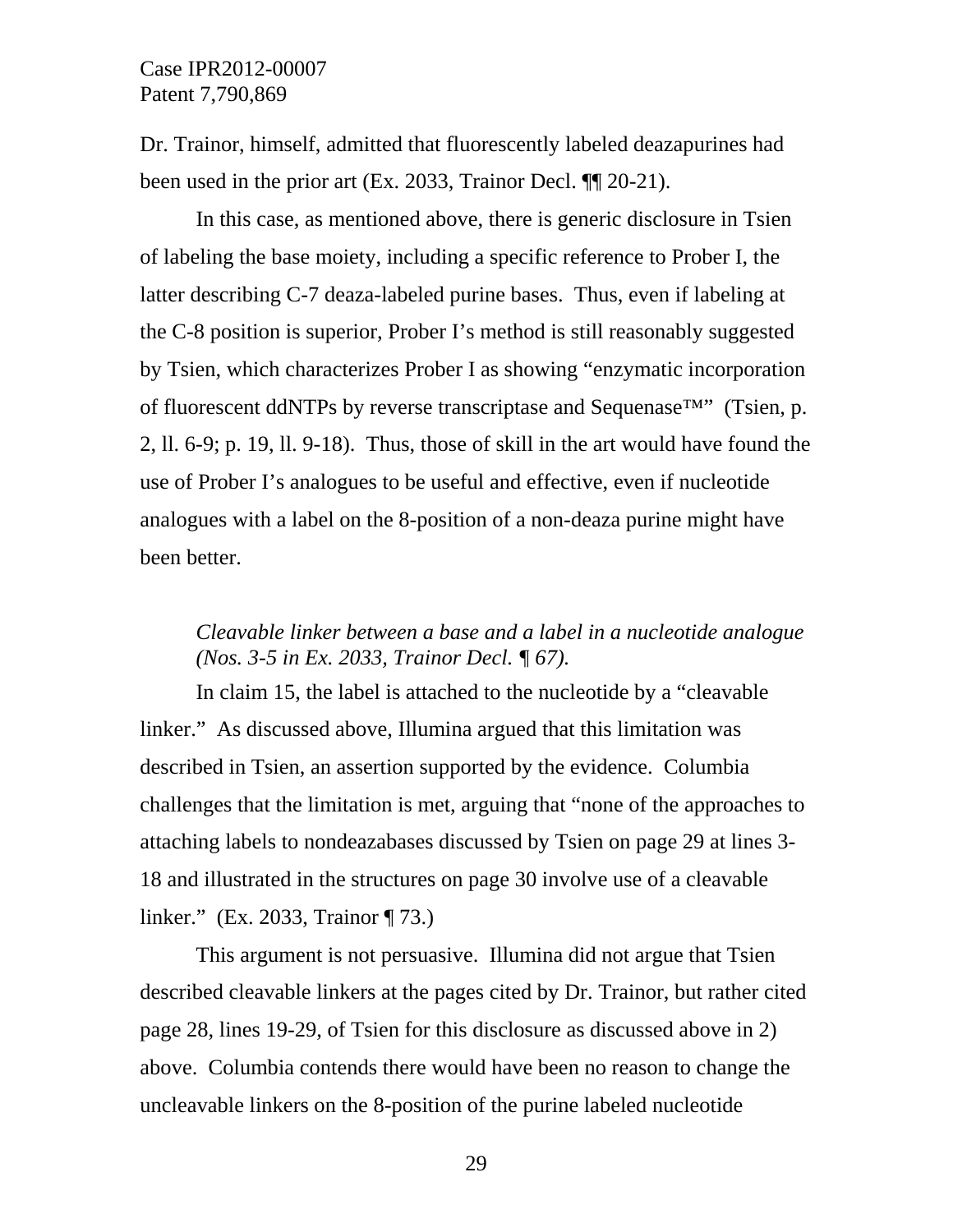analogues of Tsien to a cleavable linker, particularly since the linker in Prober I is uncleavable (Ex. 2033, Trainor Decl. ¶ 73). However, Tsien gives an express reason to use a cleavable linker when attaching a label to the deaza-substituted nucleotide: "to release the fluorophore or other label on demand." (Tsien, p. 28, ll. 22-23). Dr. Trainor acknowledged in his declaration that Tsien describes "nucleotide analogues which include a label attached to the base (Exhibit 1002, page 28, ll. 5-6) and the possibility of the label being attached to the nucleotide analogue by means of a cleavable tether (Exhibit 1002, page 28, ll. 19-21 [])." (Ex. 2033, Trainor Decl. ¶ 28; emphasis added). Accordingly, we are persuaded that Tsien teaches a cleavable linker.

# *Removable chemical moiety capping the 3'-OH group of the sugar (No. 6 and 7 in Trainor Decl. ¶ 67)*

 In paragraph 67 of Dr. Trainor's declaration, he mentions one difference between Tsien and the claimed nucleotides as having to "include removable 3'-OH capping groups on the uncapped 3'-OH groups of the nucleotide analogues."

 Dr. Trainor did not identify where uncapped 3'-OH groups were found in Tsien. The claims require a removable 3'-OH capping group. Tsien, as discussed above, also describes capped 3'-OH groups, a fact acknowledged by Dr. Trainor (Ex. 2033, Trainor Decl. ¶ 28). A blocking group on the 3'-OH is required to prevent inadvertent multiple additions (Tsien, p. 12, ll. 27-29).

The nucleotide analogues of Prober I are chain terminating and do not have an -OH group on the 3' carbon of the sugar (Prober I, Fig. 2). However, Tsien was relied upon for the 3'-OH capping group, not Prober I.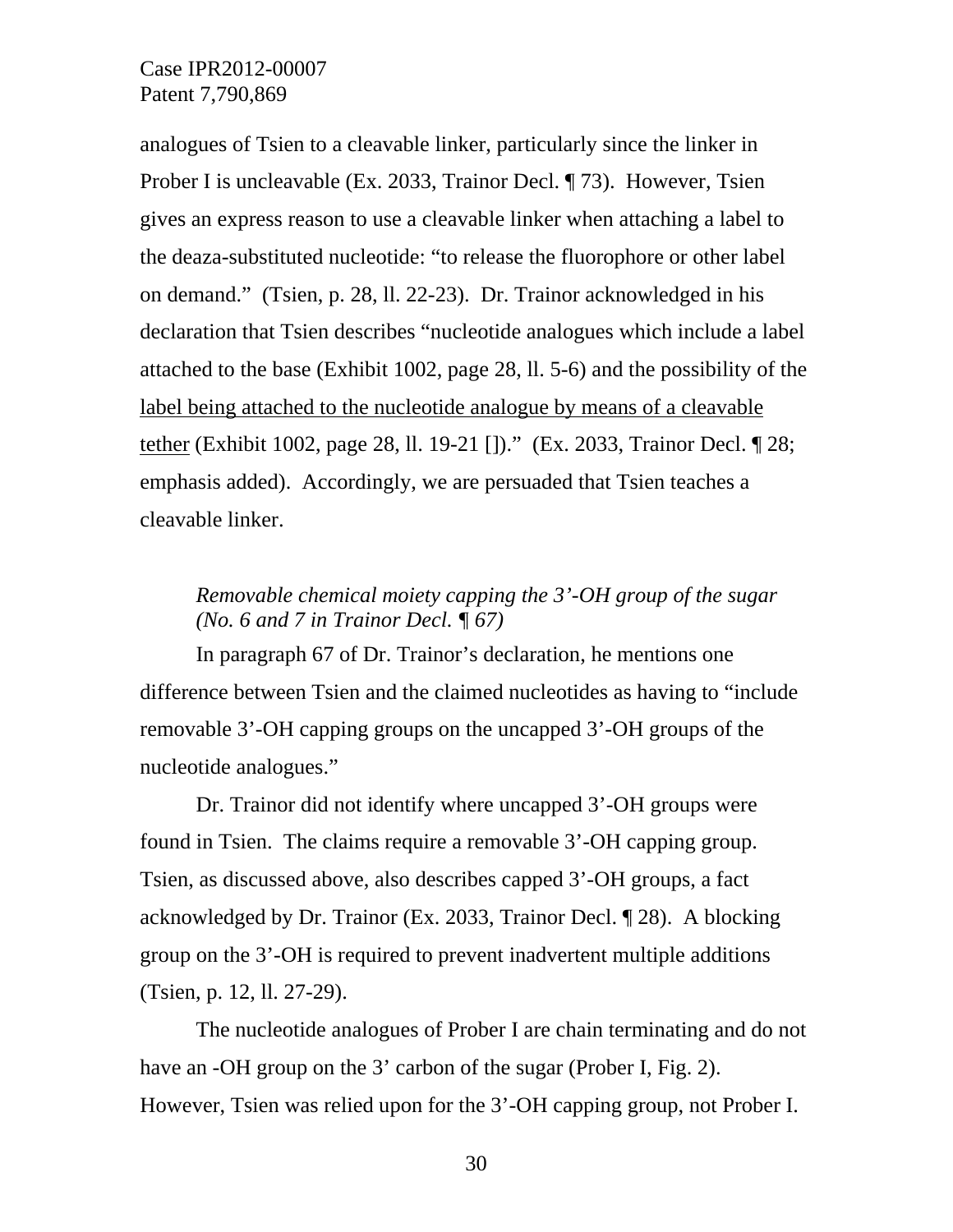Consequently, we find Dr. Trainor's argument unavailing. Tsien teaches the nucleotides are added to the 3'-OH of the primer, extending it (Tsien, p. 11, ll. 1-13); Nos. 6 and 7 in Ex. 2033, Trainor Decl. ¶ 67).

# *Using cleaving means other than light (No. 7 in Ex. 2033, Trainor Decl. ¶ 67)*

As discussed in the section on Tsien as anticipatory to the subject matter of claim 12, Tsien describes various cleaving means, including chemical and enzymatic, making any one of them obvious to have used. Columbia has not presented arguments to the contrary.

# *Was there a reason to move the label from the 3'-OH group to the base?*

Columbia contends that there would have been no reason

. . . to change the preferred reversibly terminating 3'OH labeled nucleotide analogues of Tsien to move the label from the 3'OH group to the base since introducing modifications at two positions in a nucleotide analogue would have been understood by a person of ordinary skill to be more likely to result in a nucleotide analogue that a polymerase would not incorporate into a primer extension strand.

(Paper 78, PO Reply, p. 16).

Dr. Trainor testifies that having the label on the 3'-OH group "was to accomplish both labeling and removable capping at a single position on the nucleotide in a single series of chemical reactions." (Ex. 2033, Trainor Decl. ¶ 50). Dr. Trainor states that there were no reports of incorporating a nucleotide analogue into a primer, where the analogue had a removable cap on the 3'-OH group and a label on a base (*id.*)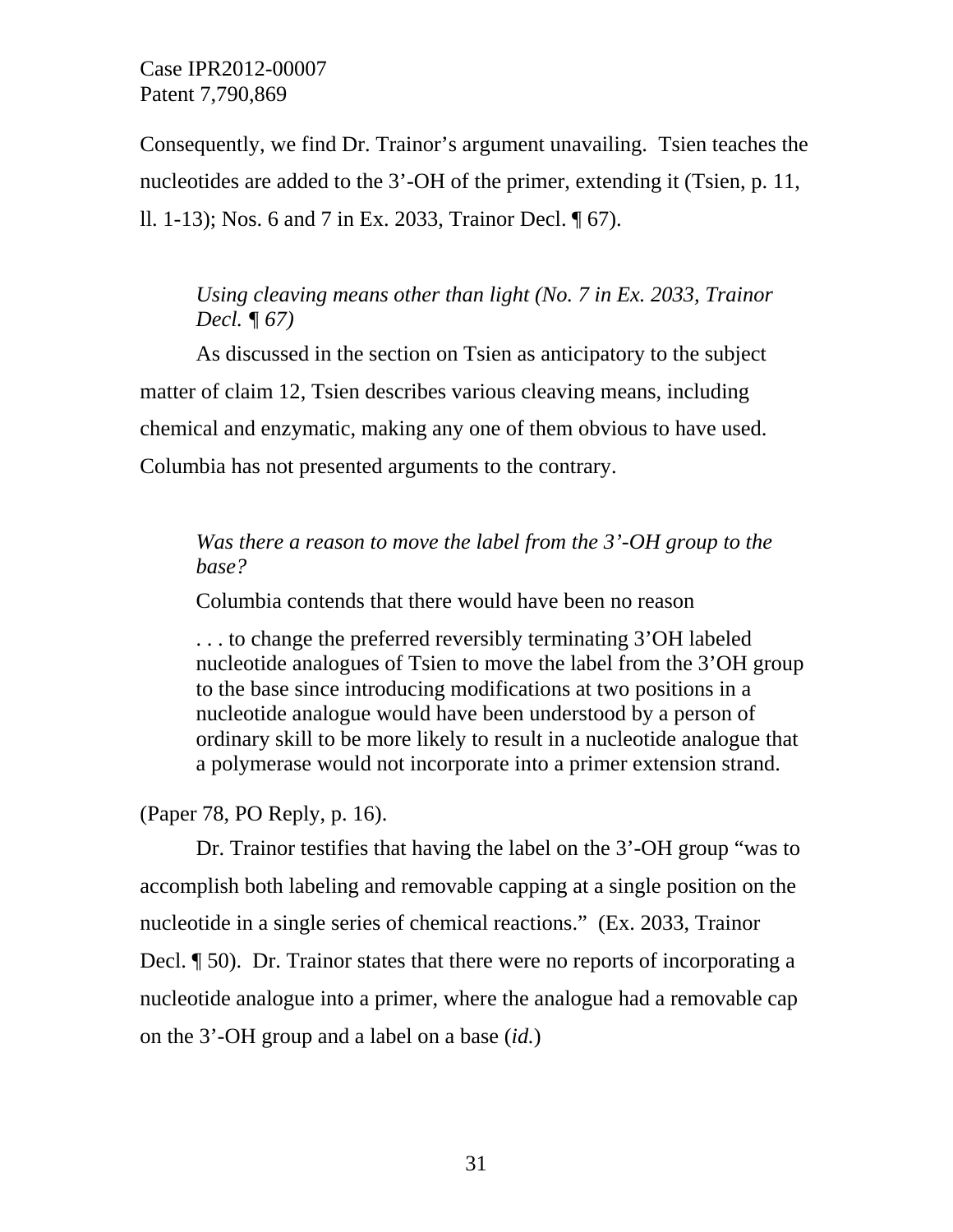As already discussed, Tsien expressly teaches placing the label on the base, rather than the 3'-OH group. Columbia's arguments to the contrary ignore the explicit disclosure by Tsien of base-labeled nucleotides. Moreover, Columbia's argument that a nucleotide with a label on the 3'-OH group is the appropriate starting point is factually incorrect because Tsien teaches nucleotides with the label on the base and the capping group on the 3'-OH. Even were there a preference for 3'-OH labeled nucleotides, this would not detract from the explicit disclosure of base-labeled nucleotides. Columbia's argument to the contrary is contradicted by the passages from Tsien reproduced below:

As will be explained in more detail below, the fact that the indication of labeling appears associated with the "nucleoside base part" of these abbreviations does not imply that this is the sole place where labeling can occur. Labeling could occur as well in other parts of the molecule.

(Tsien, p. 10, ll. 10-15(emphasis added).)

One simple labeling approach is to incorporate a radioactive species within the blocking group <u>or in some other location</u> of the dNTP units.

(*Id*. at p. 26, ll. 13-14 (emphasis added).)

Another labeling approach employs fluorescent labels. These can be attached to the dNTP's via the 3'OH-blocking groups or attached in other positions.

(*Id*. at p. 26, ll. 17-19 (emphasis added).)

While the above-described approaches to labeling focus on incorporating the label into the 3'-hydroxyl blocking group, there are a number of alternatives - particularly the formation of a 3'-blocked dNTP analogue containing a label such as a fluorescent group coupled to a remote position such as the base.

(*Id*. at p. 27, l. 33 to p. 28, l. 2) (emphasis added).)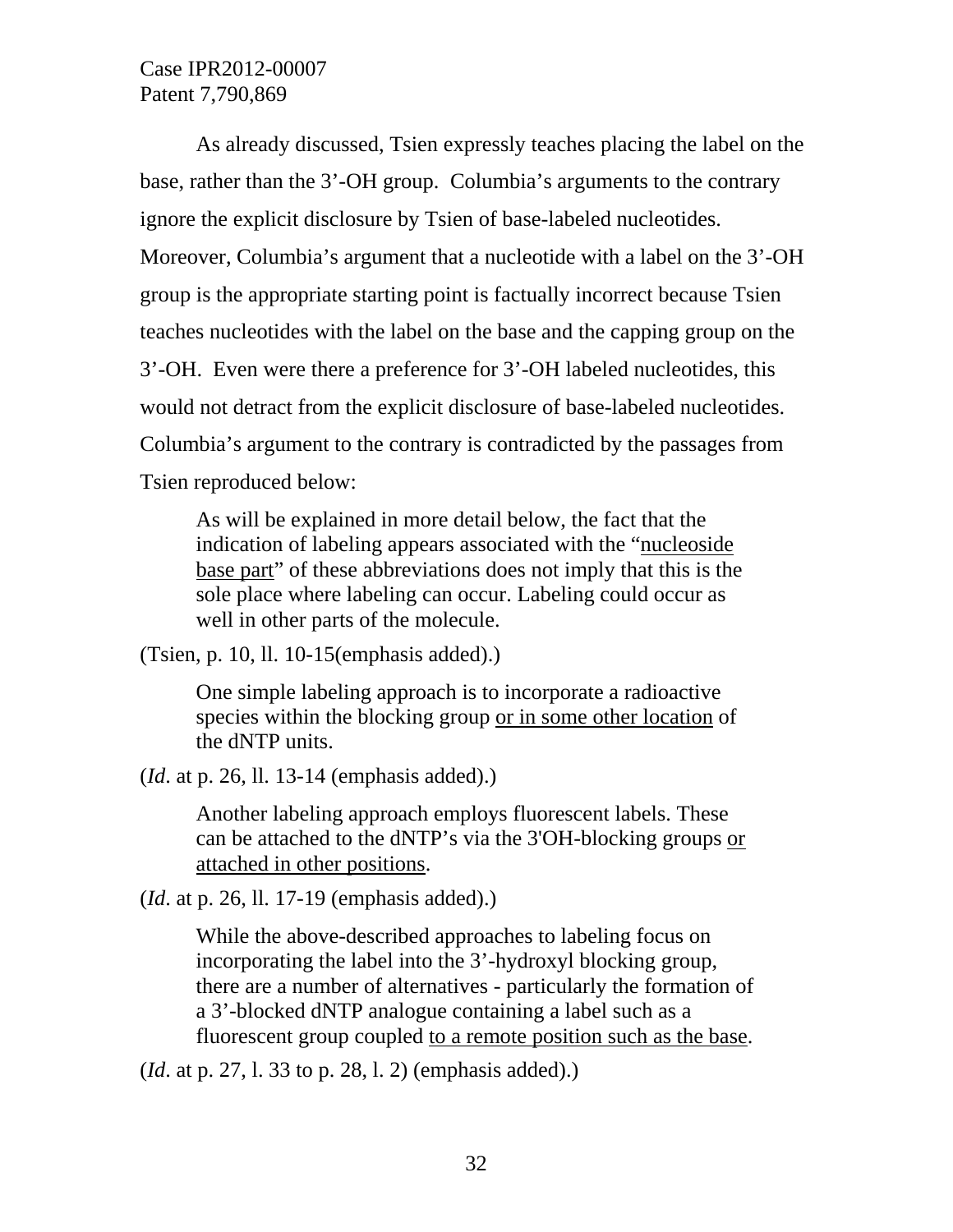> One method involves the use of a fluorescent tag attached to the base moiety.

(*Id*. at p. 28, ll. 5-6 (emphasis added).

Columbia attempts to distinguish Prober I because Prober teaches chain terminating nucleotides which lack a removable group. But Prober I was only relied upon for its teaching of how to label a purine base with a detectable label. Tsien was relied upon for its teaching DNA sequencing using nucleotides with removable 3'-OH groups.

Dr. Trainor cited several publications for describing on-going efforts to create modified nucleotides with labels on the 3'-OH (Ex. 2033, Trainor ¶¶ 27, 28, 49, 61, and 102), said to teach against labeling the nucleotide base. Columbia's argument ignores explicit disclosure in Tsien of a baselabeled nucleotide. The fact that more than one type of nucleotide was being pursued for sequencing is not evidence that one approach would have been dropped over the other. We have not been directed to evidence that baselabeled nucleotides would have been ignored or seen as an unworkable alternative to use in sequencing by synthesis methods.

In addition to requiring a reason to have combined the prior art, the skilled worker must also have had a reasonable expectation of success of doing so. *Pfizer, Inc. v. Apotex, Inc.,* 480 F.3d 1348, 1361 (Fed. Cir. 2007). Columbia raises the issue of whether there would have been a reasonable expectation of success that a nucleotide analogue with a label on the base and a capping group on the 3'-OH would be incorporated into a DNA. A preponderance of the evidence supports an affirmative answer.

Prober I teaches that base labeled nucleotides can be incorporated into a newly synthesized DNA strand by appropriate enzymes (Prober I, p. 337, col. 2; p. 340, col. 1, second paragraph). Dr. Trainor admitted that 3'-OH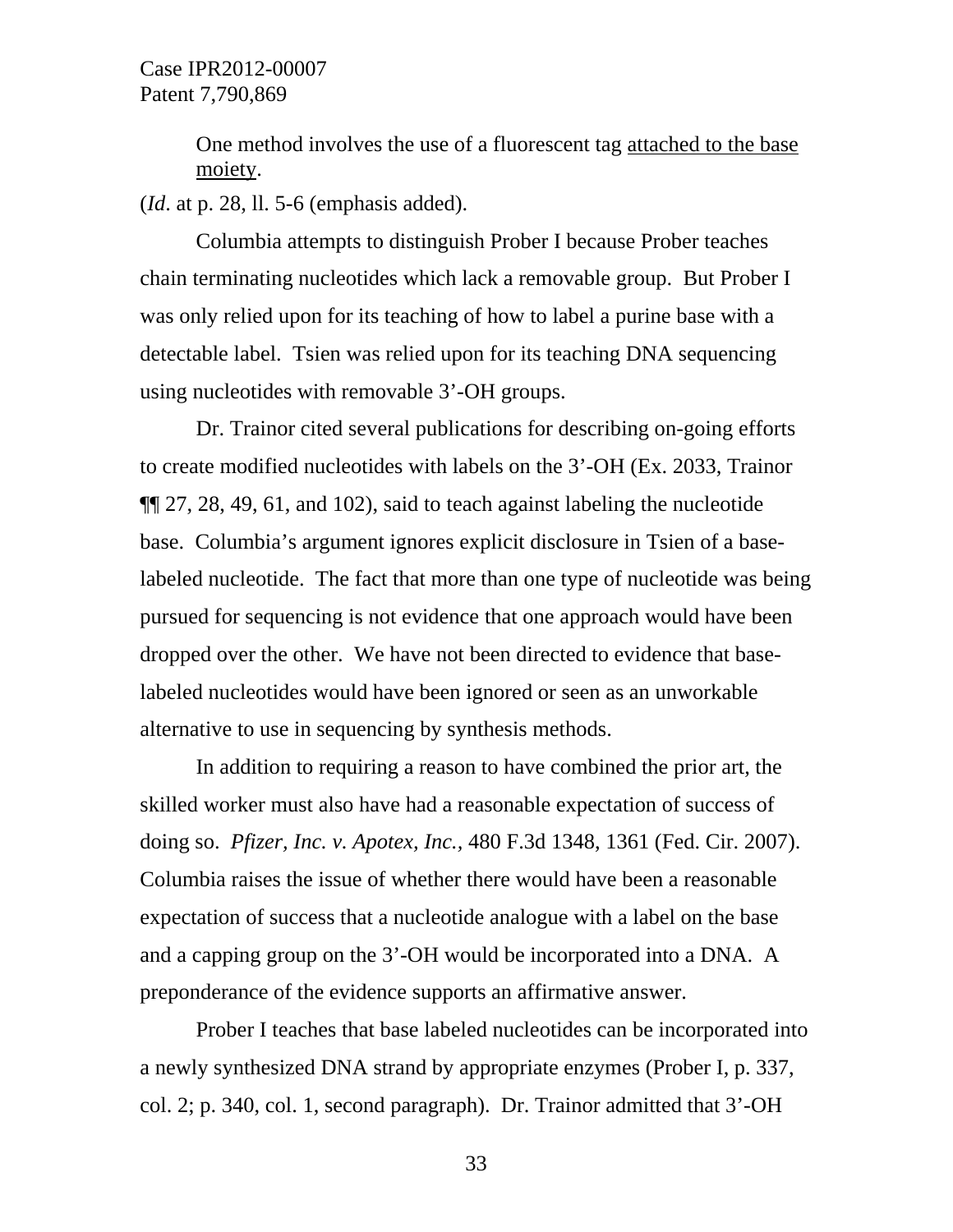removably capped nucleotides had been used in DNA sequencing methods (Ex. 2033, Trainor Decl. ¶¶ 26-28). Dr. Trainor cites several publications in support of unpredictability.

Dr. Trainor cites Metzker (Ex. 2033, Trainor Decl. ¶ 87). On page 4263, Metzker describes testing 3'-OH modified terminators for their ability to be substrates for polymerases. As shown in Table 2 of Metzker, terminators had different activities when tested against various polymerases. However, the publication shows the routineness of testing for activity. Dr. Trainor did not explain how these results with different nucleotides than claimed make it unpredictable that two structures which are known to work with polymerase would not work when combined in the same nucleotide molecule.

Finally, Dr. Trainor contrasts these publications with page 200 of Welch and Burgess (1999). According to Dr. Trainor, Welch shows that preliminary tests of compounds 1a and 1b as polymerase substrates did not show evidence of incorporation (Ex. 2033, Trainor Decl. ¶ 30). However, Dr. Trainor did not explain the pertinence of these compounds and their underlying chemistry to a nucleotide having a labeled deaza-purine and a removable 3'-OH group.

In sum, the preponderance of the evidence establishes that there was a reasonable expectation of success, and Columbia has not directed us to sufficient evidence to establish that it was unpredictable to have used the claimed nucleotide as a polymerase substrate for DNA sequencing.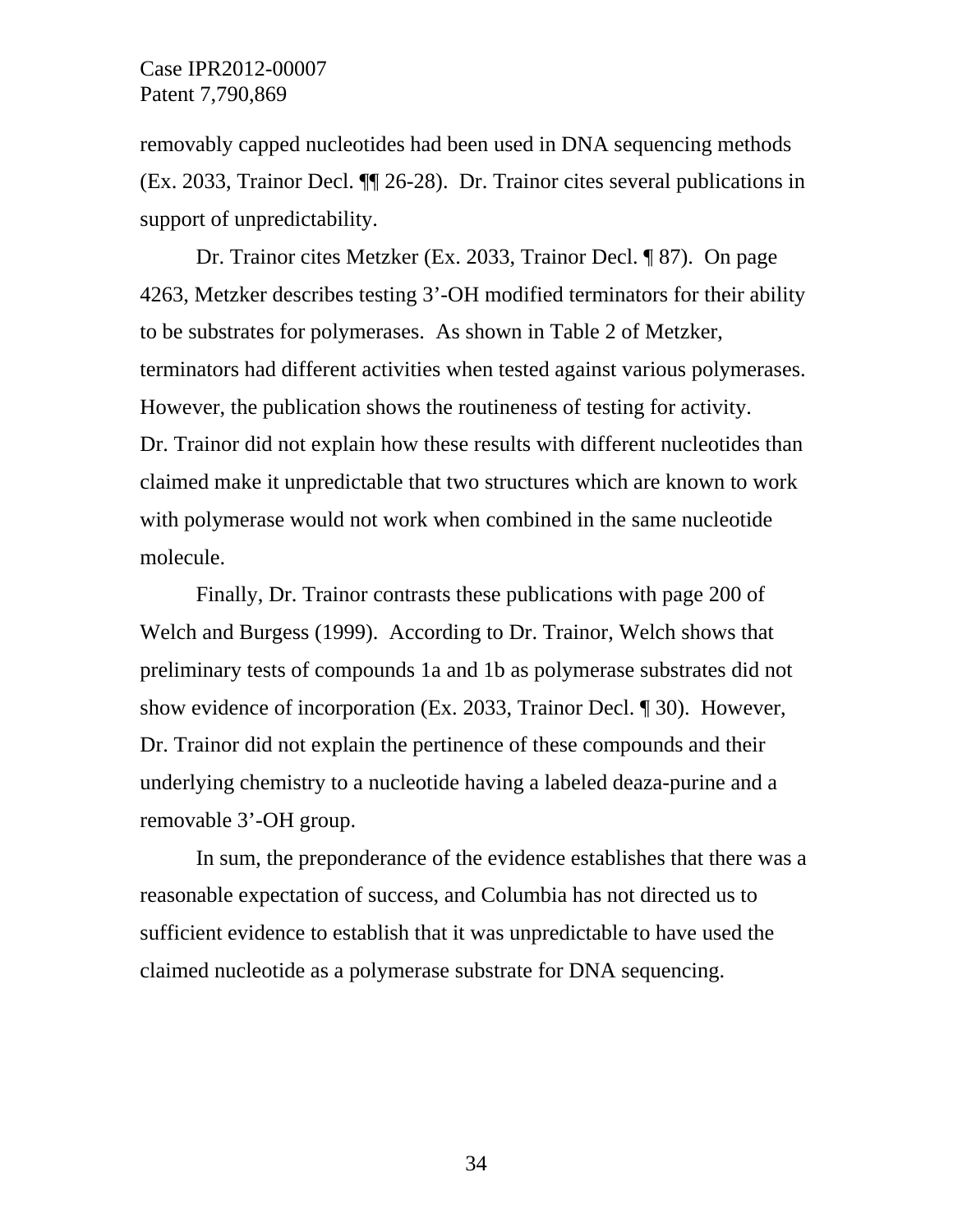*Was there a basis for reasonably expecting that a nucleotide with a removable 3'-OH group and a label attached to the base could be made?* 

 Columbia contends that neither Tsien nor Prober I discloses any chemistry relevant to making a nucleotide analogue with the claimed features, requiring a person of ordinary skill "to design new chemical procedures to attempt to address the differences between the nucleotide analogues described by Tsien and the nucleotide analogue recited in the claim." (Paper 78, PO Resp., p. 17). Furthermore, Dr. Trainor testifies that Prober I's nucleotides do not include a cleavable linker and cannot be modified to include, a 3'-OH group (Ex. 2033, Trainor Decl. ¶¶ 79-80). Dr. Trainor concludes that new chemical procedures would have been needed, the development of which were complex and fraught with difficulties. (*id*. ¶¶ 81-82).

 This argument is not persuasive. First, the patentability challenge is not based on converting Prober I's nucleotide into the claimed nucleotide. Rather, the analysis begins with Tsien, who describes nucleotides with a cleavable linker and 3'-OH removable blocking group. Second, a preponderance of evidence establishes a reasonable expectation of success as addressed above

# VI. SECONDARY CONSIDERATIONS FOR UNPATENTABILITY CHALLENGES II AND IV BASED ON OBVIOUSNESS

The question of obviousness is resolved on the basis of underlying factual determinations including: (1) the scope and content of the prior art; (2) the level of ordinary skill in the art; (3) the differences between the claimed invention and the prior art; and (4) secondary considerations of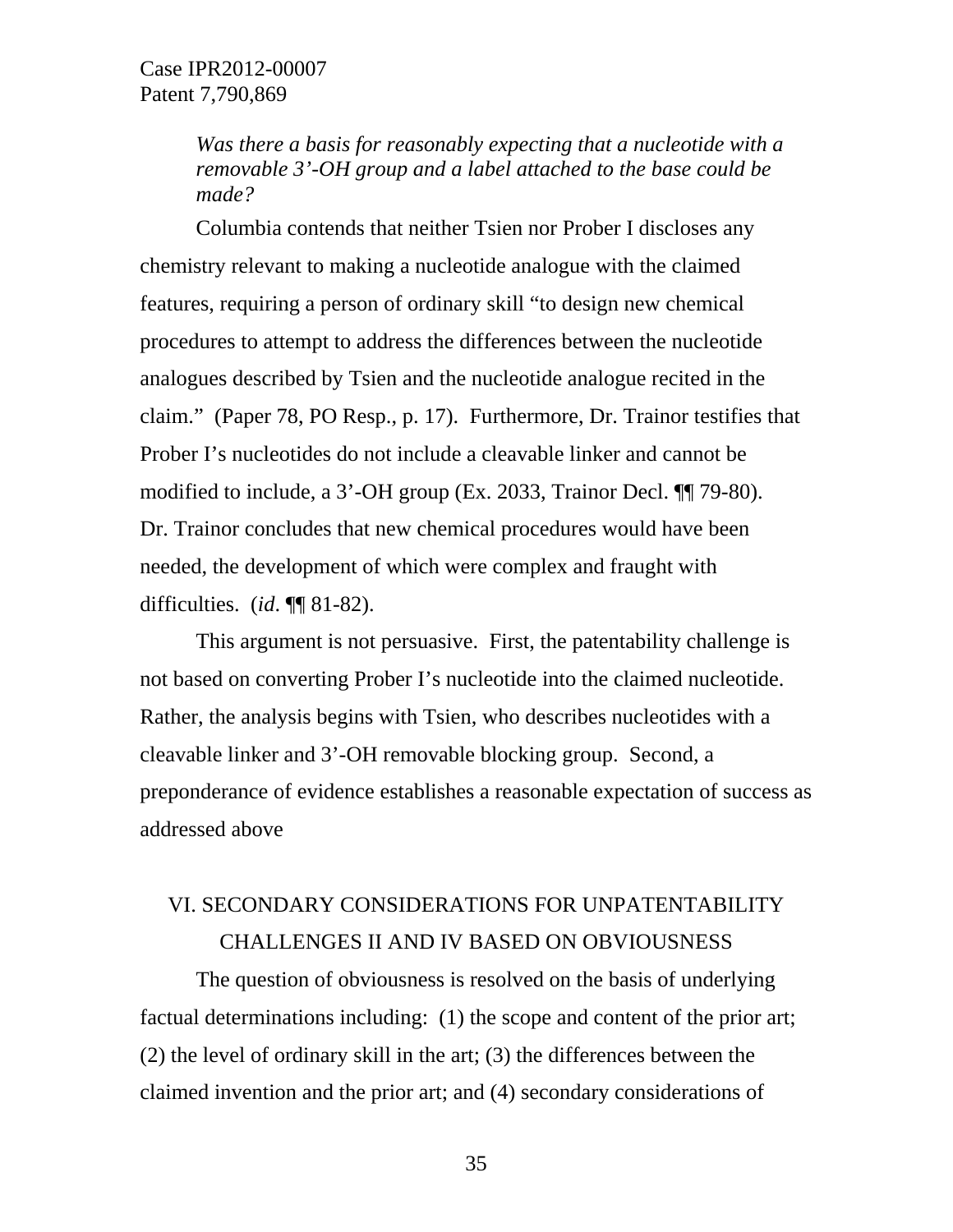nonobviousness, if any. *Graham v. John Deere Co. of Kansas*, 383 U.S. 1, 17 (1966). Secondary considerations are "not just a cumulative or confirmatory part of the obviousness calculus but constitute independent evidence of nonobviousness … [and] enables the court to avert the trap of hindsight." *Leo Pharm. Prods., Ltd. v. Rea*, 726 F.3d 1346, 1358 (Fed. Cir. 2013) (internal quotation marks and citations omitted). "[E]vidence of secondary considerations may often be the most probative and cogent evidence in the record. It may often establish that an invention appearing to have been obvious in light of the prior art was not." *Stratoflex, Inc. v. Aeroquip Corp.*, 713 F.2d 1530, 1538 (Fed. Cir. 1983). "This objective evidence must be 'considered as part of all the evidence, not just when the decisionmaker remains in doubt after reviewing the art.' *Id.* at 1538-39." *Transocean Offshore Deepwater Drilling, Inc. v. Maersk Drilling USA, Inc*., 699 F.3d 1340, 1349 (Fed. Cir. 2012).

Columbia contends that Illumina's obviousness challenges fail because objective evidence shows: 1) the claimed invention has yielded unexpectedly improved properties and results not present in the prior art; (2) the claimed invention has received praise and awards; (3) the claimed invention is responsible for Illumina's commercial success; (4) Illumina copied the claimed nucleotide analogues; (5) others in the art were skeptical that the claimed nucleotides and methods would be successful; and (6) Illumina attempted to license the claimed nucleotides and methods (Paper 78, PO Resp., pp. 26-27). We have considered this evidence along with all the other evidence before us, but do not find it persuasive.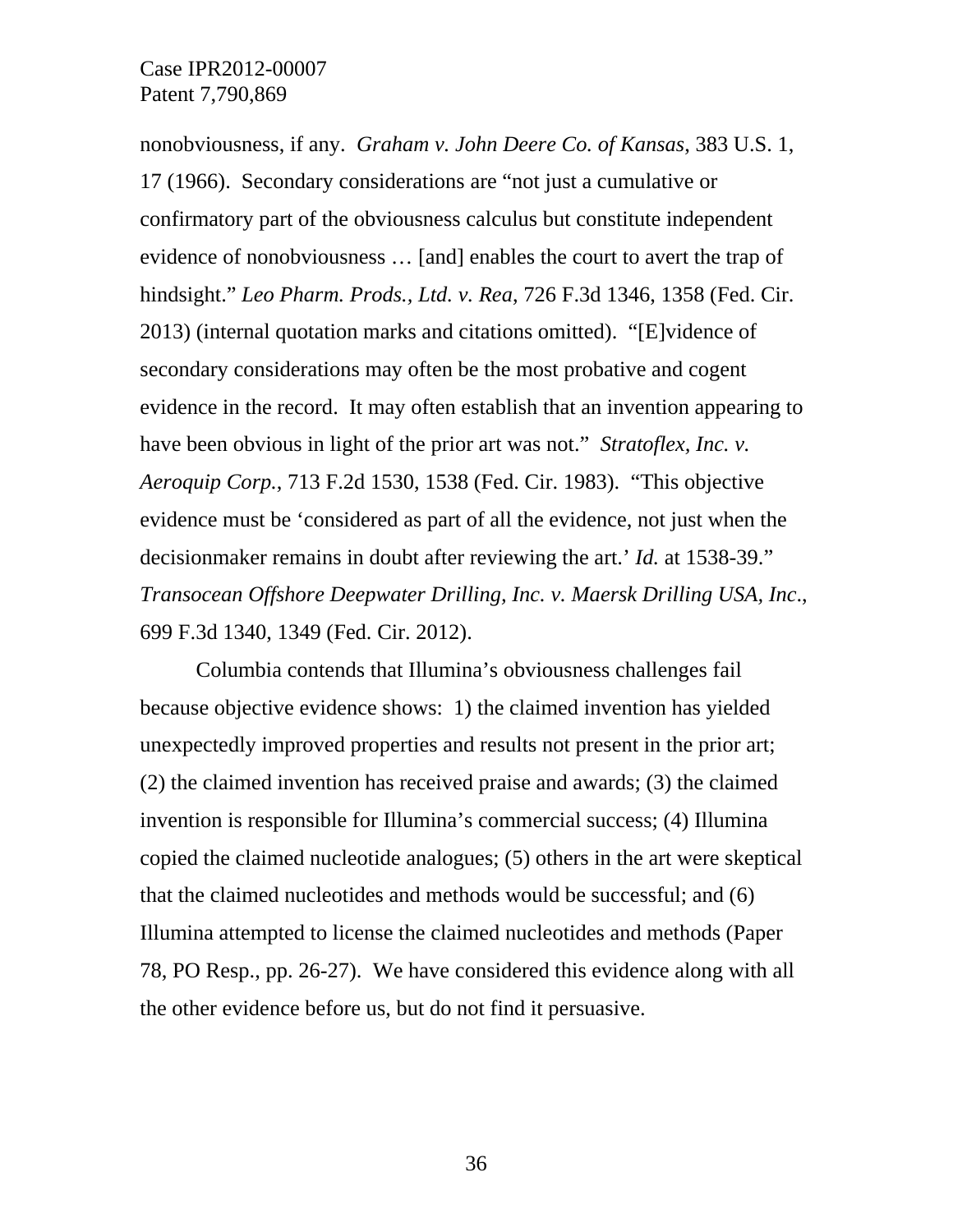$\overline{a}$ 

A. "unexpectedly improved properties"

Relying on data in Ju's 2006 publication<sup>13</sup> in which sequencing of a 20 nucleotide template was accomplished using "four nucleotide analogues, each having both a unique detectable label attached through a chemically cleavable linker to the base (two pyrimidines and two deazapurines), and a chemically cleavable chemical group capping the 3'-OH group of the sugar," Dr. Trainor testified that the properties of the claimed nucleotides "have revolutionized the DNA sequencing industry." (Ex. 2033, Trainor Decl. ¶¶ 199-200). Specifically, Dr. Trainor testified that Ju's results show that the sequencing with the claimed nucleotides are unexpectedly better than pyrosequencing by facilitating clear identification of all 20 nucleotides in the DNA template while pyrosequencing did not (*id*. at ¶¶ 200-201). Dr. Trainor testified that this "accurate identification was made possible by the fact that Dr. Ju's nucleotide analogues separated the cleavable chemical group at the 3'-OH position of the sugar from the detectable label, which was placed instead on the base" (*id.* at ¶ 203). Dr. Trainor further cited additional publications said to have reported similar successes (*id.* ¶¶ 206- 208).

Ju 2006 reported DNA sequencing in which "four nucleotides (A, C, G, T) are modified as reversible terminators by attaching a cleavable fluorophore to the base and capping the 3-OH group with a small chemically reversible moiety so that they are still recognized by DNA polymerase as

<sup>13</sup> Jingyue Ju et al., *Four-color DNA sequencing by synthesis using cleavable fluorescent nucleotide reversible terminators*, 103 PROC. NAT'L ACAD. SCI. 19635-19640 (2006), Exhibit 2034. The Ju publication is said to correspond to the claimed invention with respect to the nucleotides and methods.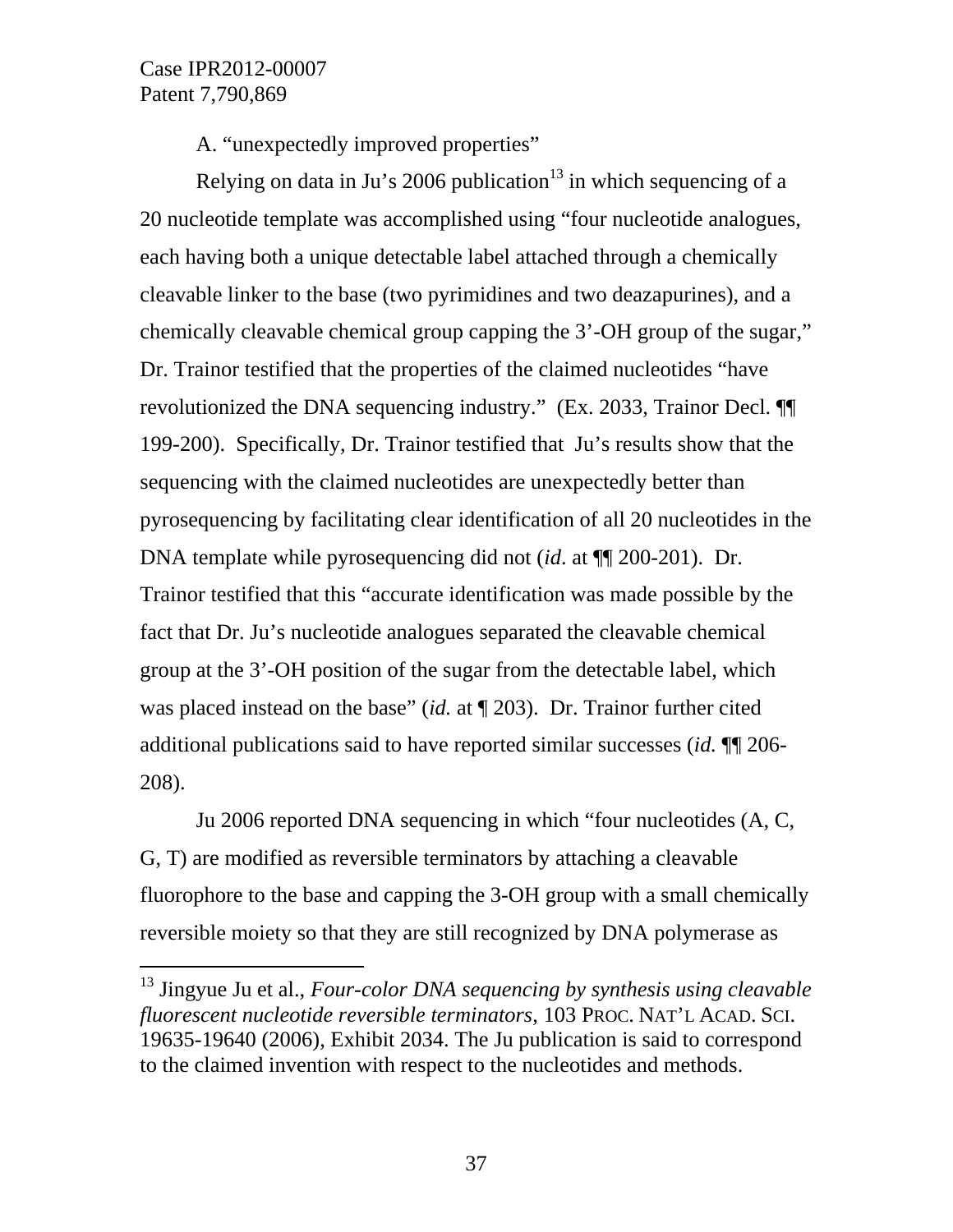substrates." (Ju, p. 19635). Dr. Trainor attributes Ju's success to this configuration, i.e., the label on the base and the 3-OH removable cap, but not to the deazA substitution. (Ex. 2033, Trainor Decl. ¶ 203). Both these features are present in claim 12.

While there is no working example in Tsien of a nucleotide with the claimed features, as explained above, Tsien suggests attaching a label to the base moiety and utilizing a cleavable tether to release the label before the next successive nucleotide is added (Tsien, p. 28, ll. 5-25). Tsien's method also requires removable 3'-OH groups in its sequencing (*id.*at p. 21, ll. 9-12; p. 23, ll. 28-32). In considering the weight of the evidence militating in favor of the "unexpectedly improved properties" over pyrosequencing, we must take into account that a single reference describes both features, i.e., attachment of a label to the base and a cleavable linker as the attachment means. This implicates the legal principles enunciated in *In re Baxter Travenol Labs.*, 952 F.2d 388, 392 (Fed. Cir. 1991).

 In *Baxter*, the applicant had argued that the claimed plasticized blood donor bag comprised of DEHP had unexpected properties in suppressing hemolysis of red blood cells stored inside it. *Baxter*, 952 F.2d at 389. The court found that such evidence did not rebut prima facie obviousness because the prior art disclosed a DEHP-plasticized donor bag, and therefore, Baxter's blood bag had the same hemolytic-suppressing function as the prior art – albeit unappreciated at the time of the invention. *Baxter*, 952 F.2d at 391. The court concluded that "[m]ere recognition of latent properties in the prior art does not render nonobvious an otherwise known invention." *Baxter*, 952 F.2d at 392. Likewise, Tsien has a written description of a nucleotide analogue with the features relied upon by Columbia as possessing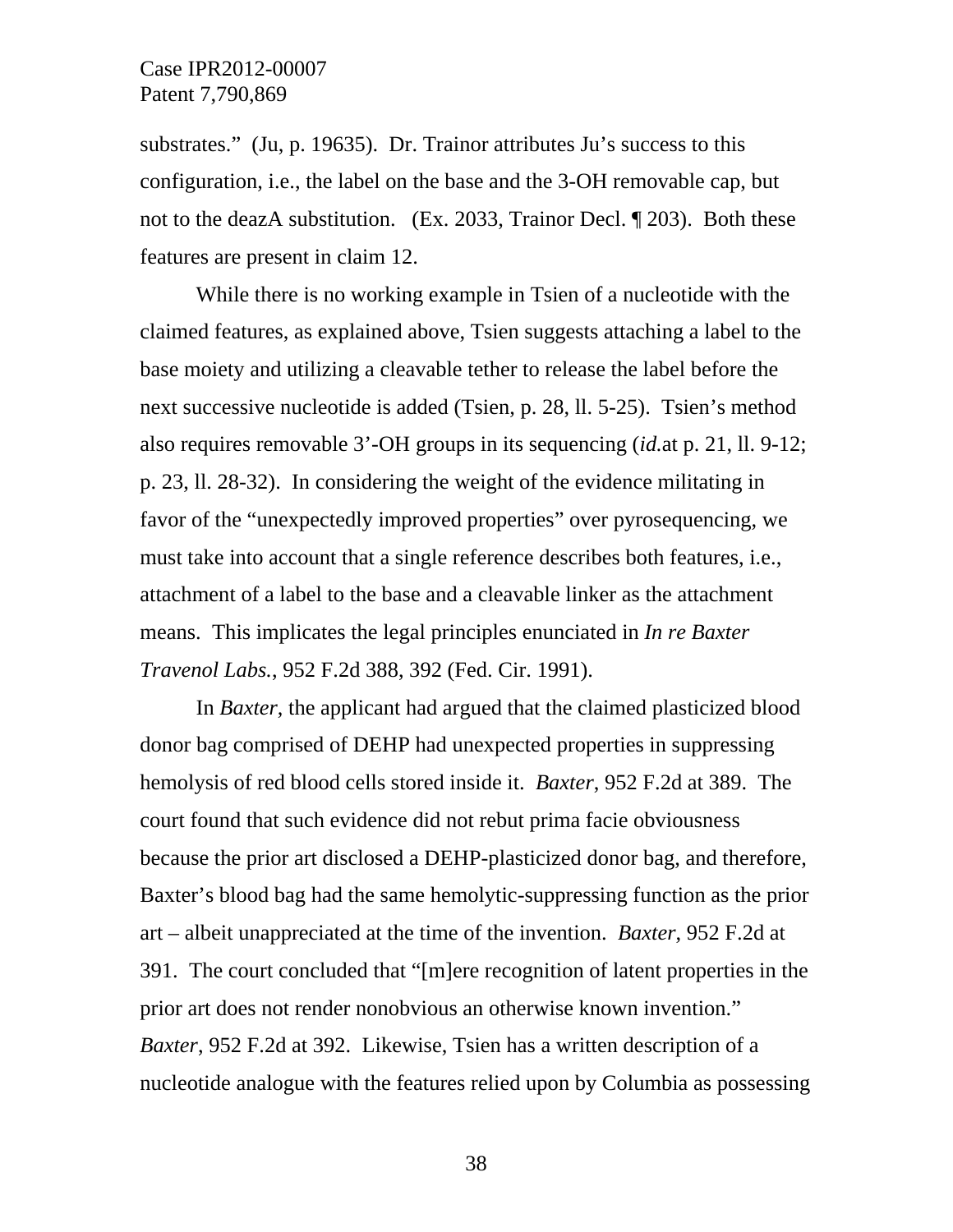unexpected properties. Thus, it could be said that the finding that a nucleotide analogue with the 3'-OH and label on the base is better than pyrosequencing, is merely recognizing an advantage of a nucleotide described by Tsien. The description is not anticipatory to claim 15 because the claim further requires a deazapurine base. However, the deazapurine is not said by Columbia to be responsible for the unexpected result.

Dr. Trainor also testified that an "unexpected benefit" associated with the claimed nucleotide analogues was identified by Illumina's expert Dr. Weinstock (Ex. 2033, Trainor Decl. ¶ 209). According to Dr. Trainor, Dr. Weinstock stated during his deposition that "nucleotide analogues having a label on the base have the beneficial property of being useable in sequencing methods that require repetitive incorporation of nucleotide analogues, in particularly dGTPs, to sequence DNA having G:C rich regions." (*Id.*) Dr. Trainor stated that he "was surprised to learn that nucleotide analogues having a label on the base have solved the problem of sequencing G:C rich regions." (*Id.* at ¶ 210). This testimony is not persuasive.

Dr. Weinstock, in his deposition, specifically stated that Prober I had used "2'-deoxy-7-deazaguanosine triphosphates . . . in place of dGT to minimize" the effects of secondary structure when sequencing GC-rich regions. (Ex. 1034, Weinstock Tr. 141:5-18; 145:10-22). Dr. Weinstock also testified that GC-rich regions "had a tendency to form secondary structures that were difficult for a DNA polymerase to get through during a DNA synthesis reaction and that the addition of deazabases to the end of the primer may have some benefit" in sequencing (*id.* at 147:8-13; *see also* 148:24 to 150:5). Based on this deposition testimony, it is evident that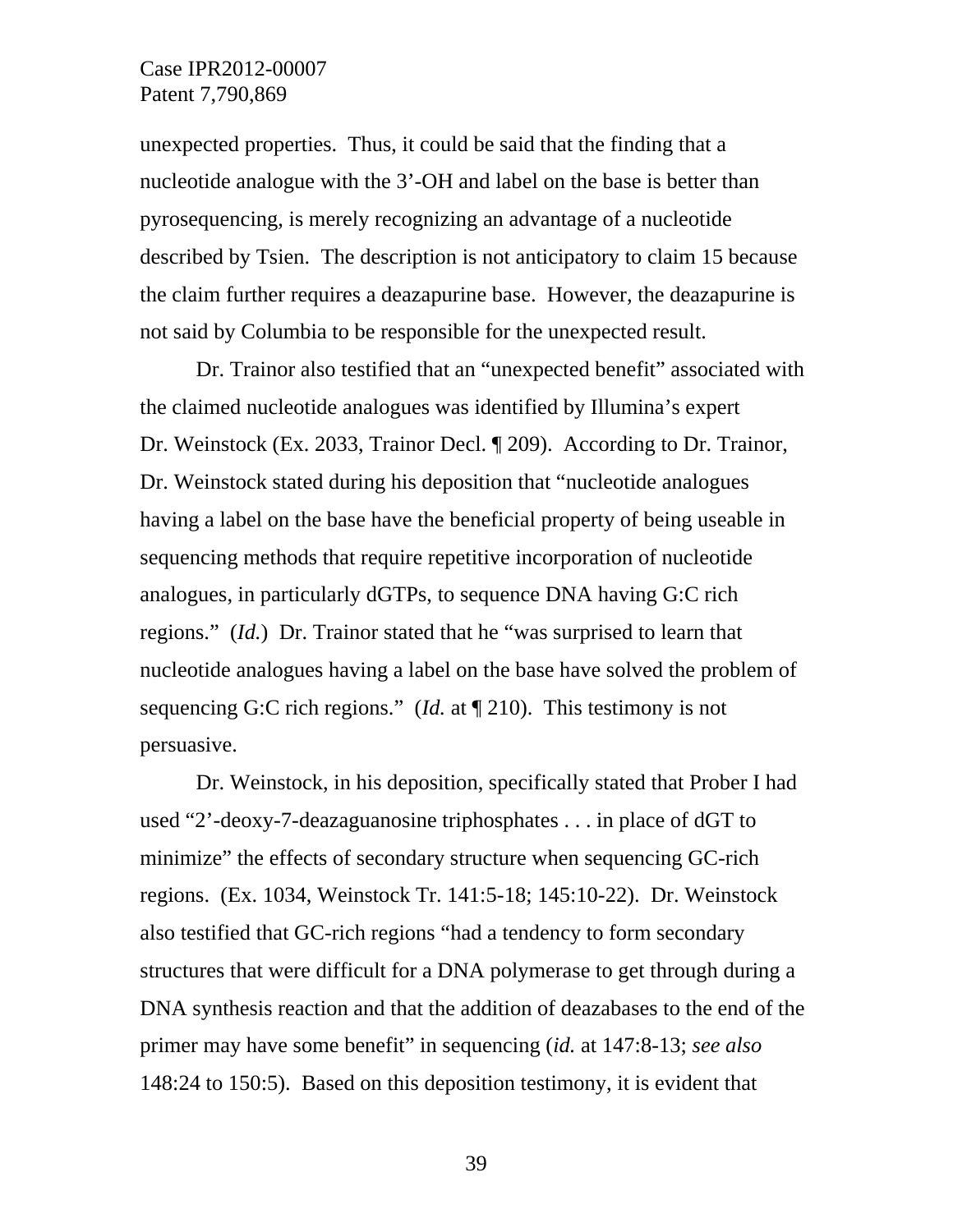Dr. Weinstock believed that the problem of sequencing in GC-rich areas had already been addressed by Prober I in their use of the deazaguanosine, inconsistent with Dr. Trainor's testimony that the problem was solved using analogues with a label on the base. Indeed, Dr. Weinstock's testimony is supported by Prober I , which taught that 2'-deoxy-7-guanosine triphosphates had been used to minimize secondary structure in sequencing (Prober I, p. 341,  $1^{\text{st}}$  column).

 In response to questioning about the effect of a labeled deazabase, Dr. Weinstock added that "if a small change of substituting a carbon for a nitrogen has a benefit on reducing secondary structure in GC-rich regions, sticking anything larger than that at that position is likely to have an even bigger benefit." (Ex. 1034, Weinstock Tr. 151:13-21). We understand Dr. Weinstock to be saying that further attaching a label to the deazapurine base would have been expected ("is likely") to have "an even bigger benefit" than the deazapurine alone, which is inconsistent with Dr. Trainor's statement of unexpected benefit of the deazapurine labeled base.

A showing of "new and unexpected results" must be "relative to the prior art." *Iron Grip Barbell Co., Inc. v. USA Sports, Inc.*, 392 F.3d 1317, 1322 (Fed. Cir. 2004). To establish unexpected results, the claimed subject matter must be compared with the closest prior art. *In re Baxter Travenol Labs*., 952 F.2d at 392. In this case, Patent Owner's comparison was performed with pyrosequencing, but pyrosequencing is not the closest prior art. Rather, closer prior art is described in Tsien of a nucleotide with a label and removable group on the 3'-OH group. Patent Owner thus did not perform a comparison with the closest prior art.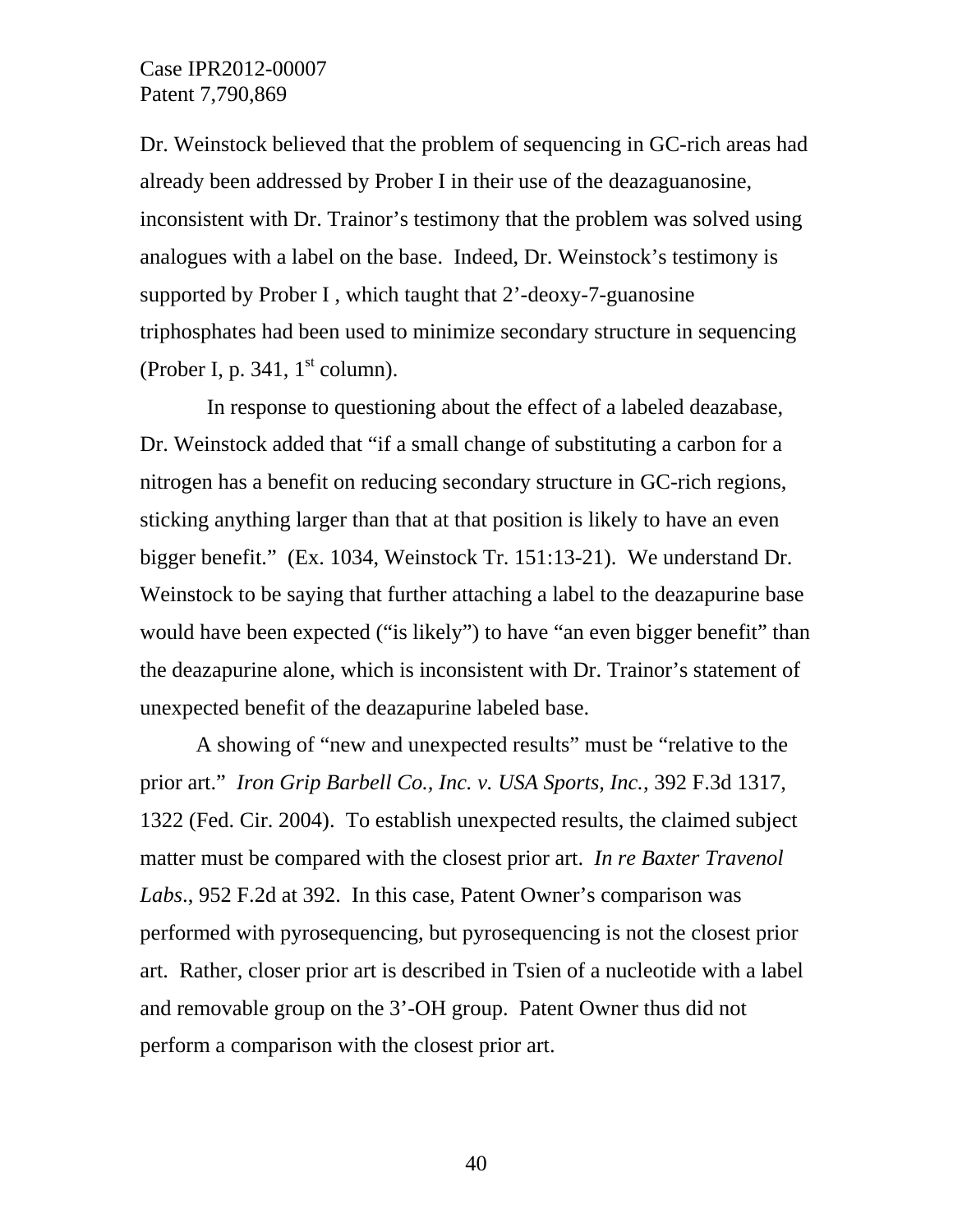#### B. Commercial success

 Illumina sells products used in sequencing by synthesis (SBS), the same type of sequencing described in the Tsien and Stemple III publications. Columbia introduced evidence that Illumina's SBS products included nucleotide analogues with a removable chemical moiety capping the 3'-OH group and a label on the base and that these features were "crucial to the commercial success" of Illumina's SBS products (Ex. 2033, Trainor Decl. ¶¶ 221-222). A nucleotide analogue with the latter two features is embodied by claim 15 of the '869 Patent. These Illumina products are also the subject of a patent infringement action by Columbia against Illumina (Paper 78, PO Resp., p. 37).

Commercial success involves establishing success in the marketplace of a product encompassed by the claims and a nexus between the commercial product and the claimed invention. "Evidence of commercial success, or other secondary considerations, is only significant if there is a nexus between the claimed invention and the commercial success." *Ormco Corp. v. Align Technology Inc.*, 463 F.3d 1299, 1311-12 (Fed. Cir. 2006). "For objective evidence to be accorded substantial weight, its proponent must establish a nexus between the evidence and the merits of the claimed invention." *In re GPAC Inc.*, 57 F.3d 1573, 1580 (Fed. Cir. 1995). "While objective evidence of nonobviousness lacks a nexus if it exclusively relates to a feature that was 'known in the prior art,' *Ormco Corp. v. Align Tech., Inc*., 463 F.3d 1299, 1312 (Fed. Cir. 2006), the obviousness inquiry centers on whether 'the claimed invention as a whole' would have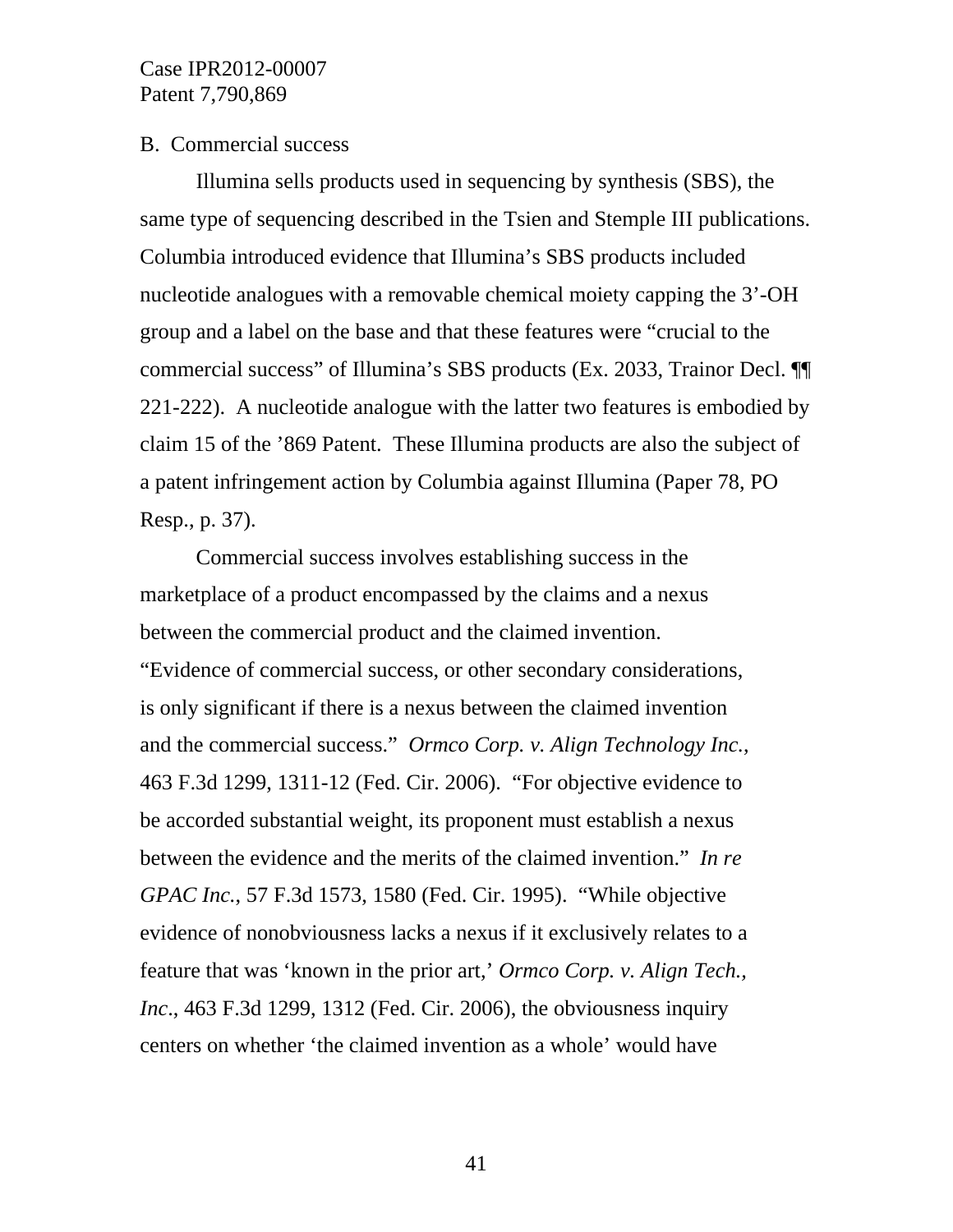-

been obvious, 35 U.S.C. § 103." *Rambus Inc. v. Rea*, 731 F.3d. 1248, 1257-58 (Fed. Cir. 2013).

With regard to whether a nexus has been established between the products upon which commercial success has been based and the claimed invention, Dr. Trainor testified that he reviewed Illumina's technical documents and that each of the nucleotide analogues "has a cleavably-linked label on the nucleotide base, namely a fluorescent dye molecule." (Ex. 2033, Trainor Decl. ¶¶ 227-230). Dr. Trainor also testified these commercial nucleotide analogs have a removable chemical moiety capping the 3'-OH group of the nucleotide sugar (*id.* at ¶ 231-234). With regard to the deazapurine, Dr. Trainor reproduced a nucleotide which appears to be a C-substituted guanine at position 7 as it would be for deazapurine, although Dr. Trainor did not provide specific testimony in support. To the extent the nucleotides used by Illumina are not deazapurines, a nexus is not established because claim 15 requires a deazapurine base.

As evidence that these features are responsible for the success of the commercial products, Dr. Trainor cited a February 17, 2006 email from Dr. Colin Barnes – a scientist at the predecessor company to Illumina – written to two other scientists at the same company. In the email, Dr. Barnes stated: "Our original concept of having a very small 3'-block and leaving the fluor on the base is the reason our SBS works so well." (Ex. 2033, Trainor Decl. ¶ 239). Dr. Barnes's email was written in 2006 at the time Mr.  $\text{Sims}^{14}$  stated Illumina entered the SBS sequencing market with its

<sup>&</sup>lt;sup>14</sup> Exhibit 2091 is the declaration of Raymond Sims which was provided by Columbia to establish commercial success of Illumina's products said to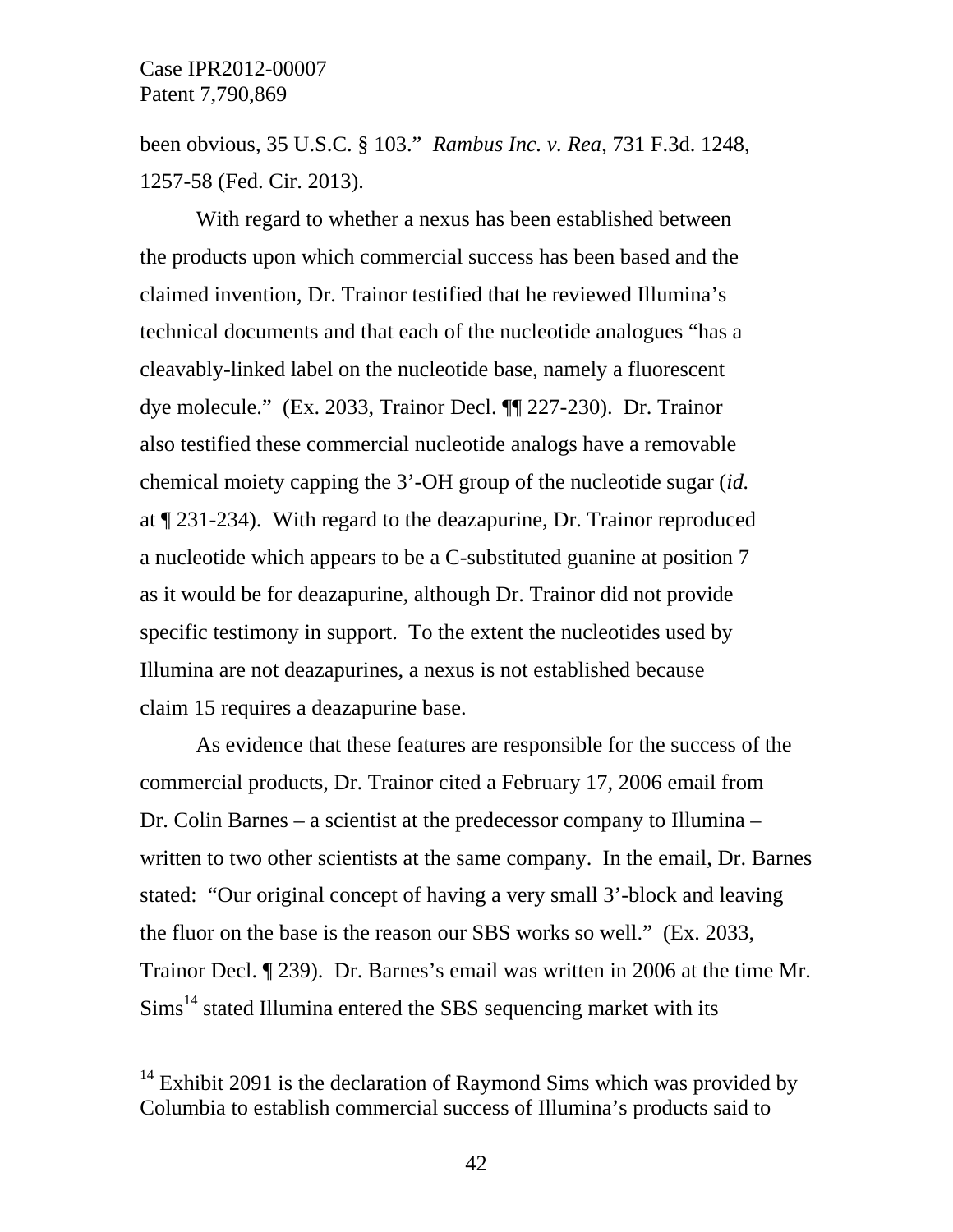$\overline{a}$ 

nucleotide analogues having removable 3'OH groups and cleavable labels on the nucleotide base (Sims Decl. ¶ 14). Dr. Trainor also cited a deposition from Dr. Xiaohai Liu, Illumina's Director of SBS Sequencing Chemistry Research, who testified that he agrees with Dr. Barnes assessment, stating it "is part of a jigsaw." (Ex. 2033, Trainor Decl. ¶ 240; Ex. 2049, Liu Tr. 202:17-21).

As held in *J. T*. *Eaton & Co., Inc. v. Atlantic Paste & Glue Co.*, 106 F.3d 1563, 1571 (Fed. Cir. 1997), "the asserted commercial success of the product must be due to the merits of the claimed invention beyond what was readily available in the prior art."

In this case, Dr. Trainor testified that "a nucleotide analogue combining all the features arranged as in Columbia patent claims – a cleavable chemical group capping the 3'-OH position of the sugar and a label attached to the nucleotide base via a cleavable linker" were responsible for the nucleotides success. (Ex. 2033, Trainor Decl. ¶¶ 198, 222, and 225). Dr. Barnes also attributed the success to these features. Illumina marketed its SBS products as having the cleavable label and removable 3'OH group ("using a proprietary reversible terminator-based method that enables detection of single bases as they are incorporated into growing DNA strands. A fluorescently-labeled terminator is imaged as each dNTP is added and then cleaved to allow incorporation of the next base"), the same features embodied in claim 15 (Ex. 2033, Trainor Decl. ¶ 243). Both these features, however, are described in Tsien, making them known and "readily available

embody the claimed subject matter. Based on Mr. Sims's education and experience, we find him qualified to give opinions on financial data, the topic of his declaration.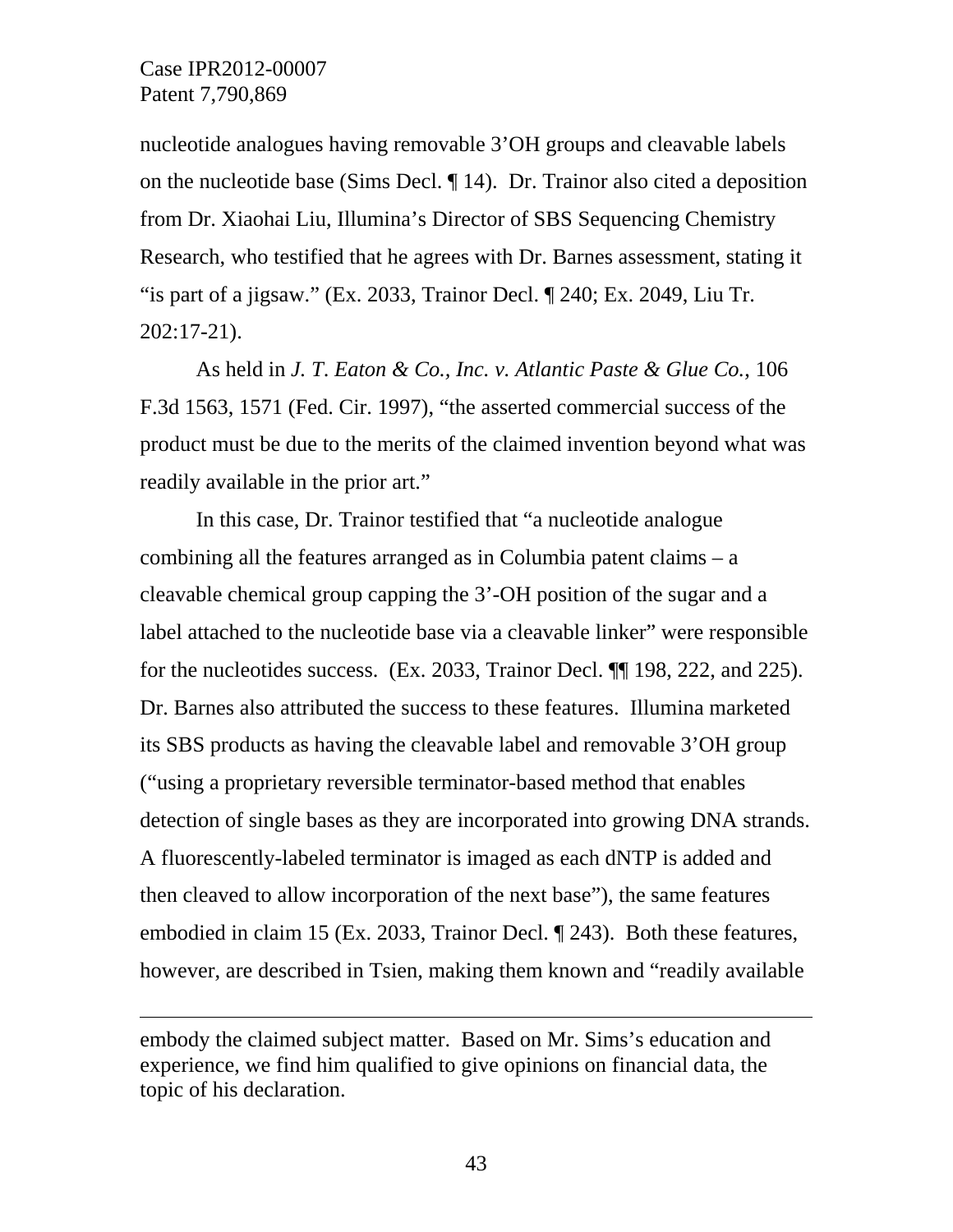in the prior art." The record indicates therefore that the success did not stem from the merits of the claimed invention. Neither Columbia in their response under § 42.120 (Paper 78, PO Resp.) or in Trainor's declaration described any other feature of the invention, as a whole, that should be considered when evaluating commercial success. *Rambus*, 731 F.3d at 1257- 1258.

As discussed above, Tsien's nucleotides have a cleavable chemical group capping the 3'-OH position of the sugar in order to prevent inadvertent additions during the sequencing by synthesis method. A detectable label is described by Tsien on either the 3'-OH position or on the nucleotide base, and thus a nucleotide with label on the nucleotide base is one of two choices. The label on the nucleotide base is cleavable in order to identify subsequent nucleotide additions during the sequencing by synthesis method (Tsien, p. 13, ll. 1-29; p. 14, ll. 19-26; p. 17, ll. 14-16). The features said by Dr. Barnes, Dr. Liu, and Illumina to have been responsible for the commercial success of Illumina's product are thus described and "readily available" in Tsien. Indeed, Tsien's Figure 2 shows four unique labeled nucleotides, each with a removable 3'OH blocking group and removable label (*id.* at p. 11, l. 28 to p. 13, l. 29). The removable label is depicted on the nucleotide base ("As will be explained in more detail below, the fact that the indication of labeling appears associated with the "nucleoside base part" of these abbreviations does not imply that this is the sole place where labeling can occur.") (*Id*. at p. 10, ll. 10-14).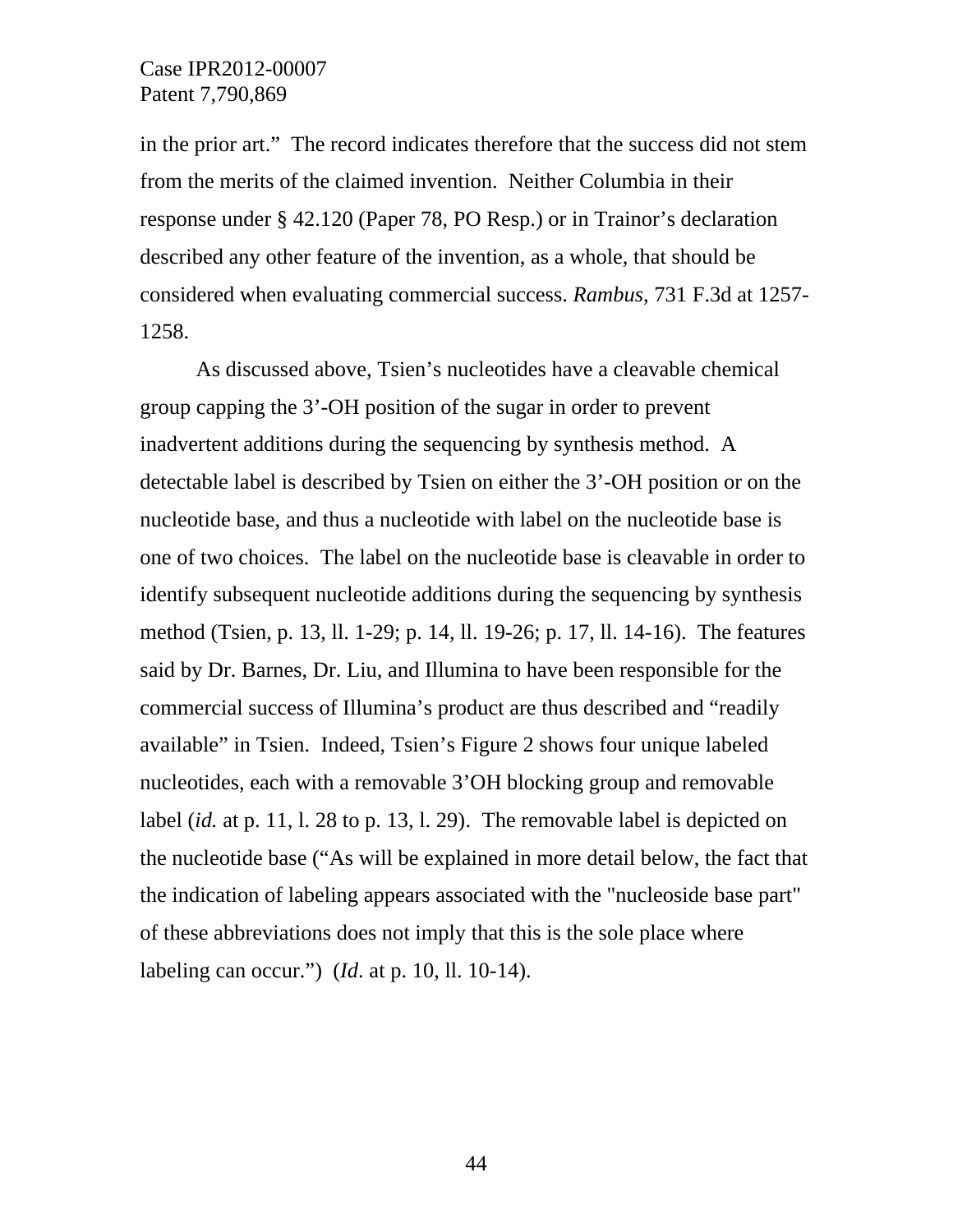### C. Evidence of attempted licensing

 Licensing of a patented technology can be evidence of nonobviousness because it can indicate the licensor recognizes the merits of the invention by licensing it. *Stratoflex, Inc.*, 713 F.2d at 1539.

In this case, Columbia provided evidence that Illumina sought to license the technology developed by Dr. Ju (Paper 78, PO Resp. pp. 37-41). Columbia states that it elected to license the technology to another company, not Illumina (*id.* at 40). Subsequently, Columbia states that Illumina had discussions about acquiring the company, which gained a license to Ju's technology (*id.* at 40). Columbia states that Illumina tried to acquire the licensed technology just prior to Columbia suing Illumina for patent infringement (*id.* at 40). Illumina did not challenge Columbia's description of its attempt to license the technology in their response to Columbia's § 41.120 filing. The only response was in their motion to exclude the evidence of attempted licensing as either hearsay or on lack of relevance.

 Columbia has direct knowledge of Illumina's licensing attempts. While Illumina never licensed the technology, Columbia argued that this was because Columbia had licensed to another company. Nonetheless, based on statements by Illumina witness Dr. Barnes and Illumina's own marketing literature, the invention recognized by Illumina as having merit, is one which is described in Tsien with the removable 3-'OH capping group and base label. There is insufficient evidence that Illumina's licensing strategy was driven by recognition of the merits of the claimed invention, rather than knowledge of a patent potentially covering their own product.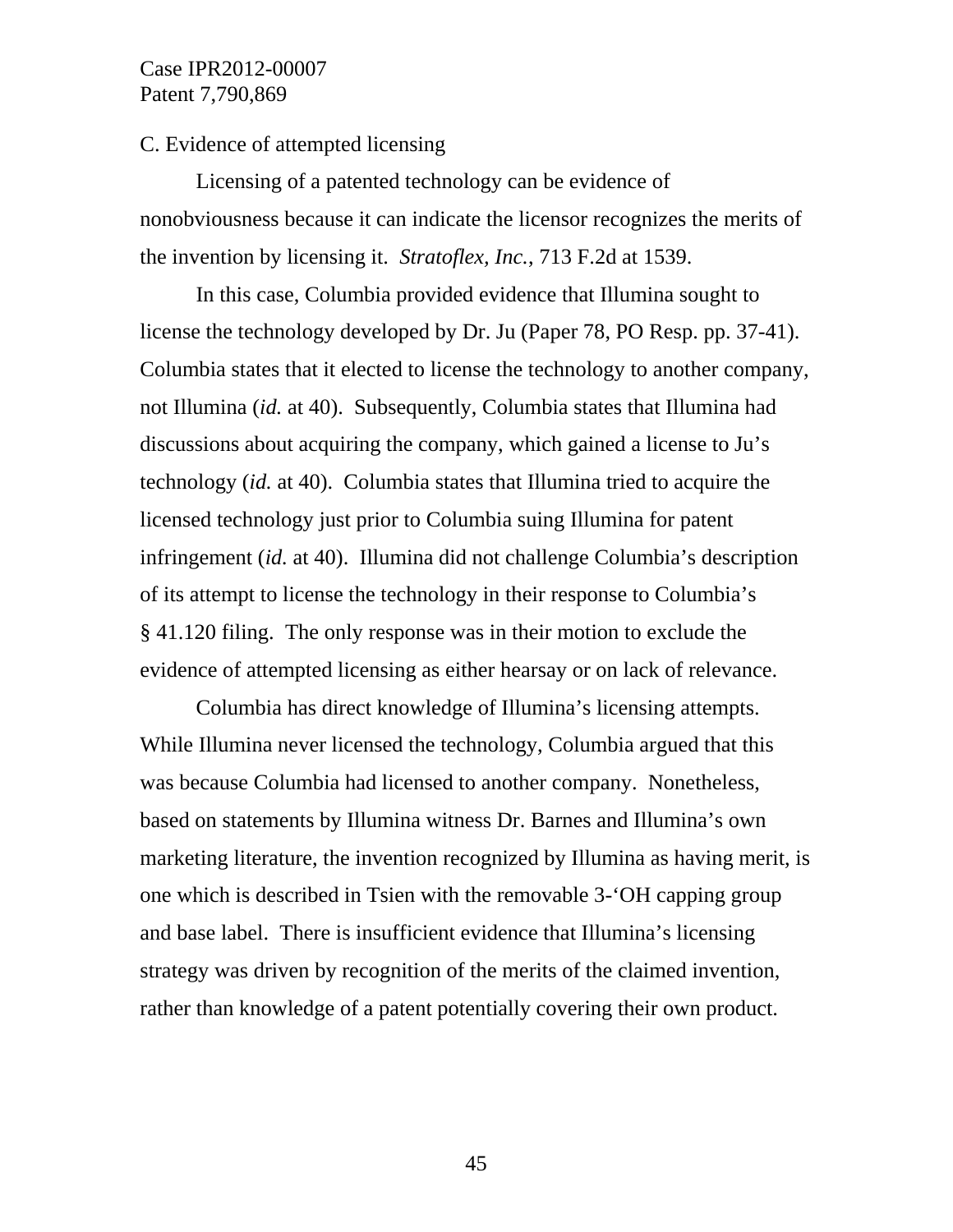#### D. Praise and skepticism

 We have considered Columbia's evidence of praise and skepticism, but find it of insufficient weight and relevance to deem it persuasive as to the merits of the claimed invention particularly when we consider it within the totality of the evidence before us.

### E. Summary

 After considering the evidence of record, including the secondary considerations, we are persuaded that a preponderance of the evidence supports Illumina's contention that claims 15 and 16 are unpatentable over II) Tsien and Prober I; and IV) Stemple III and Anazawa.

#### MOTIONS

### VII. COLUMBIA'S MOTION TO AMEND

 A motion to amend the claims under 37 C.F.R. § 42.121 was filed by Columbia on August 30, 2013 (Paper 79). In the motion, Columbia proposed canceling claims 12-33 and replacing them with substitute claims 34-54.

 Proposed claim 34 is identical to original claim 15, rewritten in independent form and reciting all of the features of original claim 12. The only difference is that the word "light" has been deleted from two Markush groups as an alternative cleaving means. The claim is thus narrower than original claim 15.

Proposed claims 35-54 are identical to original claims 13-14 and 16- 33, respectively, except that they depend directly or indirectly from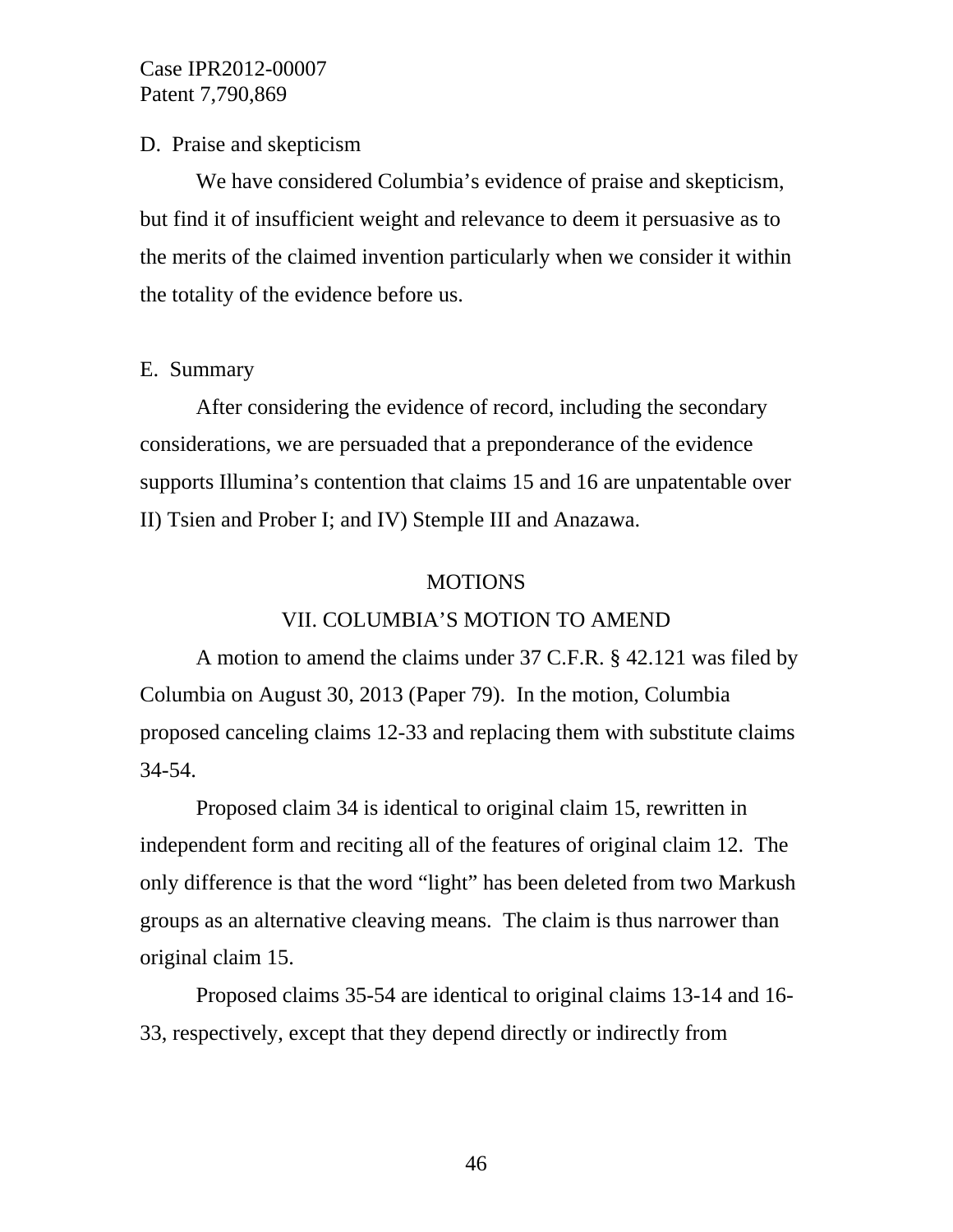$\overline{a}$ 

proposed claim 34 and therefore incorporate the features of original claim 15.

Columbia argued that proposed claim 34 is not anticipated by Tsien or by Stemple II (Paper 79, pp. 9 and 10). However, claim 34 is said by Columbia to correspond to claim 15, and *inter partes* review of claim 15 was not instituted on the basis of Tsien and Stemple III as anticipatory publications. Rather, review was instituted on claims 15 and 16 under 35 U.S.C. § 103(a) as obvious in view of Tsien and Prober I and as obvious in view of Stemple III and Anazawa. Columbia stated that the proposed claim obviates two grounds upon which the trial was instituted (Paper 79, p. 12), but trial was not instituted on claim 15, upon which claim 34 was based, for either of these grounds. The proposed amendments therefore do "not respond to a ground of unpatentability involved in the trial."<sup>15</sup> Nonetheless, we considered the amended claim language and found that the amended claims remain unpatentable because the alternative claimed cleaving means are described in Tsien and Stemple. See *supra* at pp. 11 (Tsien), 12 (Stemple III), 16-17 (Stemple III), and 31 (Tsien).

For the foregoing reason, we deny the motion to amend.

# VIII. COLUMBIA'S MOTION TO EXCLUDE

 A motion to exclude evidence under 37 C.F.R. § 42.64 was filed by Columbia on November 12, 2013 (Paper 103).

 $15$  A motion to amend may be denied where: "(i) The amendment does not respond to a ground of unpatentability involved in the trial; or (ii) The amendment seeks to enlarge the scope of the claims of the patent or introduce new subject matter." 37 C.F.R. § 42.121(a)(2).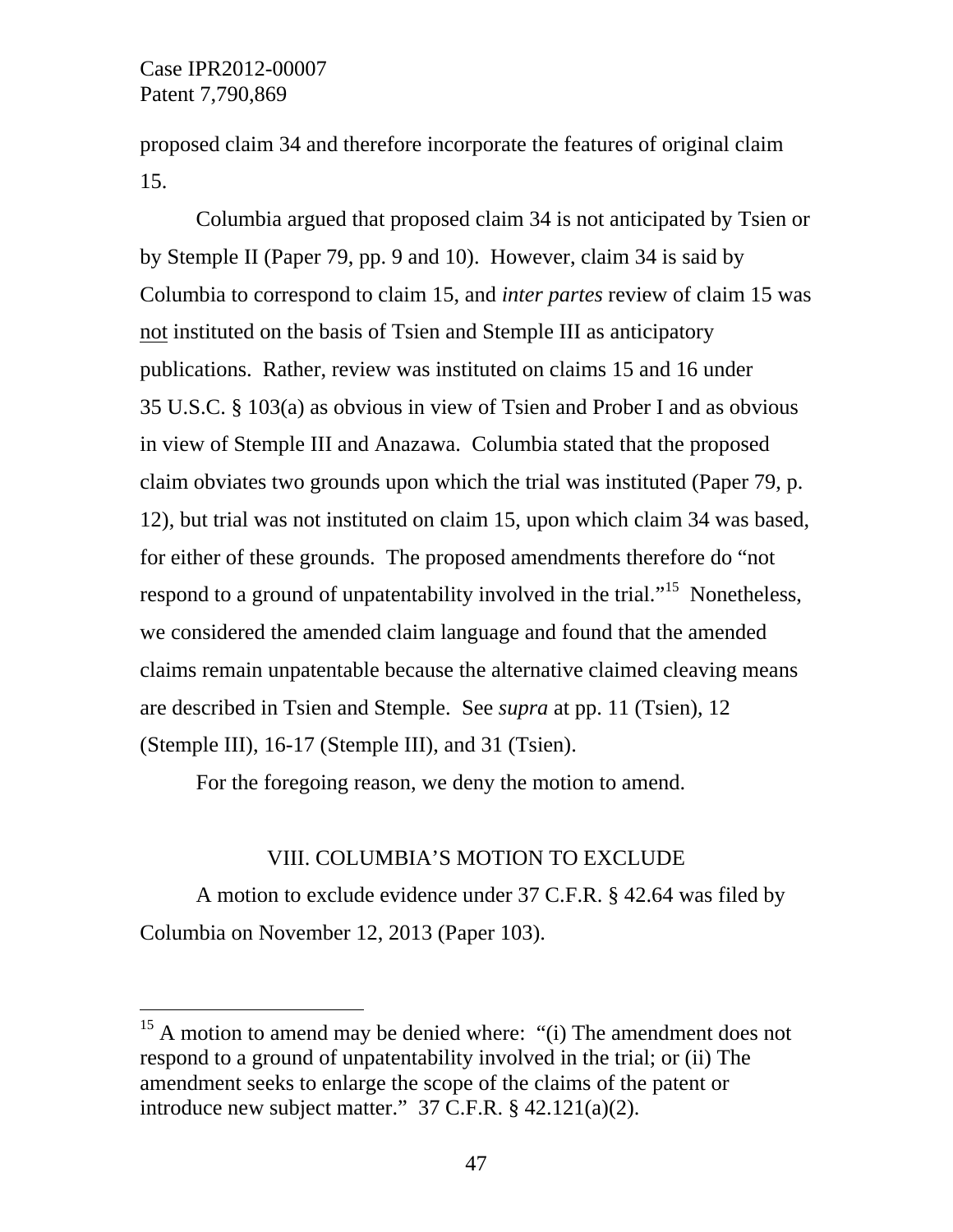A. Columbia seeks to exclude Exhibits 1029-1033 which were said to have been introduced for the first time at the deposition of Illumina's expert, Dr. Weinstock, during redirect examination by Illumina's counsel (Paper 103, p. 1). As, we did not rely on this portion of Dr. Weinstock's testimony or the exhibits cited in it, we dismiss this part of the motion as moot.

 B. Columbia seeks to exclude Exhibits 1041-1049 which were introduced at Dr. Trainor's deposition (Paper 103, p. 4.)

Exhibits 1041-1048 were introduced by Illumina for the purpose of impeaching Dr. Trainor's opinions in his declaration regarding the nonobviousness of the claimed subject matter (Ex. 2094, Trainor Tr. 277: 21 to 278: 6). Columbia contends that these references were belatedly introduced so that they could be cited in Illumina's Reply and in Exhibit 1053 (Declaration of Kevin Burgess, Ph.D.) in order to make out Illumina's prima facie case, in violation of the Trial Practice Guide. (77 Fed. Reg. 48,756, 48,767, Aug. 14, 2012) (Paper 103, p. 6). Exhibit 1049 is a declaration from an IPR to which Columbia is not a party, previously introduced as Ex. 1024, which was previously expunged by the Board as improperly filed (Paper 46).

We have determined there was a reason to have made the claimed nucleotides based on the combination of Tsien and Prober I, without relying on Exhibits 1041-1048. Thus, we dismiss this part of the motion as moot.

 C. Columbia seeks to exclude Exhibits 1050-1054 (Paper 103, p. 7). Exhibits 1050, 1051, 1052, and 1054 are said by Columbia to belatedly raised new issues and evidence to make out its prima facie case (*id*.). Exhibit 1053 is a declaration of Kevin Burgess filed by Illumina and cited for the first time in their response (Paper 76, p. 2) to Columbia's response under § 42.120 (Paper 76).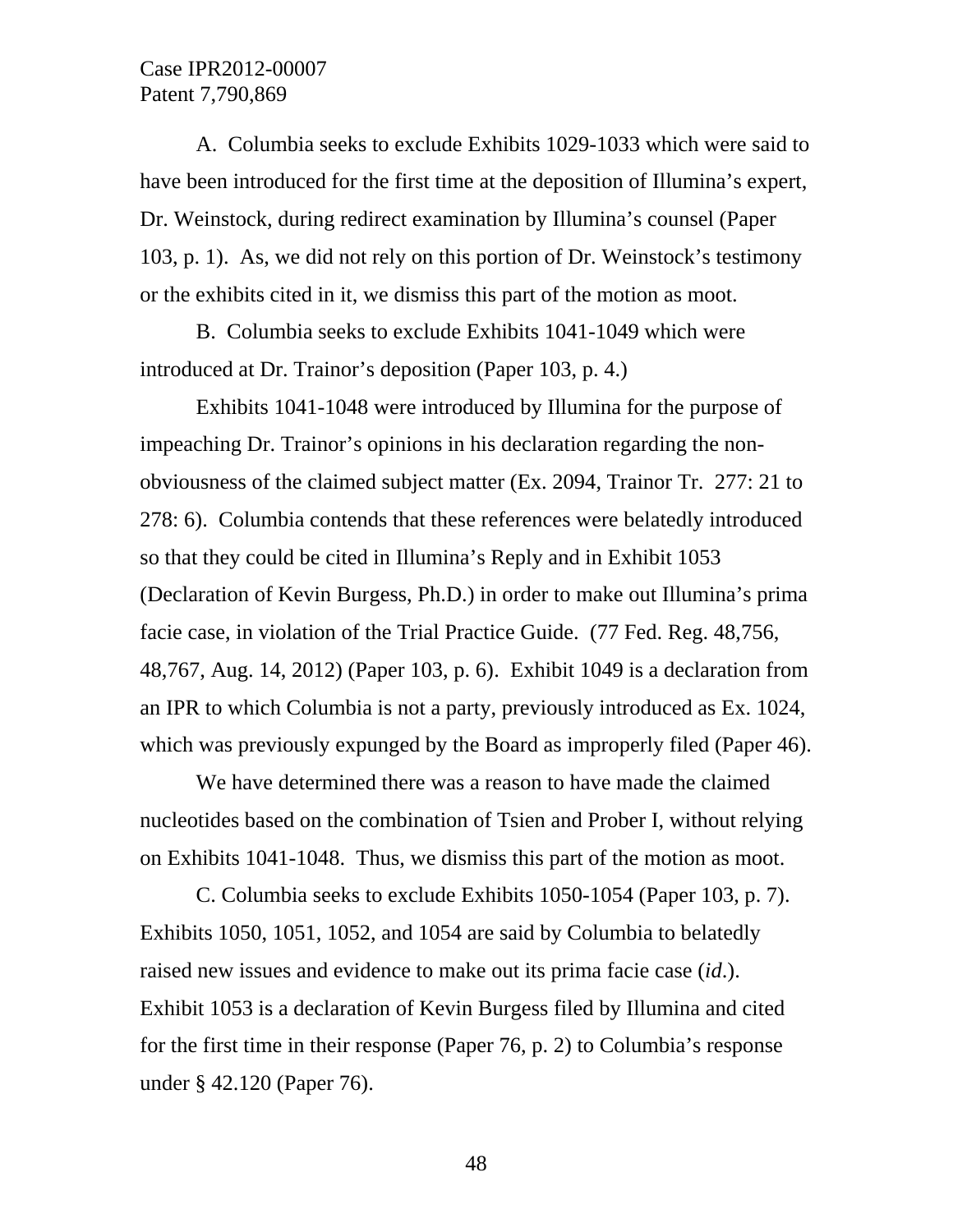.

We determine that the Columbia claims are unpatentable without relying on Exhibits 1050-1054 and, thus, we dismiss this portion the motion as moot as well.

### IX. ILLUMINA'S MOTION TO EXCLUDE

 A motion to exclude evidence was filed by Illumina on November 12, 2013 (Paper 119). This evidence goes to the secondary considerations that were argued by Columbia in their response to the petition under § 42.120. As we conclude that the Columbia claims are unpatentable even if we consider this evidence, we need not and do not decide this motion and dismiss it as moot.

### X. ORDER

In consideration of the foregoing, it is

 ORDERED that claims 12, 13, 15-17, 20-26, 28, 29, 31, and 33 of U.S. Patent 7,790,869 B2 are cancelled;

 FURTHER ORDERED that Columbia's motion to amend claims is denied;

FURTHER ORDERED that Columbia's motion to exclude evidence is dismissed as moot; and

FURTHER ORDERED that Illumina's motion to exclude evidence is dismissed as moot.